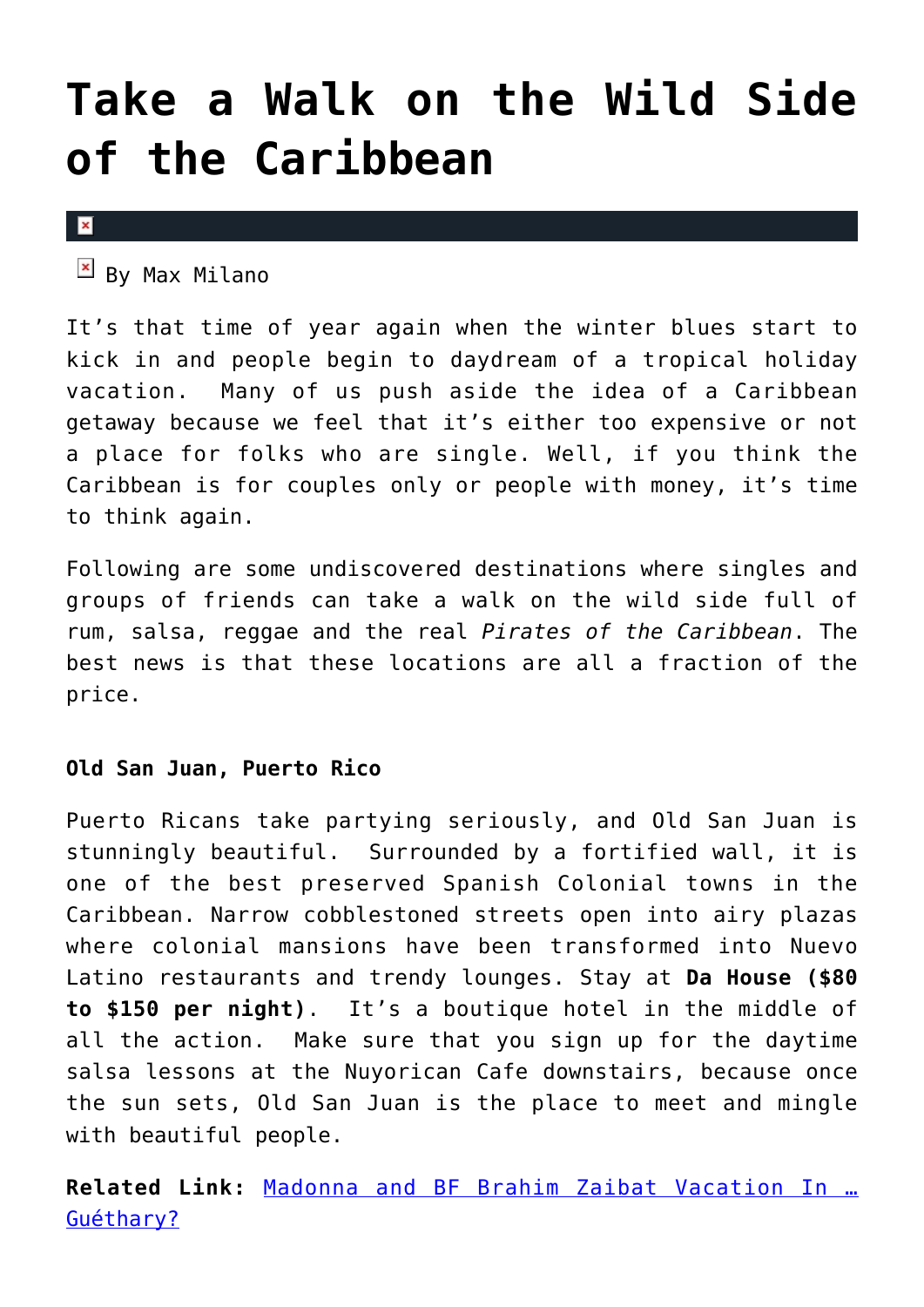#### **Cartagena, Colombia**

Cartagena is the best kept secret of the Caribbean. This brightly colored Spanish colonial city knows how to party, while offering the best in regional Colombian food. Try the Aguardiente, Colombia's firewater moonshine, mixed in with fresh tropical fruits. The best clubs don't get going until 4 am and don't close until the sun comes out. Recover with a hearty fish soup and a cold beer under a palm tree. **The Hotel Casa la Fe (\$150-\$200 per night)** is a beautifully refurbished colonial mansion with shady interior courtyards and a refreshing pool.

#### **Isla Mujeres, Mexico**

If Cancun is Spring Break central, Isla Mujeres is the thinking person's tropical party island. Reachable by water Taxi from Cancun, Isla Mujeres is a tiny island that is all about beach shack restaurants, turquoise water, powdery sand and wild nightlife. Go for an early swim, have some lobster or the catch of the day for lunch, and then a snorkel in the afternoon before the evening festivities. The lively beach bars on Isla Mujeres run the gamut, from reggae beach bum joints to trendy Mexican cantinas. **Casa Sirena (from \$100 per night)** is a remodeled colonial home with ocean views. It's the perfect place to enjoy it all.

**Related Link:** [Real Housewives Stars Gretchen Rossi and Slade](http://cupidspulse.com/real-housewives-of-orange-county-stars-gretchen-rossi-slade-smiley-mexico-vacation-getaway/) [Smiley Go to Mexico](http://cupidspulse.com/real-housewives-of-orange-county-stars-gretchen-rossi-slade-smiley-mexico-vacation-getaway/)

#### **Havana, Cuba**

With the gradual easing of travel restrictions, Havana is back on the American travel map (Canadians never stopped visiting). Start your stay with a walk from the historical **Hotel Inglaterra (from \$65 per night)** to one of Ernest Hemingway's favorite Havana bars, La Floridita, for a cool daiquiri. Havana's restored colonial core is home to numerous bars and restaurants, including the world famous "La Bodeguita del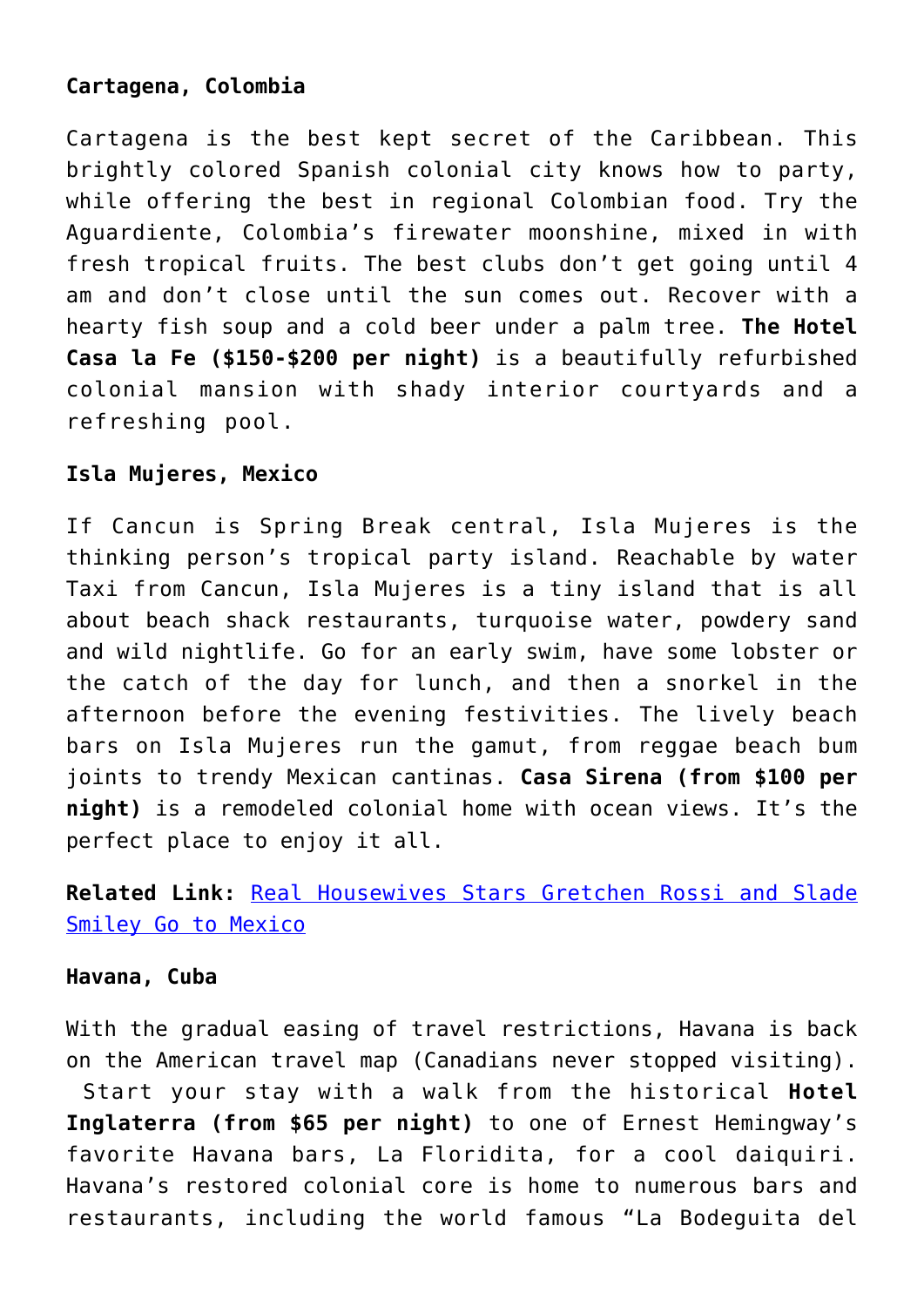Medio," perfect for that afternoon Mojito. Cuban music is best live, so reserve your spot at the Tropicana Cabaret for that Mambo Kings experience. Americans should check the state department website to learn how to book trips to Cuba.

#### **Kingston, Jamaica**

Kingston Jamaica is not your typical Jamaican beach resort, but that is what makes it interesting. Visit Port Royal for the refurbished ruins of the original fort and docks of the real *Pirates of the Caribbean*. Hit Kingston's many bars, restaurants, jerk shacks and dance halls for Red Stripes, jerk chicken and wild times. Save some energy for a visit to the Bob Marley Museum or rent a car to drive up the Blue Mountains for the views and the coffee. James Bond fans may want to drive north to Ocho Rios to visit Ian Flemming's Goldeneye estate and stop by James Bond beach. **The Courtleigh Hotel and Suites in Kingston (from \$200 per night)** is the perfect base, with all the amenities you would expect from a business hotel.

#### **Airfare Booking**

Are you sold on these affordable tropical destinations, but not on the cost of airfare? The secret of scoring the lowest airfares during the holiday is to book early (no last minute deals here). While flying out on Dec 22-23 and returning on January 2nd or 3rd will probably be expensive (these dates sell out first), you may consider flying out on Dec 24 or 25th and back on Jan 1st to save some money. The best recommendation is to leave the week before December 20th. Fares usually remain low until Dec 18th – 20th and then go back down after January 7th.

The Caribbean is affordable and anyone can have a good time. It's not just for romance. The place is swimming with activities and parties for anyone who wants to soak up some sun and have an overall good time.

*Max Milano is an international travel expert with Vayama.com,*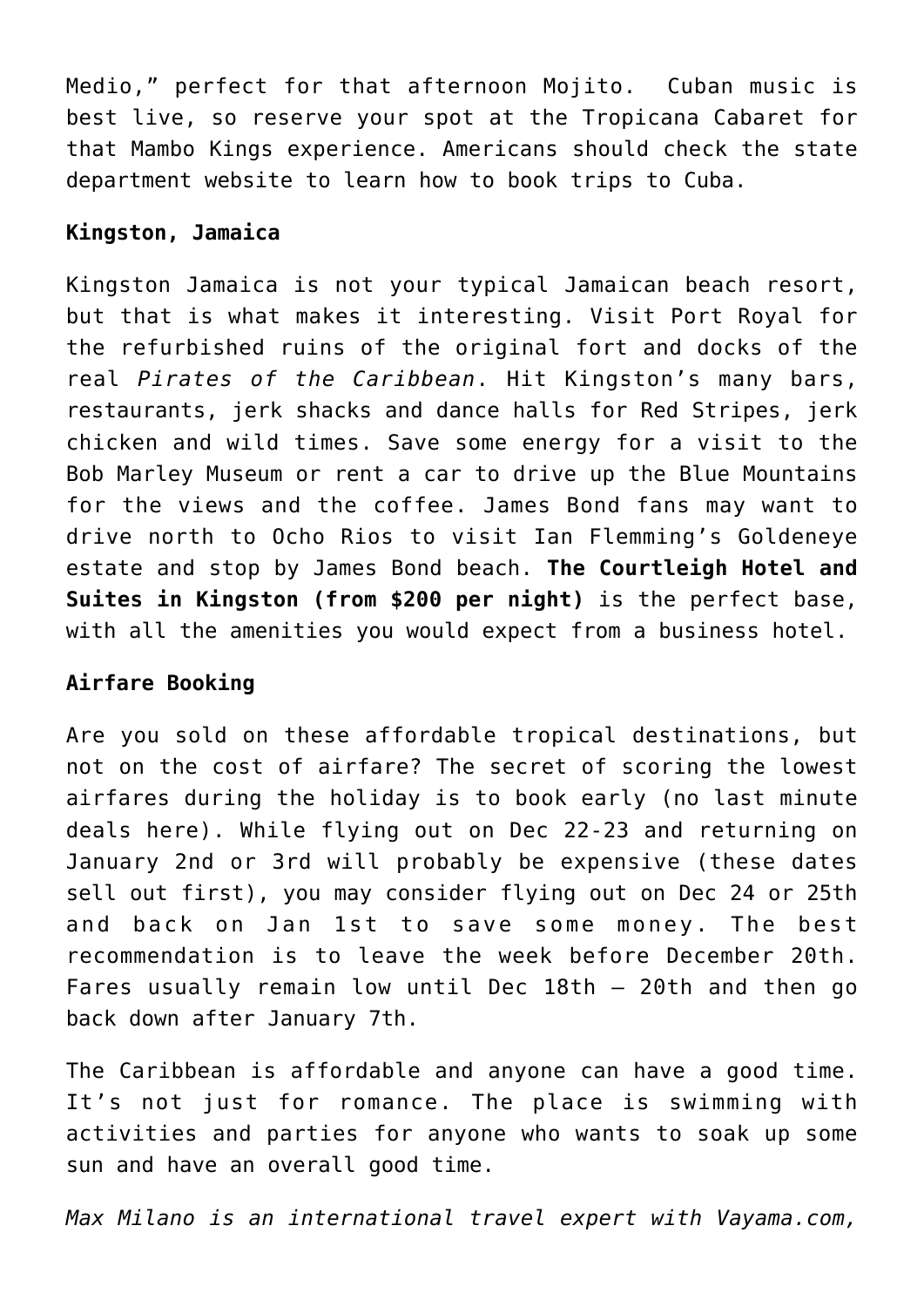*the only online travel booking site focused entirely on international travel — airfare, hotels and activities. He's also the author of* The Mechanicals Recoleta, *which is available on Amazon.*

### **[Would You Date a Single](https://cupidspulse.com/20808/would-you-date-single-parent-divorce-single-mom-single-dad-galtime/) [Parent?](https://cupidspulse.com/20808/would-you-date-single-parent-divorce-single-mom-single-dad-galtime/)**

#### $\mathbf{x}$

 $\boxed{\times}$  By SMF Marcus Osborne for GalTime.com

There are so many roadblocks to lasting, loving, relationships in our lives that I can't help but to cringe when I hear some of the dealbreakers that people throw up on those cockamamie love lists they construct.

Can't be black, can't be divorced, can't be under 6'1", can't make less than one-hundred grand a year, can't drive a hooptie (if you're unfamiliar with the term "hooptie" consult your urban dictionary) blah, blah, blah.

Why do we do it? What's worse, we often fail to acknowledge our own shortcomings as we judge the next person. Boy, we can be self-centered. But that's another story to be told another time. Some of these "*can't be's*" appear on these lists with rather alarming regularity. Can't be divorced?? Are you kidding? Good luck with that one after age 30.

And there's such an overt bias against single parents or adults with kids from a previous relationship — wow! When you think about the debris of judgment these folks have to swim through in the dating pool on a regular basis, it boggles the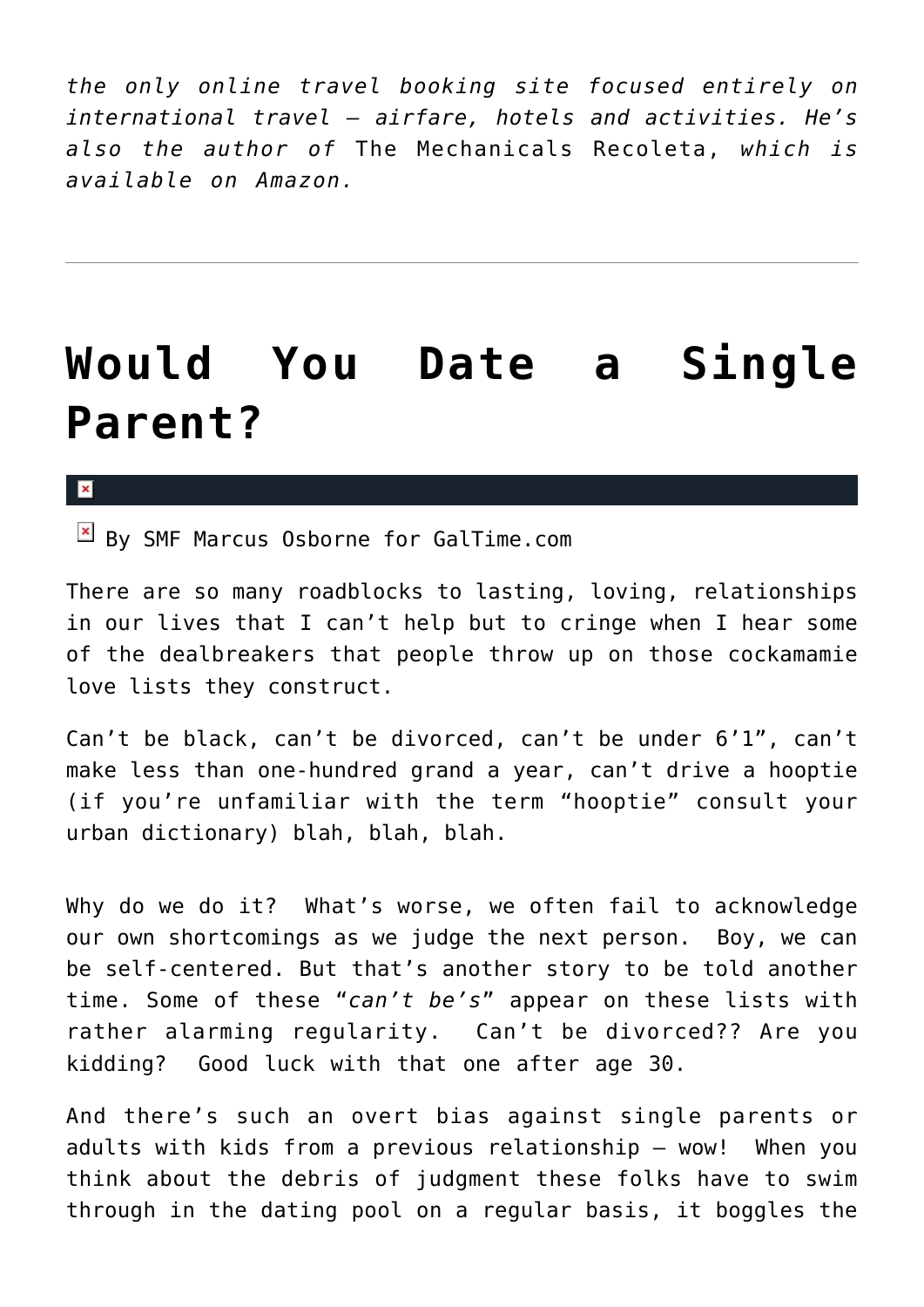mind. Why are they so persecuted? Why are they filtered out so quickly?

Yes, there's plenty of baby-mama/baby-daddy drama to spare in many a single mom/dad's world. But I'd submit that it's not always a nightmare. As a matter of fact, I'd say it's not nearly as awful a situation as we trick ourselves into believing it'll be. But since we only hear about the disastrous outcomes of single-parent dating, we assume it's the rule and not the exception. No one's more averse to drama than yours truly, but I'd at least take a chance before taking the blanket approach to all single moms.

Ok, so if the guy has 9 kids by 8 women or if she's got 5 kids by 4 guys, there may be some issues. I cede the point. But if you're really into a guy who has children from a previous relationship, why would you cut yourself off from him for that reason alone?

"Marcus, he was soooo great, but he's got a kid." I've heard this a million times, yet I still don't completely get it. And I'm uncertain which gender draws a harder line on kids. From my own, unscientific poll, it seems that guys are a little more willing to date a woman who has kids from a prior marriage or relationship — but I could be wrong.

*Mark this day on your calendar. Marcus Osborne said, "I could be wrong."*

I do notice a dramatic difference in the dating attitude of the men I know who have kids, whether their kids live with them or their exes. The single moms are quite often paralyzed by the fear of rejection: "What guy is going to want to date a woman with kids?"

Should I even get into the whole "mother's guilt" thing? You know, the idea that as a single mom the only thing you should be worried about is *being a mom*. The notion that the only way you can be a good mom is to forego a love life or social life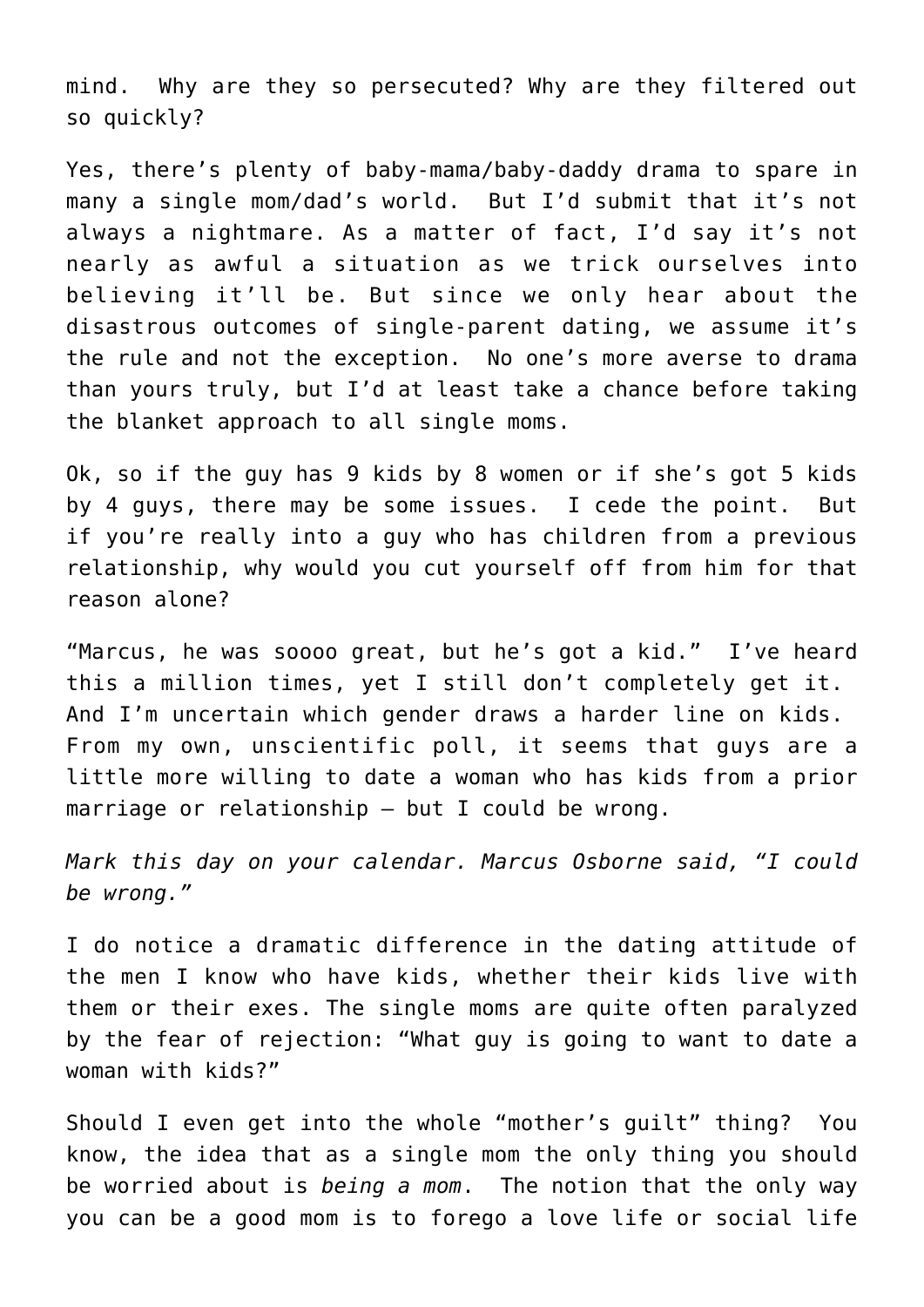until the kids are all grown up and out of the home.

Personally, I think that idea is great — in theory. In practice I think it often results in lives that feel incomplete. And how can your kids be happy if they see that *you're* unhappy? Worse yet, they quite possibly could blame themselves for your unhappiness or loneliness. But hey, you're a single mom, you don't deserve to a partner, right?

On the other hand, the guys, though they may experience some trepidation about stepping into the dating world, seem far more willing to take their swings at love again.

I'm certainly not an advocate of having a bedroom with a rotating door. I think we've all seen and heard and learned enough to know that a single parent with a carousel of bed buddies probably isn't good for the children's emotional health and well-being. But tell me please, what's wrong with a responsible single parent going out on responsible dates with respectable people?

How on earth is this a bad thing?

# **[Cougar Dating Love Lessons](https://cupidspulse.com/21894/cougar-dating-love-lessons-demi-moore-can-use-ashton-kutcher-lucia-dating-expert/) [Even Demi Moore Can Use](https://cupidspulse.com/21894/cougar-dating-love-lessons-demi-moore-can-use-ashton-kutcher-lucia-dating-expert/)**

×

 $\overline{B}$  By Lucia

It looks like there's trouble in Cougar Paradise for Demi Moore these days. Her husband of six years, Ashton Kutcher, has recently been accused of infidelity. Though many people assume a split is inevitable, Demi was recently spotted on the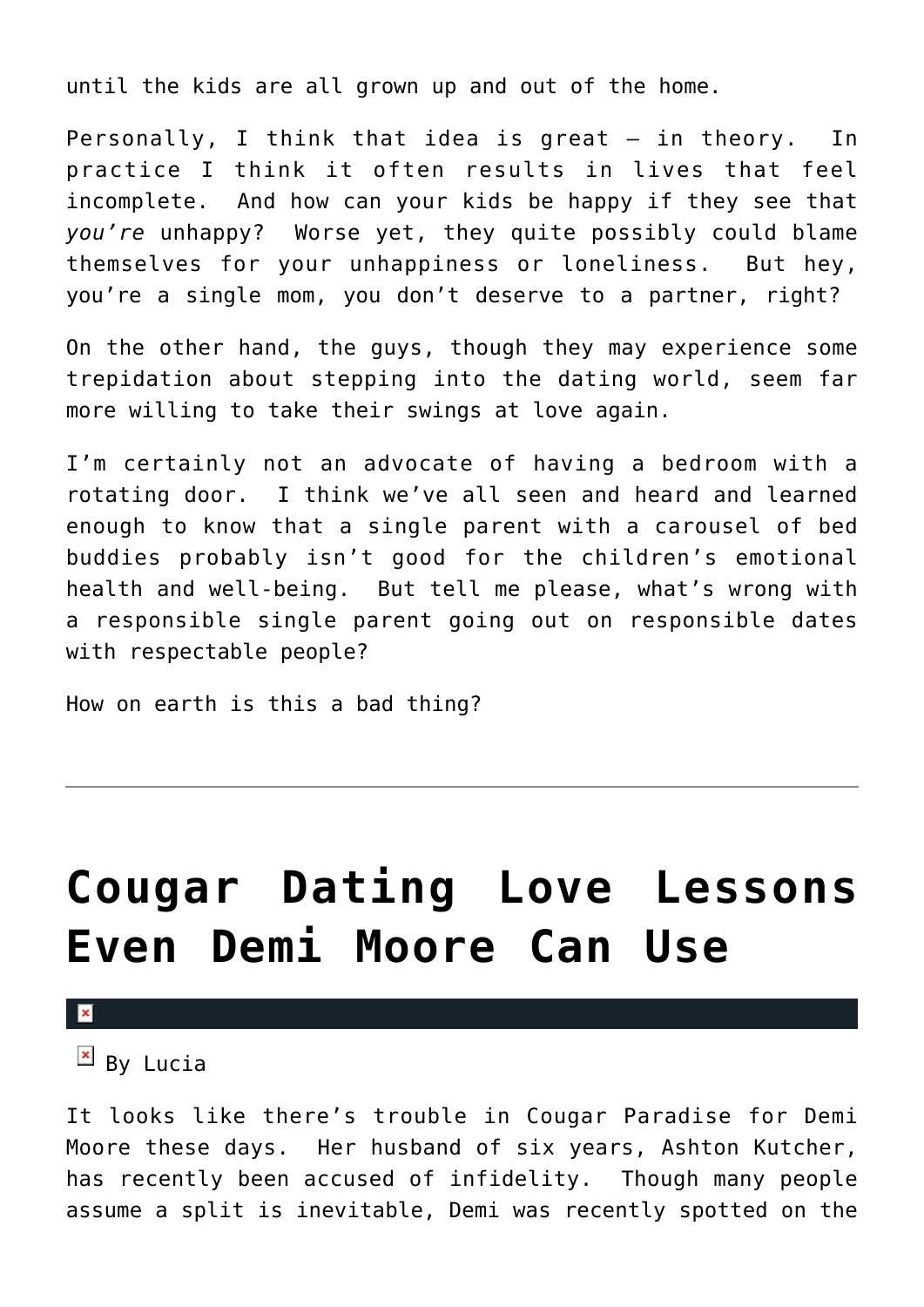red carpet still wearing her wedding ring.

A "cub" that strays can be devastating for Cougars (or for any woman for that matter). While dating a younger man can lead to an extremely fulfilling relationship, there are sticky areas that partners of the same age may not face. This relationship comes with its own set of guidelines, and the good news is that the challenges are usually due to the older women's own self-sabotage and not the younger man's motives. Yes, that's a positive thing since most of this can be avoided with a little insight and guidance.

Below are a few love lessons that any Cougar (including Demi) can learn from in order to have a healthy relationship, no matter what the age difference:

**Don't Be a "Know-it-all':** Just because you're older, that doesn't mean you know everything. If you're controlling and don't give your partner room to express himself or allow him to feel like a man, you'll immediately become less attractive in his eyes. He's with you because you're smart, confident and he feels amazing being around you. If you make him feel emasculated, you will become his mother instead of his lover.

**"Sugar Mama" Trap:** You may make more money than your lover, but that doesn't mean you always have to pay. He's still a man, and men instinctually want to provide. It makes them feel good. Don't make the finances your sole responsibility. If you do, you're setting yourself up to be used.

**Underestimating Your Cub:** Being younger doesn't mean that your partner isn't knowledgeable about things that happened years ago or that he can't appreciate your past experiences. Nowadays, people of all ages are savvy — sexually and otherwise. So stay away from any reminders that make your partner feel like he has a lot to learn or isn't up to your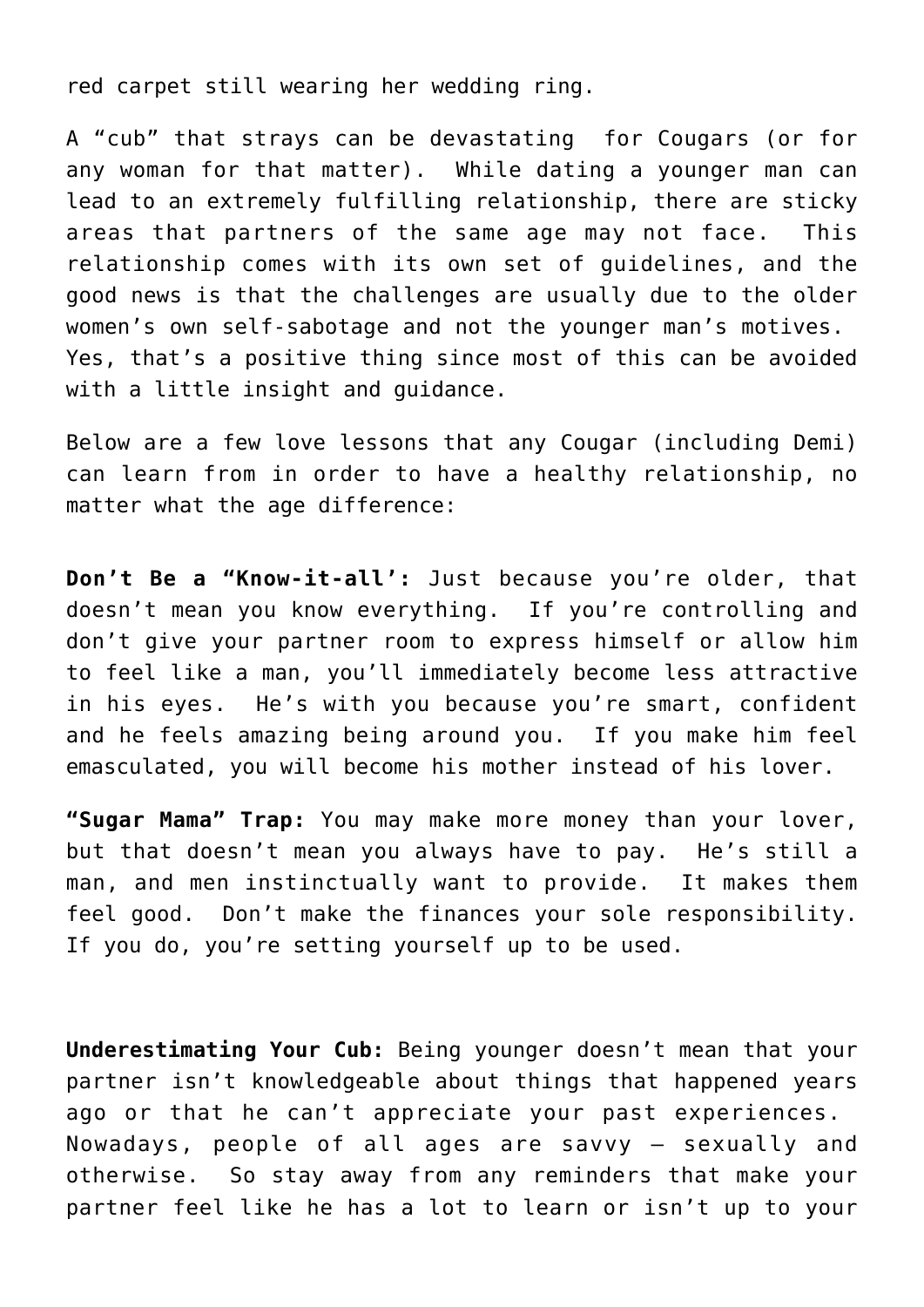level of sophistication, such as "When I was your age" or "You're too young to remember." He knows there's an age difference; there's no need to keep reminding him.

**Younger Women are NOT Your Competition***:* He's with you *because* of your age, not *despite* it. You have many things to offer that women his age don't, such as knowledge, wisdom, life experience and most all, no drama. Acting like you're in your twenties to attract or keep a younger man is a turn off. He expects you to be more mature and sophisticated. If he wanted to be with someone who was born in the same year he was, he would be.

**Ignore the Scornful Stares:** Even though others may have issues with you dating someone much younger, it doesn't mean you aren't in love. It means your man finds you attractive and interesting — and that's certainly nothing of which to be ashamed. After all, a big majority of men date younger women. It's time we got rid of the double standard!

*Lucia is an internationally known dating/relationship expert and TV personality specializing in Cougar relationships. She hosts "The Art of Love" on L.A. Talk Radio, is the author of "Lucia's Lessons of Love", a keynote speaker and a syndicated columnist. She hosted "The Art of Love" TV show for 3 years in Los Angeles. Lucia has also been featured on over 100 radio and TV shows including "Dr. Phil", "The CBS Early Show", "60 Minutes Australia", "The Tyra Banks Show", "E! Entertainment", "Good Day L.A.", "Playboy Radio", "Cosmo Radio" and "Fox Sports Radio".*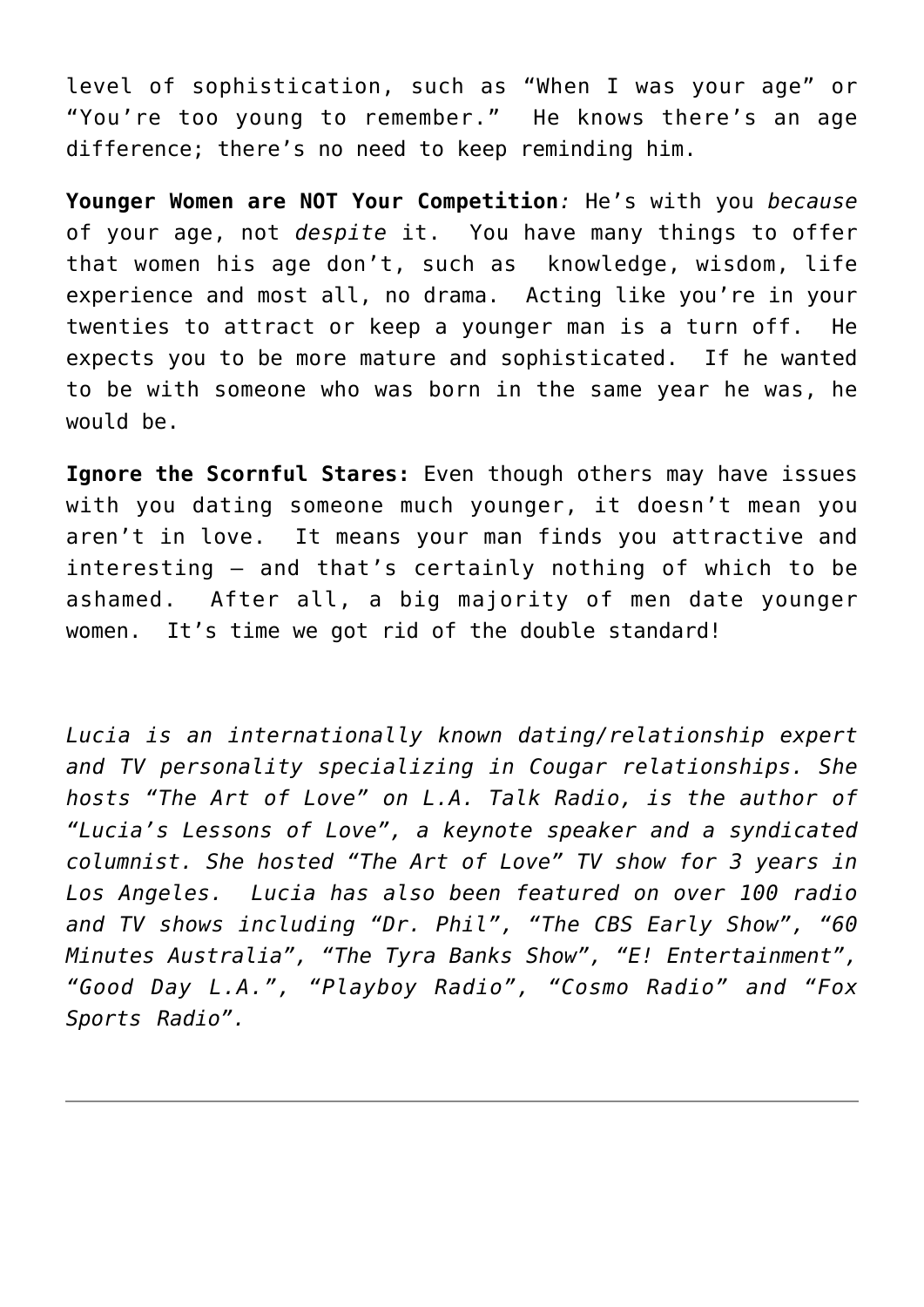### **[How to Communicate to Get](https://cupidspulse.com/21753/how-to-communicate-get-need-galtime-communication-boundaries/) [What You Need](https://cupidspulse.com/21753/how-to-communicate-get-need-galtime-communication-boundaries/)**

 $\mathbf x$ 

 $\boxed{\times}$  By Dating With Dignity's Marnia Battista for GalTime.com

While some men just aren't Mr. Boyfriend Material, others just need clear communication from you about what you want, need and expect from them. To make things trickier, many women have difficulty articulating exactly what they're looking for. That said, imagine if you knew the following:

- Exactly what you want in a partner, including his values and goals in life.
- How to effectively communicate your needs and expectations without having to be bitchy, brash or judgmental.
- Simple ways to set boundaries to allow the possibility of a relationship to unfold before you knee-jerk kick him to the curb.

In order to get your needs met, you have to be able to articulate exactly what you need and then be able to communicate those needs in a way that is appropriate, kind, compassionate, and reveals your true, authentic self.

Here are three steps you can take right now to begin to clearly express your desires to the man in your life so you can begin getting what you want:

#### **1. Decide exactly you want.**

If you're going to communicate your needs and desires to your man clearly, you need to be clear in your own mind about exactly what those needs and desires are. Whether you want him to be on time, call instead of text, move the relationship to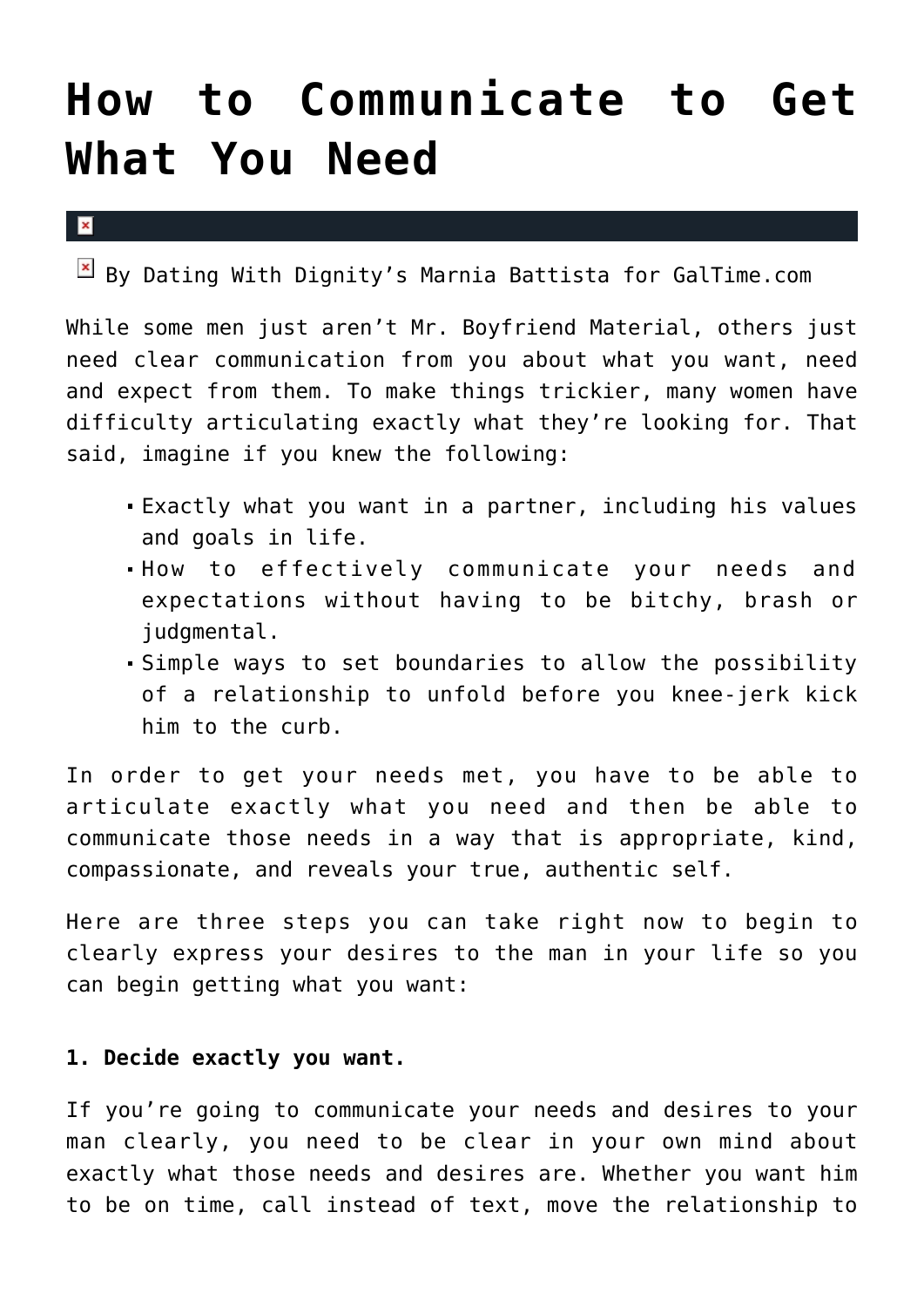the next level, call you his girlfriend, or propose marriage, the  $i\neg$  rst step is to own those needs and desires in your own mind.

#### **2. Tell him directly.**

No matter how great a guy is, he's most likely not a mind reader. If you want him to call you instead of his usual texting, you're going to have to tell him so. He may or may not be willing to comply. If he isn't, it's up to you to decide if the issue at hand is a deal-breaker. The bottom line is this: Once you communicate, he knows what you need and expect, and you are both agreeing to whatever resolution is reached together.

#### **3. Set boundaries–and enforce them.**

This is the most difi- $\Box$ cult part of self-care for many women. One of my clients recently shared a story with me about a date that went horribly awry. She had met the man online, and then they had met in person for coffee. Upon leaving the coffee shop together, her date discovered his car had been towed. Instead of politely excusing herself from the impending drama (setting a boundary), she felt obligated to be part of his crisis-management team. He called his mom, complained loudly about the \$200 fee he had to pay to get his car back, and whined for hours while she drove him around searching for his car, an ATM machine, and so forth.

My client, who had known this man for only an hour (give or take a few exchanged emails and texts), spent the entire time she was with him fantasizing about how she might exit the drama without hurting his feelings. The result was that not only did she see a part of him he most likely didn't want to share on a  $i\overline{ }$ rst date, but she also became annoyed with herself for not speaking up. She felt bad that she could not set the boundary immediately. Had she followed the two steps outlined above, it would have been simple from the get-go.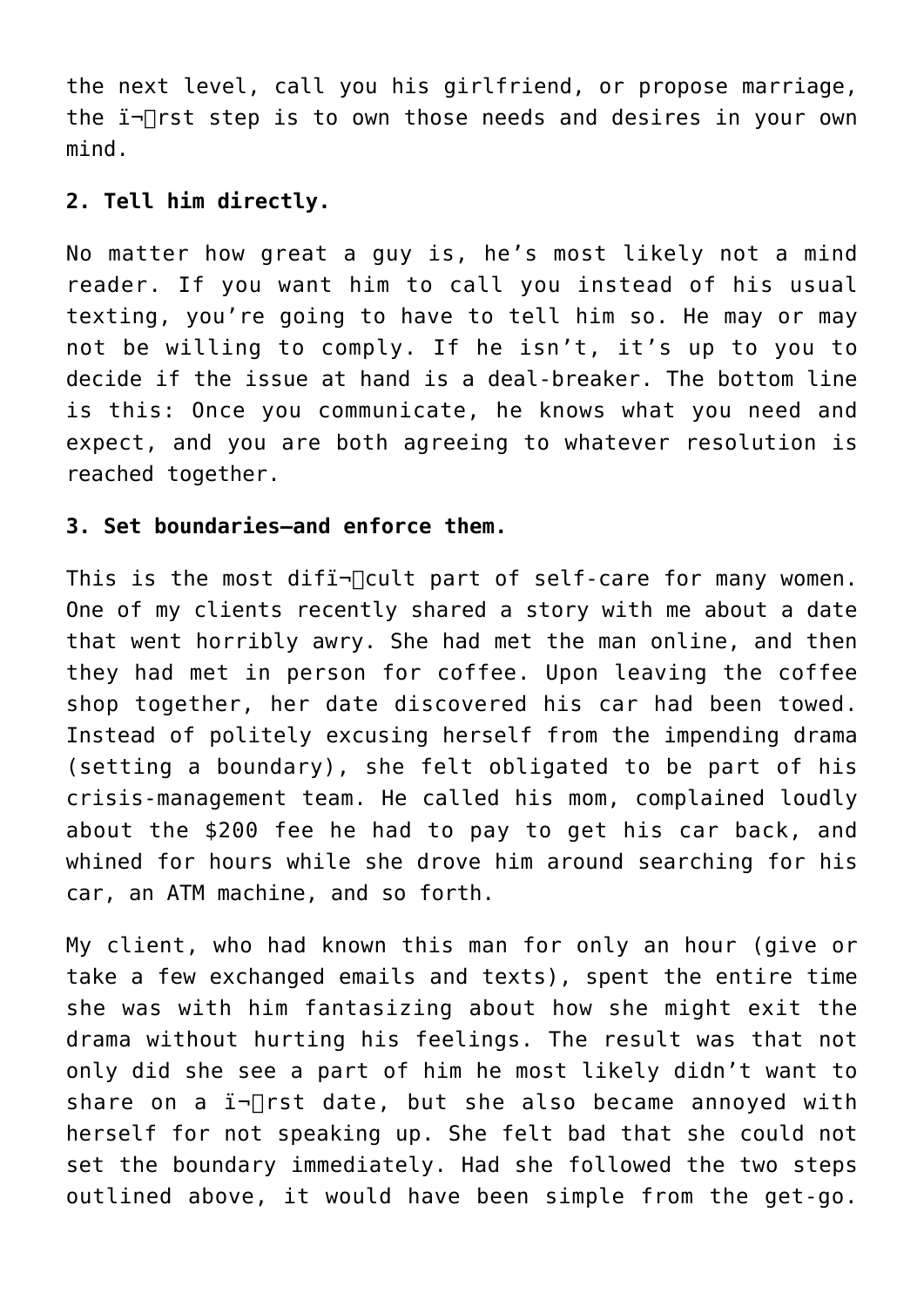Knowing she did not want to do crisis management for a man she had just met, should would have stated simply, "Thanks for the coffee. It's such a drag your car was towed. I'm going to get on with my day now, but I look forward to hearing how it turns out when we talk next." Instead, she wondered why he didn't give her an out, excusing her from dealing with his mistake so she could get back to her life.

Men deserve to know what you want so that they have an opportunity to deliver. It's that simple. Men are not mind readers. It's up to you to tell them what you want, need and expect.

## **[Best Celebrity-Couple](https://cupidspulse.com/17997/best-celebrity-couple-costumes-halloween/) [Costumes for Halloween](https://cupidspulse.com/17997/best-celebrity-couple-costumes-halloween/)**

#### $\pmb{\times}$

 $\mathbb{E}$  By Whitney Baker

There are so many fun factors about Halloween. First, there are the pumpkins: pumpkin carving, pumpkin patches, pumpkin pie — and an annual viewing of the TV show, *It's the Great Pumpkin, Charlie Brown*. Next, you can't forget candy, like Brach's candy corn, which are only available seasonally in the autumn, making them a particularly delicious and coveted treat. Then, there's all that scary stuff: haunted houses, witches, goblins and ghouls — boo! And finally, perhaps the best part is the costumes – for one day out of the year, you get to be anyone you want to be, celebrities included.

For anyone looking for a little romance on a holiday that's typically filled with fright, you're in luck! Here's a list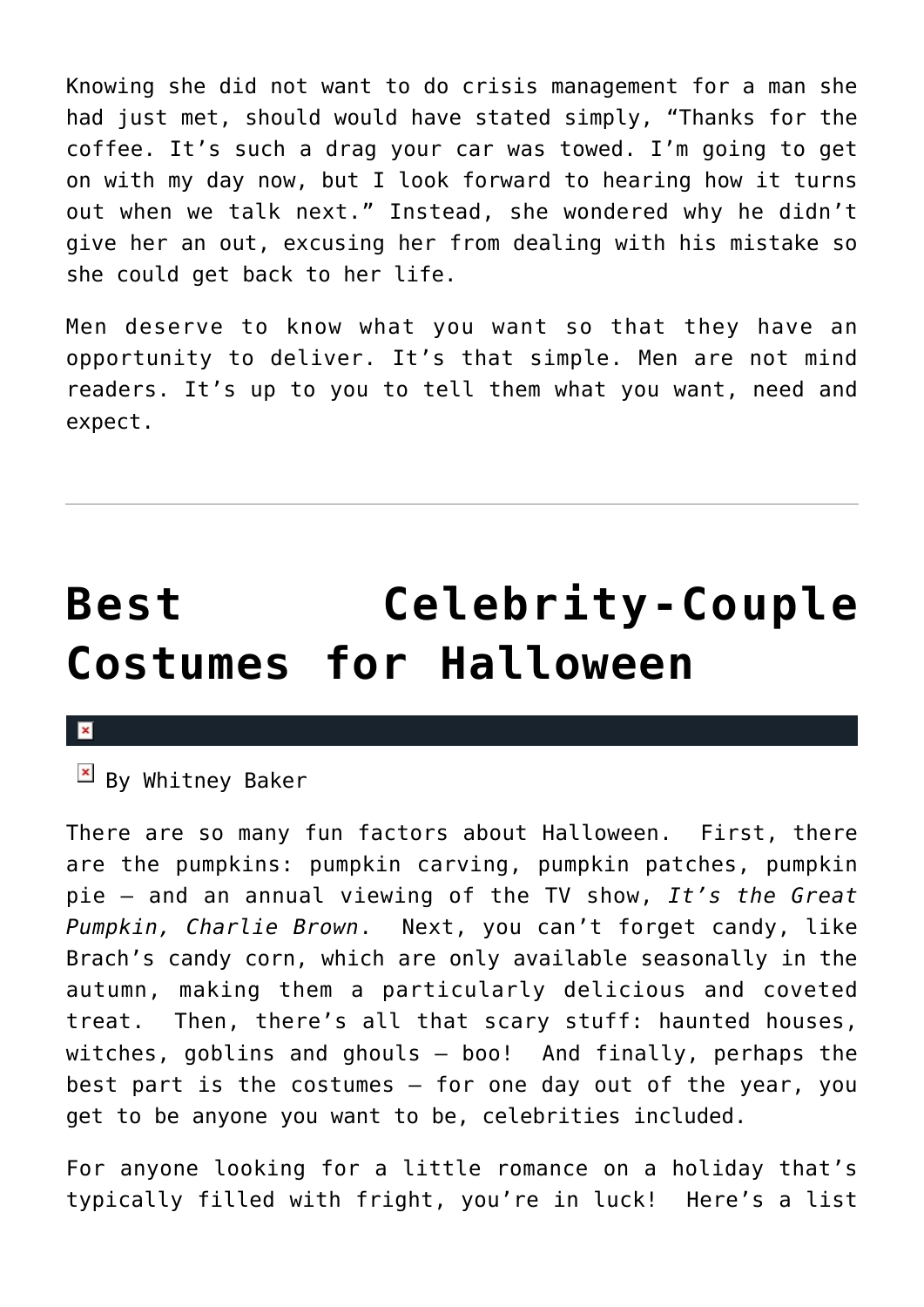of celebrity couples whose looks can be transformed into costumes. One of them may be the perfect fit for you and your partner.

**1. Justin Bieber and Selena Gomez**: For the teeny-boppers out there — or anyone hoping to feel a bit younger for an evening — the prince and princess of pop make a very suitable duo. For Bieber, any guy with longer locks can sweep his bangs to the side, and any boy with a shorter 'do can simply throw on a sideways Yankees hat. Add a pair of Ray-Ban Wayfarers (dark lenses not necessary), jeans, and a hoodie, and you're set! For Gomez, you can rock a casual but glam look: skinny jeans, a flowing tank top, flats, hoop earrings, and wavy hair. If you really want to channel these two lovebirds, PDA is highly encouraged.

### **Related Link**: [Justin Bieber Plans 'Titantic' Date For](http://cupidspulse.com/justin-bieber-plans-titanic-date-girlfriend-selena-gomez-romance/) [Girlfriend Selena Gomez](http://cupidspulse.com/justin-bieber-plans-titanic-date-girlfriend-selena-gomez-romance/)

**2. Katy Perry and Russell Brand**: This eccentric and oh-so-inlove couple is an ideal choice for anyone looking to get a little crazy this Halloween. Perry has donned a number of hair colors and styles over the years, so take your pick: bubble-gum pink or bright blue, jet black, or her most recent, honey-hued blonde. As for outfits, anything is fair game, even that sassy and sparkly Smurfette dress that's hiding in your closet. For Brand, the look is quite low-key: a pair of skinny jeans and a tight (and low-cut) t-shirt, along with unbrushed and knotted hair, some stubble, and a bit of guyliner. Oh, and don't forget the British accent.

**3. Prince William and Princess Catherine**: Their wedding may have been months ago, but people are still talking about these newlyweds, the Duke and Duchess of Cambridge. Princess Catherine has taken the fashion world by storm with her chic and totally relatable style, making her the ultimate princess to emulate on this costume-filled holiday. To truly standout,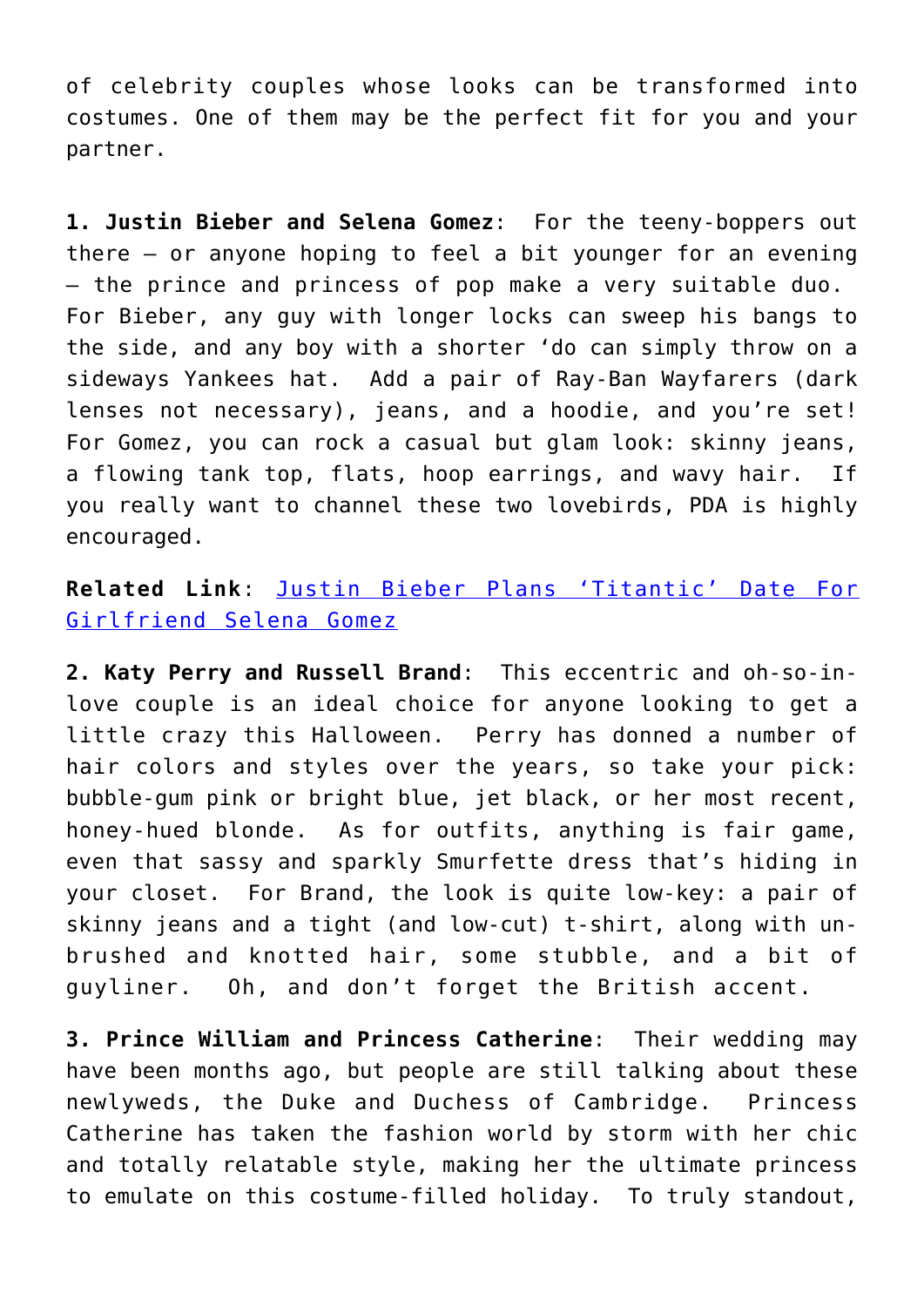opt for their wedding look: your man can wear an outfit that resembles Prince William's Irish Guards' red military uniform, while you can get glamorous in a lacy and flowing white gown, a beautiful sapphire (faux) engagement ring, and a bouquet of flowers. Complete the look with a tiara, of course.

**Related Link:** [Prince William Discusses Queen Elizabeth's](http://cupidspulse.com/prince-william-discusses-queen-elizabeths-wedding-advice-kate-middleton-princess-diana/) [Wedding Advice](http://cupidspulse.com/prince-william-discusses-queen-elizabeths-wedding-advice-kate-middleton-princess-diana/)

**4. Blair Waldorf and Chuck Bass**: Okay, okay — so they may not be a *real*celebrity couple, but they've certainly made their mark as the "it couple" in the *Gossip Girl*–*World* of the Upper East Side. To imitate this high-society pair, girls should pull together their most designer-drenched look. Choose from high school Waldorf, who wouldn't have been caught dead without her preppy headband, or the now college-aged fashionista, who has adopted a more grown-up dress code — just be sure to accessorize accordingly. As for Bass, a guy only needs a three-piece suit, bow tie, pocket square, and all the charm that he can muster.

**Cupid wants to know: Who do you want to be for Halloween?**

### **[How to Pursue Your Man Like](https://cupidspulse.com/21646/how-to-pursue-man-naomi-watts-liev-schreiber-rachel-weisz-daniel-craig-leann-rimes-eddie-cibrian-jessica-alba-cash-warren-anna-paquin-stephen-moyer/) [Naomi Watts](https://cupidspulse.com/21646/how-to-pursue-man-naomi-watts-liev-schreiber-rachel-weisz-daniel-craig-leann-rimes-eddie-cibrian-jessica-alba-cash-warren-anna-paquin-stephen-moyer/)**

 $\mathbf x$ 

 $By$  Brea Gunn

Everyone knows the formula: boy meets girl, boy flirts with girl, boy asks girl out and boy and girl become an item. But what happens when *girl* meets boy and *girl* pursues said boy?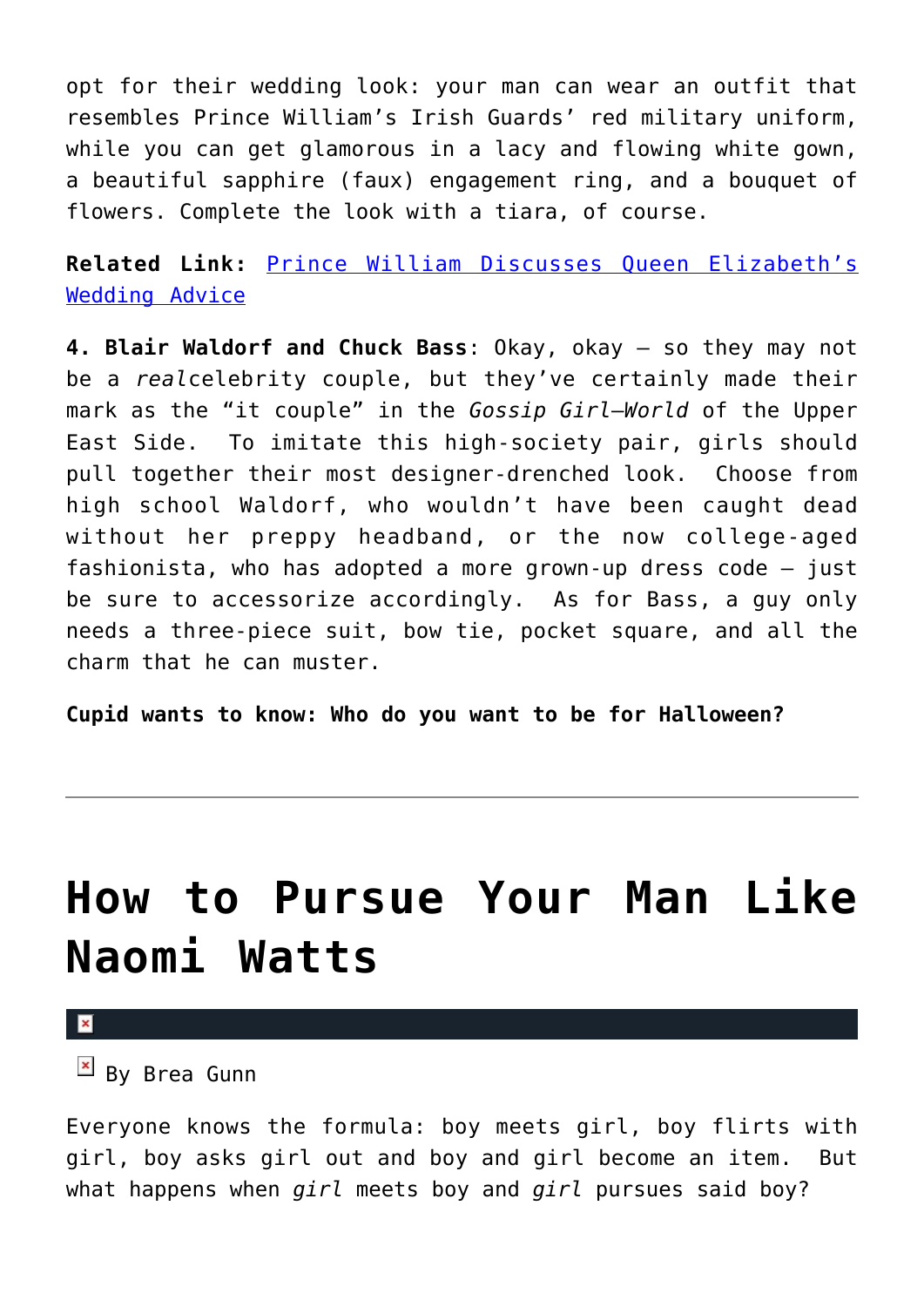While it's not unheard of for a woman to have a crush, it's becoming more fashionable for her to be the pursuer, rather than the pursued. Take Naomi Watts and Liev Schreiber, for example. The pair met at the Metropolitan Museum of Art's Costume Ball, and the rest is history, as they say. Or, actually, it's HERstory.

The thing is, unlike other couples, Naomi actually persued Liev. That's right. The actress made up an excuse, flew to New York and now the couple have two beautiful children. A woman pursuing a man isn't necessarily a new phenomenon in Hollywood, though. In fact, it's starting to feel like the norm.

For example, Rachel Weisz married Daniel Craig after meeting the super-hunk on the set of their new movie. LeAnn Rimes and Eddie Cibrian couldn't keep their hands off each other (their very married hands!) when they met. Jessica Alba thought Cash Warren was a stud, and now they've got a beautiful family. And sometimes life even imitates art…or art imitates life. Even Anna Paquin couldn't keep her eyes off of costar Stephen Moyer. And ironically, Sookie, her character on their show, *True Blood*, pursued his character, Bill.

So what's a woman to do? Here are some tips:

**1. Make the first move:** Go talk to him. Compliment his awesome dancing ability. Hey, it worked for Naomi Watts!

**2. Set up the next date:** Take a lesson from Anna Paquin, and tell him when you want to see him again. Don't wait the obligatory 48 hours to text and/or call.

**3. Don't be shy:** Even if you tend to be on the quieter sell, go outside of your comfort zone and show your outgoing side. There's no place for hesitation when your'e going after a man.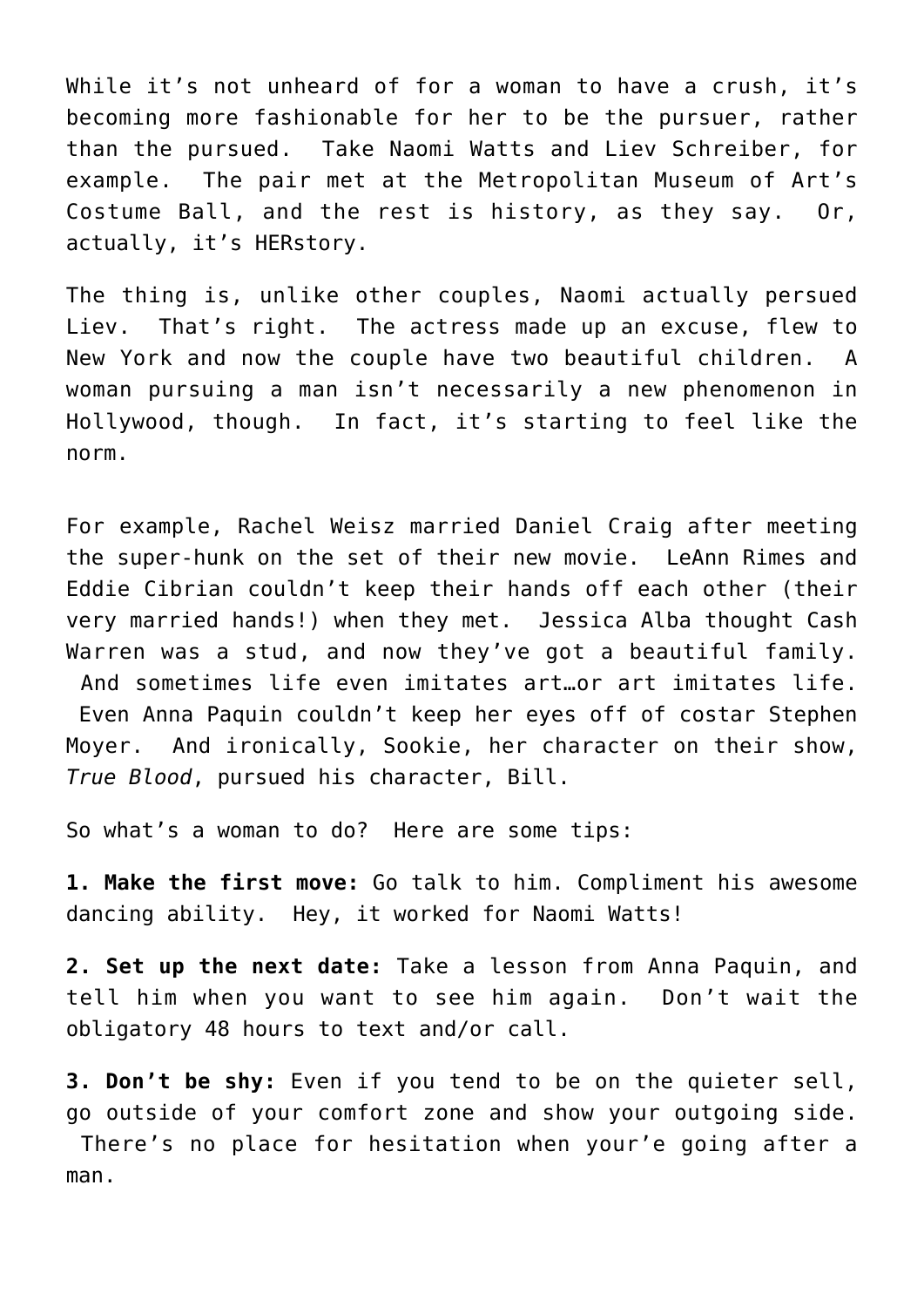So, next time you're out with your girlfriends and you see a cute guy across the room, channel Naomi, Rachel, Leann and Anna … and send him a drink.

*Brea Gunn is a monthly contributor for Cupid's Pulse and also writes about the best Westchester wedding venues. Check out what these wedding business marketing insiders have to share.*

# **[Going from 'It's Complicated'](https://cupidspulse.com/21234/going-from-it%e2%80%99s-complicated-to-monogamy-5-tips-every-woman-should-know/) [to Monogamy: 5 Tips Every](https://cupidspulse.com/21234/going-from-it%e2%80%99s-complicated-to-monogamy-5-tips-every-woman-should-know/) [Woman Should Know](https://cupidspulse.com/21234/going-from-it%e2%80%99s-complicated-to-monogamy-5-tips-every-woman-should-know/)**

#### $\pmb{\times}$

### $\overline{\mathbb{F}}$  By Melissa Caballero

The status of our relationships in this modern day dating world have become much more complex than they used to be. Many couples go through multiple stages until they're officially declared an item. From 'single' to 'it's complicated' to 'in a relationship,' the situation can get blurry. Although the beginning of a relationship can be exciting, it doesn't always end that way. Some people date for several months without a label, and then the painstaking question "Are we exclusive?' is asked and the relationship abruptly ends with no warning. It may not make sense, or seem even fair that one question can stir so much confusion or controversy. So, many women have learned to keep mum and stay in the 'it's complicated' stage instead of turning their status back to single. But, instead of going backwards how do we proceed forwards to the comfort zone of monogamy? We spoke to psychologist, professor, relationship expert and author, Dr. Karin Anderson and she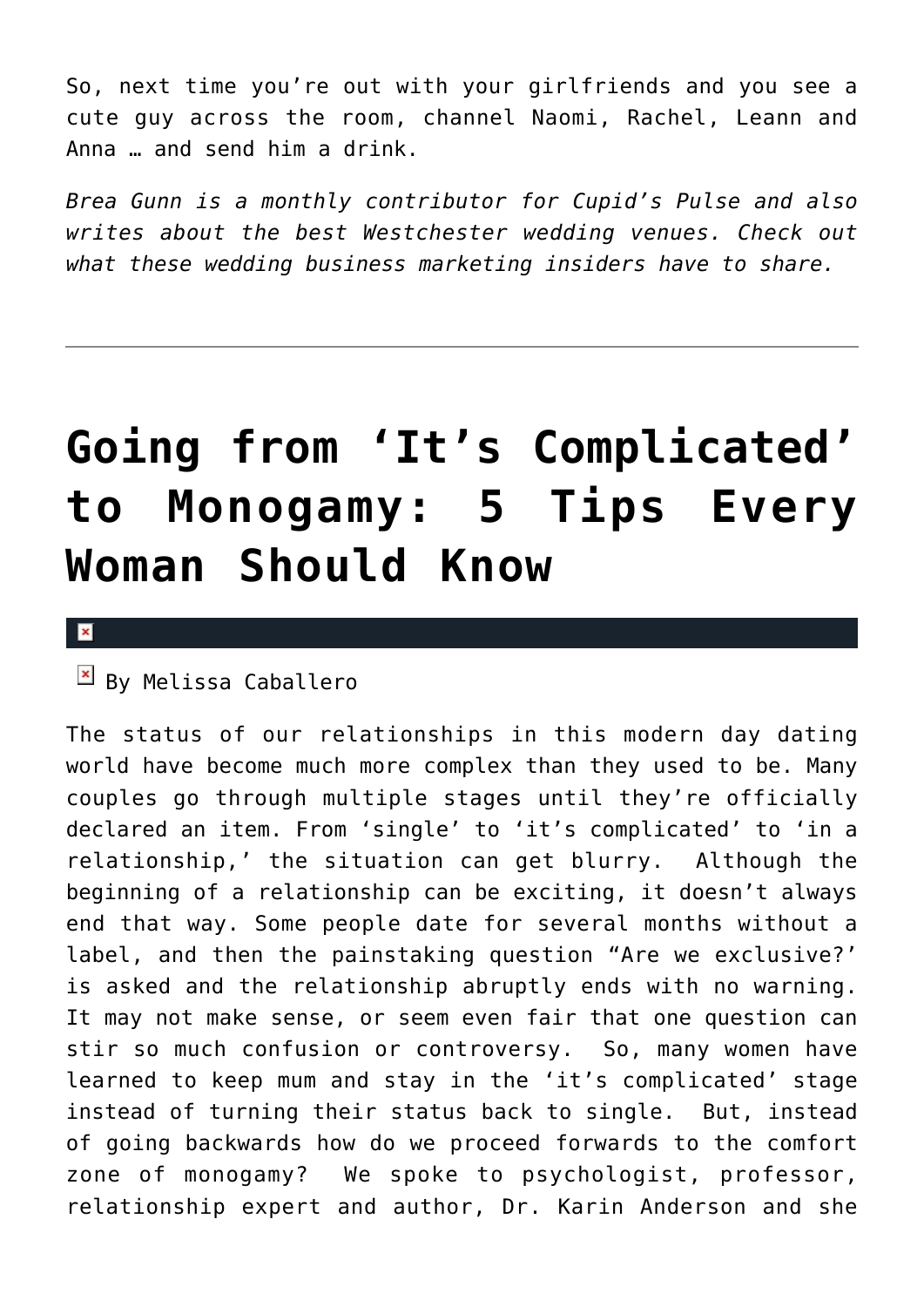offered five ways woman can navigate through:

1. **Play it cool.** Of course you're going nuts with the nebulous nature of your relationship and of course you're looking for a more definitive understanding as to what sort of connection you and your "friend with benefits/booty call/boyfriend(?)*"* actually have. But the #1 way to *keep* things complicated is to push the issue by having one of those, "I really need to know where this relationship is headed" conversations. Play it cool. Psychologists who study couples speak of *The Law of Least Interest–*whoever is *least* interested in maintaining the relationship holds the *most* power. Every time *you* bring up an issue, you lose power. And until your relationship has more concrete structure, you don't want to lose anypower.

2. **Was it ever** *not* **complicated?** A good question to ask yourself is, "Was this *relationship* ever not complicated?" Meaning–did you ever know where you stood with your man? If not, you probably have more information than you realize. This may be hard to hear, but if this guy has known you for some time, has enjoyed having sex with you regularly, has never wanted to legitimately establish himself as your partner, then it's likely he's *never* going to go in that direction.

3. **Make him want to commit.** Naturally, we can't *make* anyone want to do anything, but we can certainly sweeten the pot. For example, when you're together, demonstrate your affection in ways men respond to (e.g, a fridge stocked with his favorite beer, a TV tuned to his NFL and college teams' games). When you're away from each other, resist the temptation to be too available (i.e, absolutely **no booty calls**). You want him to recognize how great you and he are together, but those benefits can't be his 24/7 until you guys are an official couple. It'll keep him wanting you.

4. **You may need to pull all the way back.** If the above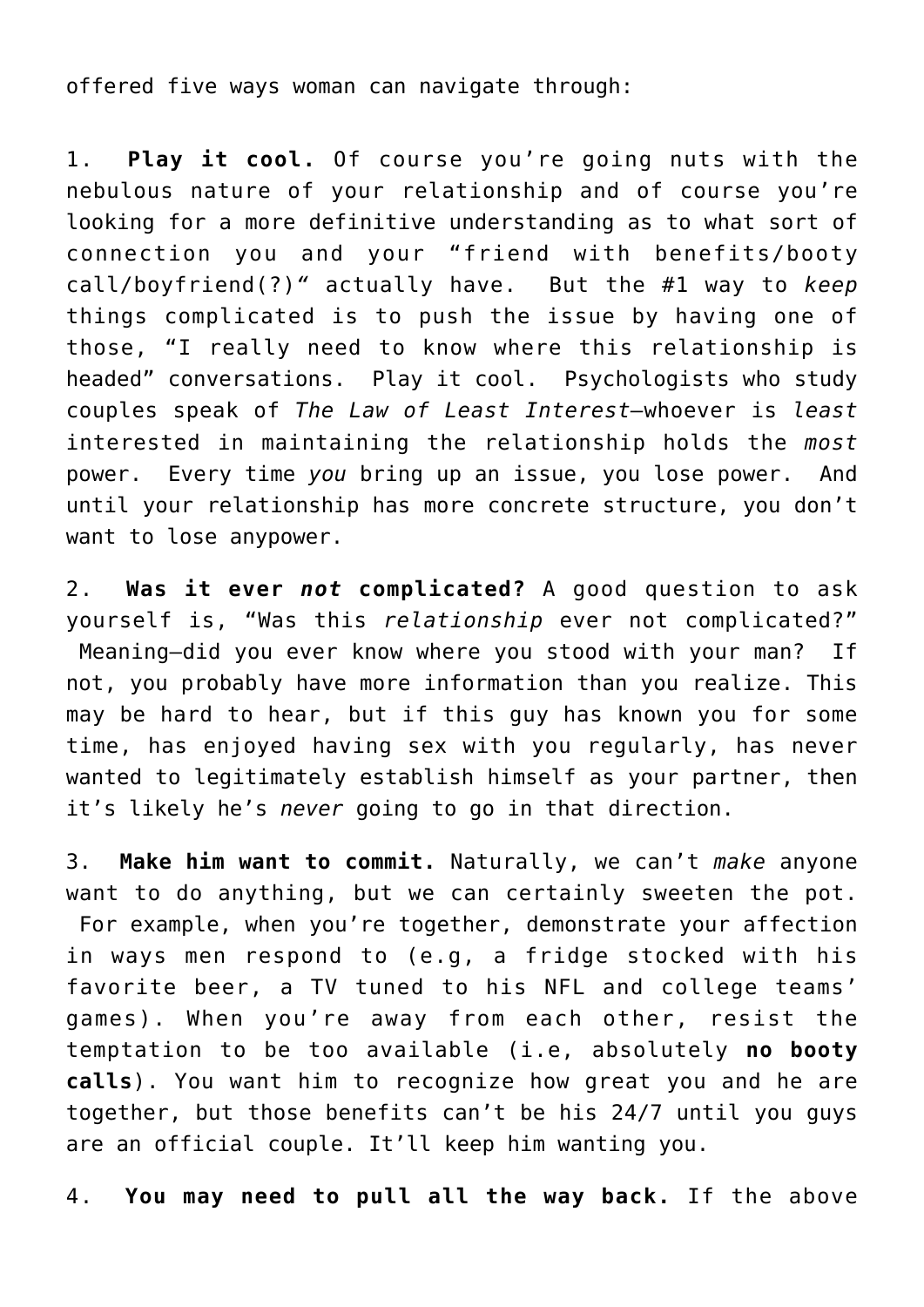suggestions aren't working, you may need to create some space. Skip the drama of an ultimatum (remember, most guys think women are a little crazy because our emotions tend to run more intensely than theirs); let your behavior get your point across. If he reaches out with, "What's up with you? Where have you been?" you can reply, "I've been super busy with work and friends and I have to get my priorities straight. As much as I love hanging out with you, I need to focus my energy on aspects of my life that are more clearly defined." Leave it at that. Again, **no drama**! Just state the facts and see what he does with them.

5. **Be honest with yourself. Is this** *really* **what you want?** Ultimately, there's no magic formula for moving from 'it's complicated' to monogamy. But more importantly you need to ask yourself why you want this person. Hasn't it been a drag walking on egg shells, trying not to scare him off with your desire for a *real* relationship? Don't you hate the insecurity that comes with not knowing your place in his life? The reality is, most guys go for what they want–chalk it up to their DNA or the thrill of the chase or whatever, but most men will claim you if they want you. What does it say when we want a man who doesn't want us?

If none of the above works, maybe the best answer for moving forward is tolet the whole thing go and find someone who's interested in the same sort of relationship that you are.

# **[Three Tips to Enjoy Marriage](https://cupidspulse.com/21420/three-tips-enjoy-marriage-despite-battles-kim-kardashian-kris-humphries-newlyweds/) [Despite the Battles](https://cupidspulse.com/21420/three-tips-enjoy-marriage-despite-battles-kim-kardashian-kris-humphries-newlyweds/)**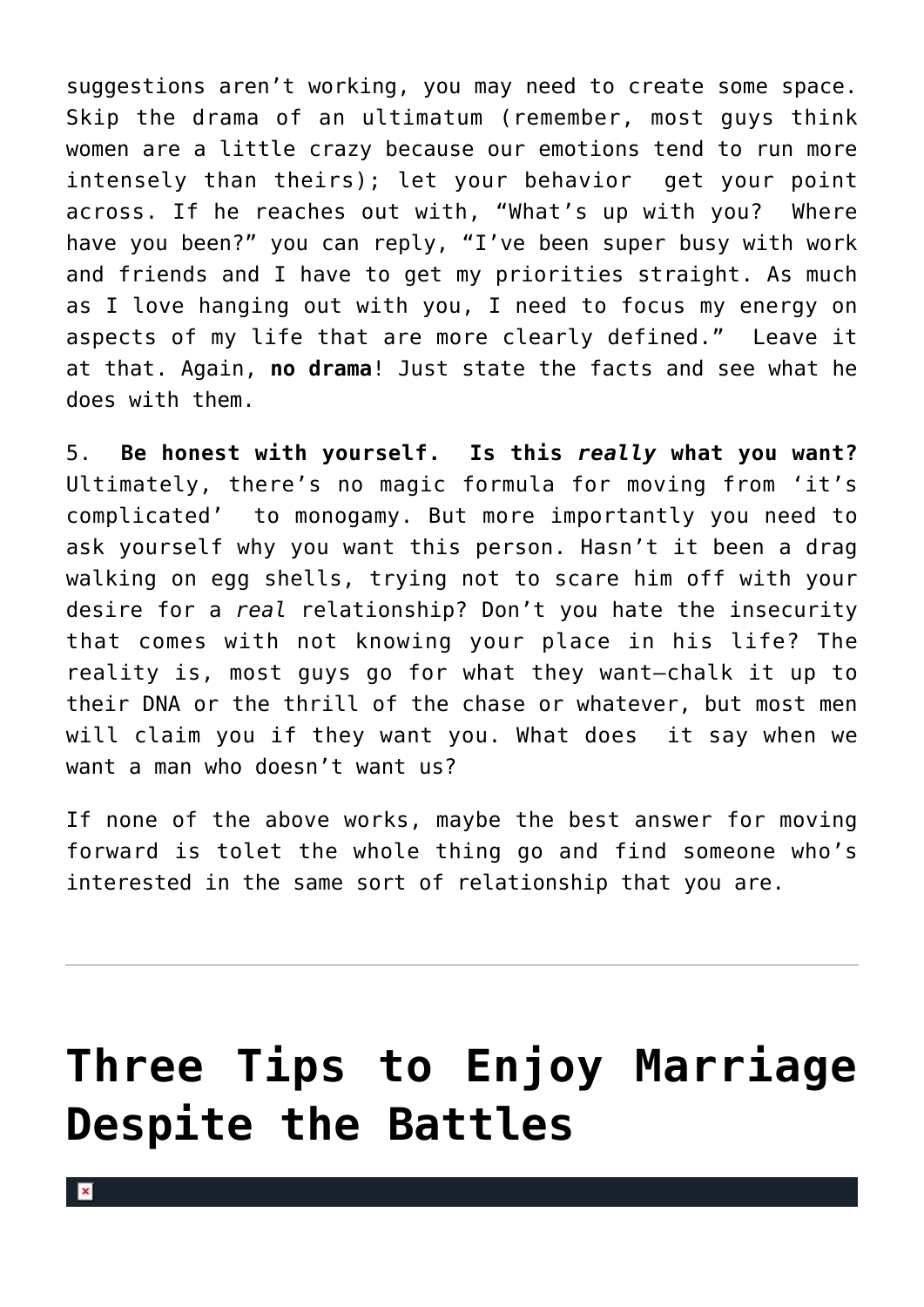$\boxed{\times}$  By Patty Newbold, author of the award-winning marriage blog, AssumeLove.com

It can't be easy marrying into a reality TV show, as Kris Humphries recently did. Kim Kardashian and her family speak their minds, and it's all caught on camera. Kris already gets his share of it from her siblings, and it can't be long before he catches angry words or insults from his new wife Kim, too.

#### **It's the Ratio, Not the Number**

Let's hope Kim's already figured this out, but fighting words do not kill a relationship. Marriages fail when the nastygrams are not matched with at least five times as many respectful, loving and encouraging words and gestures. Remember: Five times. Or more.

That's what psychologist John Gottman's research found. He uses it to predict, in just a few minutes, which marriages will last and which will not. It doesn't matter how many or how few unloving words, eye rolls, or shrugs are used in a relationship; only whether the good stuff happens at least five times as often as the bad.

#### **It Won't Be What You Expected**

Here's a tip for Kris. There is only one thing you should expect when you marry: love. We all show up to our weddings with a boatload of expectations, and many of them will be dashed. Your marriage will not go the way you thought it would, and you'll make yourself miserable if you tell yourself this means you are not loved or respected. Kim, like any wife or husband, will love you her own way.

Therefore, due to the unique ways we all choose to show our love, it's important to stop yourself when you hear yourself thinking, "If she loved me…" Unless she is actually doing you harm, she loves you, and you are missing it. You will make a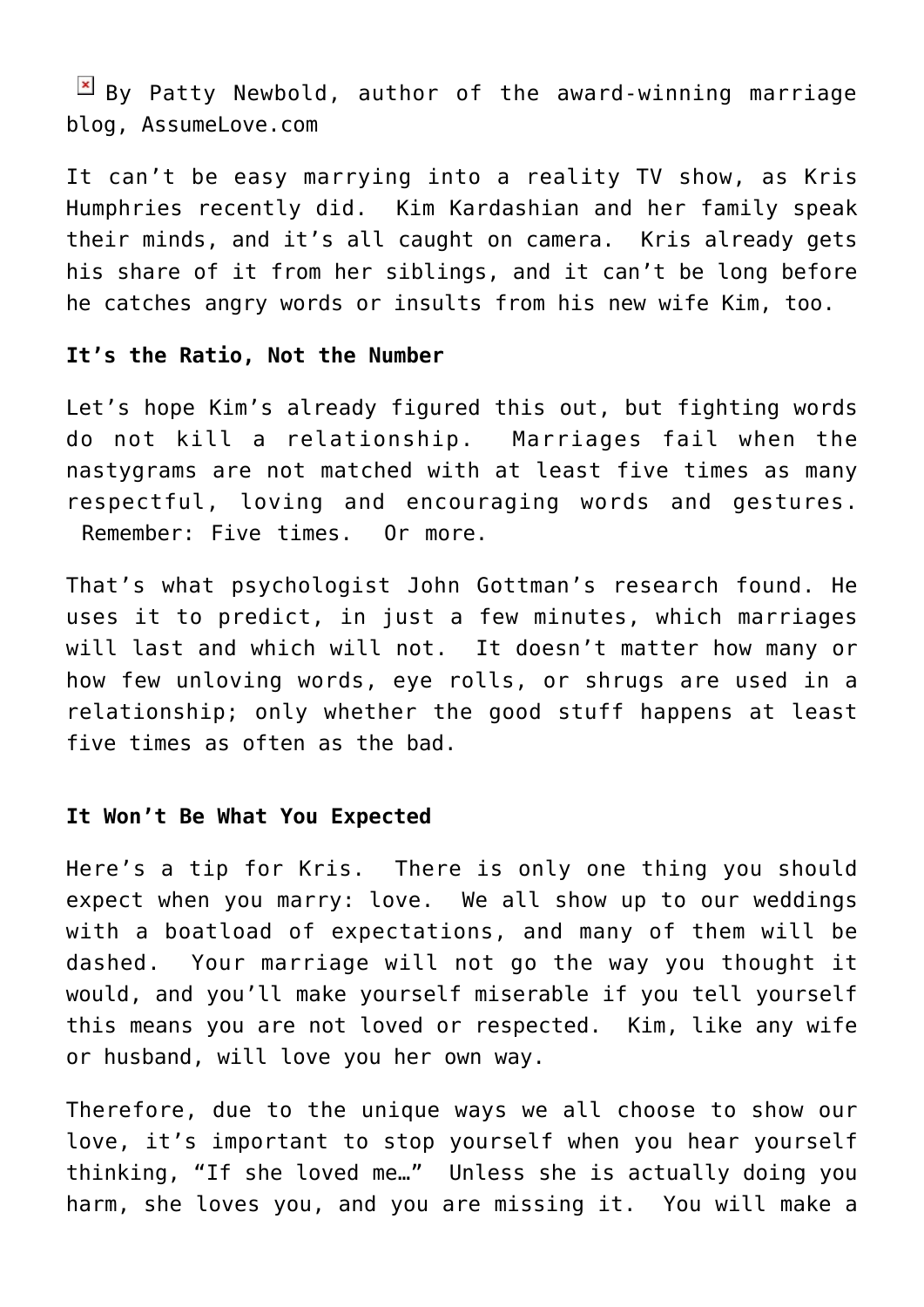mess of your marriage by getting angry when it's not what you expected, not what someone else you know might do. That's exactly what I did the first time around, and I could not see how much love I had overlooked until after my husband's sudden death at the age of 35.

#### **Never Compromise**

Just about now, Mr. and Mrs. Humphries are probably discovering that they disagree about things like where shoe polish should be stored and which family events cannot be missed. Well, there are never just two options for a resolution. Instead of disagreeing and eventually compromising, look for a third alternative to the problem that both makes you happy and also delights your mate.

Disagreeing is inevitable in any relationship, and if you're not doing it, there's probably something wrong. That said, it's important to outweigh those fighting words with words full of love, kindness and respect. If you do, your relationship will thrive.

### **[5 of the Sweetest Movie](https://cupidspulse.com/17945/5-sweetest-movie-moments-feature-romantic-comedy-chick-flick/) [Moments](https://cupidspulse.com/17945/5-sweetest-movie-moments-feature-romantic-comedy-chick-flick/)**

#### $\pmb{\times}$

 $\mathbb{E}$  By Tanni Deb

Whether we admit it or not, we all enjoy a good love story the ones that make our hearts beat, our pulses race, and the tears flow. We love getting caught up in the magical moments and gushing over romantic scenes. You probably have your own top Sweetest Movie Moments, but join us as we count down some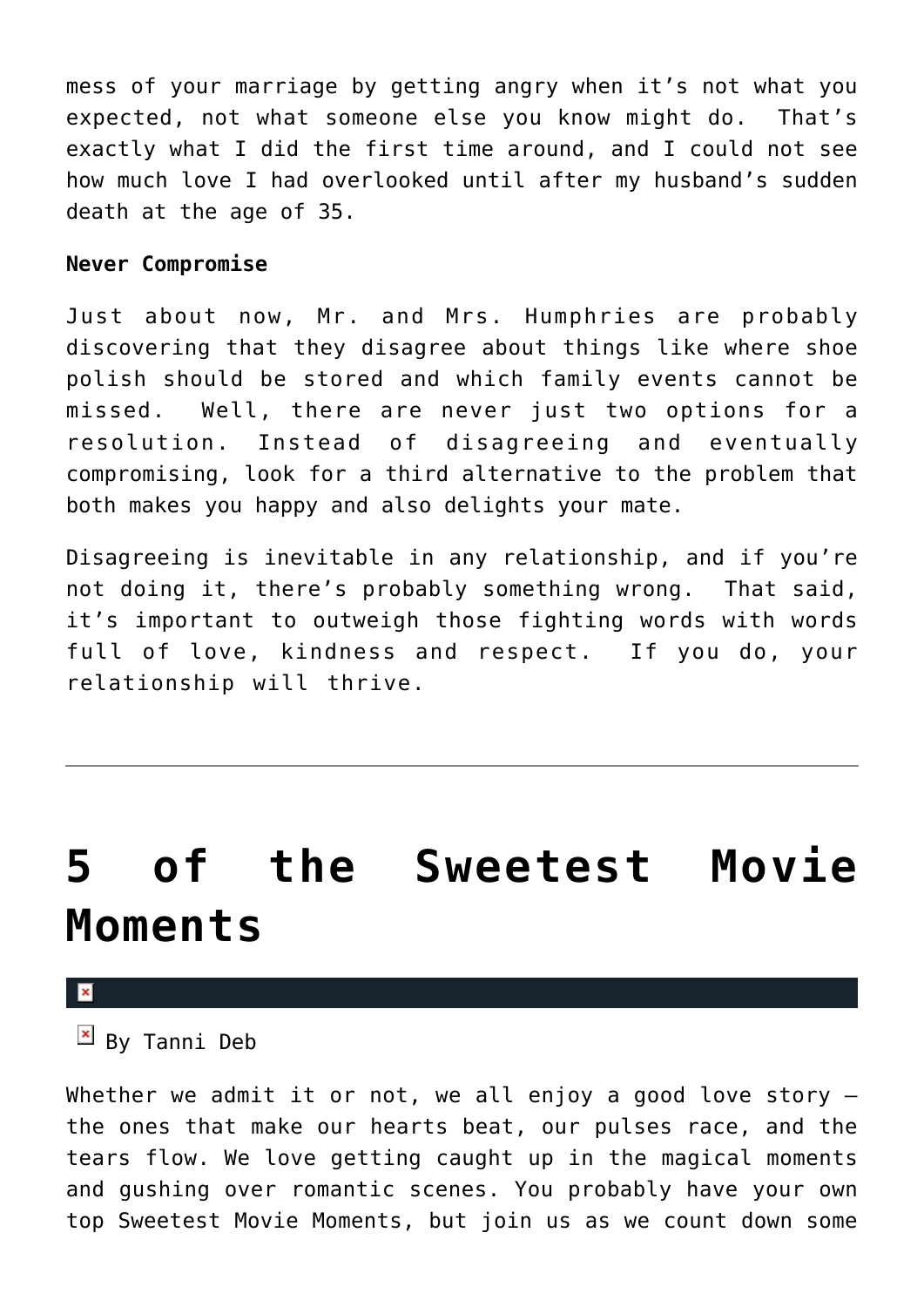of ours:

**5. A Walk to Remember:** If you're a hopeless romantic, this movie and its leading characters, Landon Carter (Shane West) and Jamie Sullivan (Mandy Moore), will leave you sobbing at the end. After a dangerous dare goes badly wrong, rebellious Landon is made to do community service, where he seeks help from bookish and religious Jamie — the girl he eventually learns to love. When he discovers the secret she's been carrying for two years, he plans a date at night to star gaze. He asks her to search for a specific star, and when she questions him about it, he says he had it named after her. The scene is sealed with a kiss.

**4. 50 First Dates:** When Henry Roth (Adam Sandler) meets Lucy Whitmore (Drew Barrymore) in a café, they decide to meet again the following day. However, when Henry returns, Lucy doesn't have a memory of him, or their previous meeting. When he's told that since the day she got into a car accident she's been unable to retain new information, he devises new ways to meet her every day, hoping that one day she'll remember him and will return his feelings. The sweetest — and most powerful scene in the film comes when Henry discovers that Lucy has been singing, and she might remember who he is. He runs to the hospital and asks her if she recognizes him. She says "no," but explains that she has been dreaming of him every day. When she leads him into her studio, it is filled with paintings she drew of him! Believing that this is proof of their love, they reunite.

**3. You've Got Mail:** If you think you can't find love online, then this is the movie to watch. Joe Fox (Tom Hanks) and Kathleen Kelly (Meg Ryan) are business rivals who began writing emails back and forth, without knowing each other's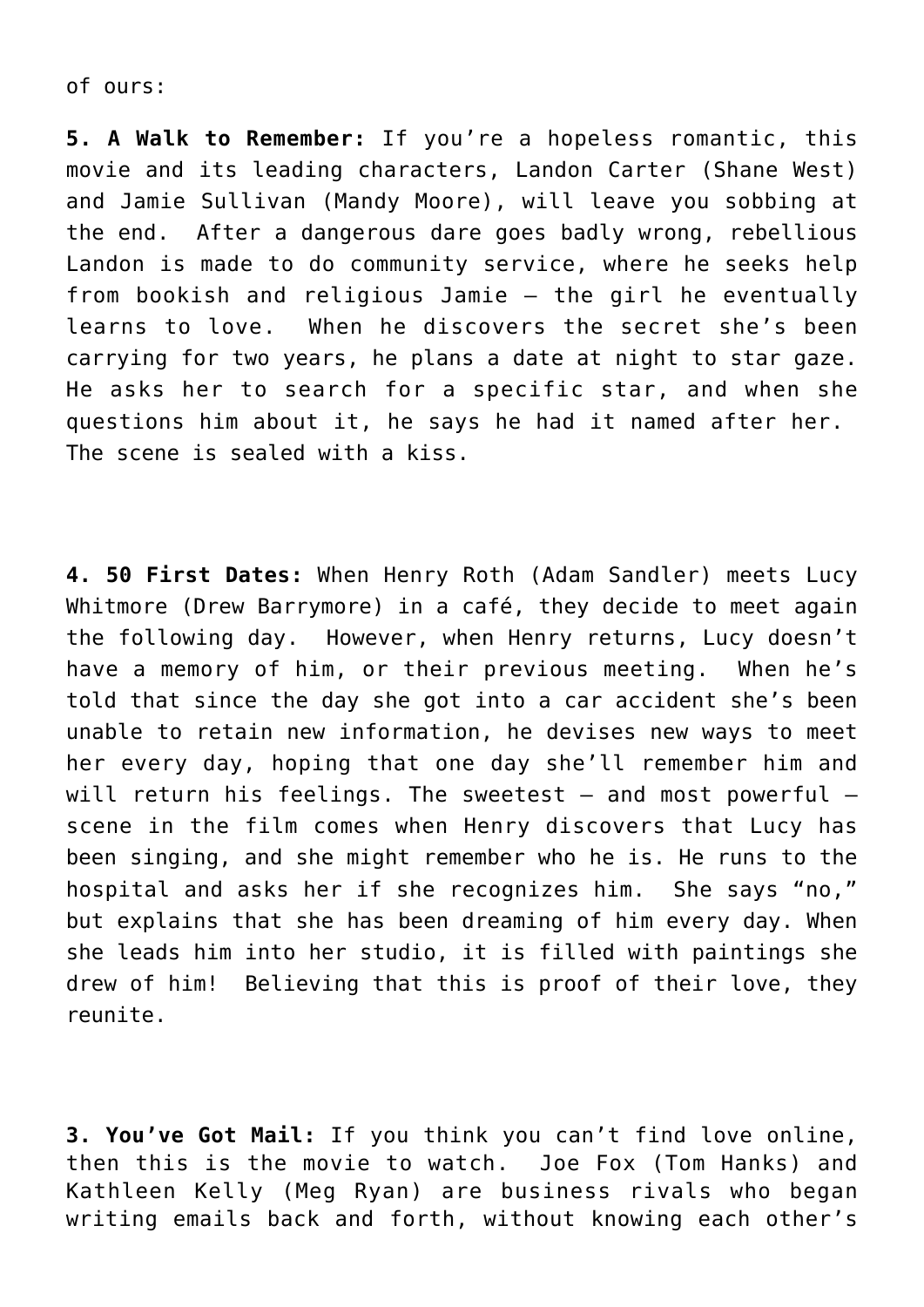identities. Over time, romantic feelings develop, and Joe later realizes that the person he's been writing to the entire time has been Kathleen. At the end, they decide to meet, and Kathleen is not only shocked, but also excited to know that her cyber friend was him all along. She admits that she was hoping it was him, and the two passionately kiss.

**2. The Notebook:** This love story is one you'll watch repeatedly with a box of Kleenex next to you. It's the tale of small-town boy, Noah Calhoun (Ryan Gosling), who falls in love with rich and beautiful Allie Hamilton (Rachel McAdams). Even after Allie is diagnosed with Alzheimer's disease and fails to recognize her family, or him, he never leaves her side. Instead, he decides to grow old with her in a nursing home and attempts to bring her memories back. Sure, this romantic film has many sweet moments, but perhaps the scene that makes you realize how much he truly loves her is when, many years later, his children ask him to leave the rest home and return home with them. He says, "Look guys, that's my sweetheart in there. I'm not leaving her. This is my home now. Your mother is my home." Quick, pass me one of those Kleenexes.

**1. The Wedding Singer:** This is another romantic comedy film, once again teaming Adam Sandler and Drew Barrymore together, who always manage to create some of the most romantic movie scenes. In this film, Sandler is a wedding singer who falls in love with Barrymore — a waitress. When he discovers that her fiancé is cheating on her and doesn't plan on stopping after marriage, he attempts to pursue her. There are plenty of sweet moments in this movie, but the one that will make your heart melt is at the end, when Sandler sings a song for Barrymore on an airplane. Who wouldn't fall for a man like that?

**If one of your favorite sweetest movie moments didn't make it onto our list, let us know in a comment below! In the**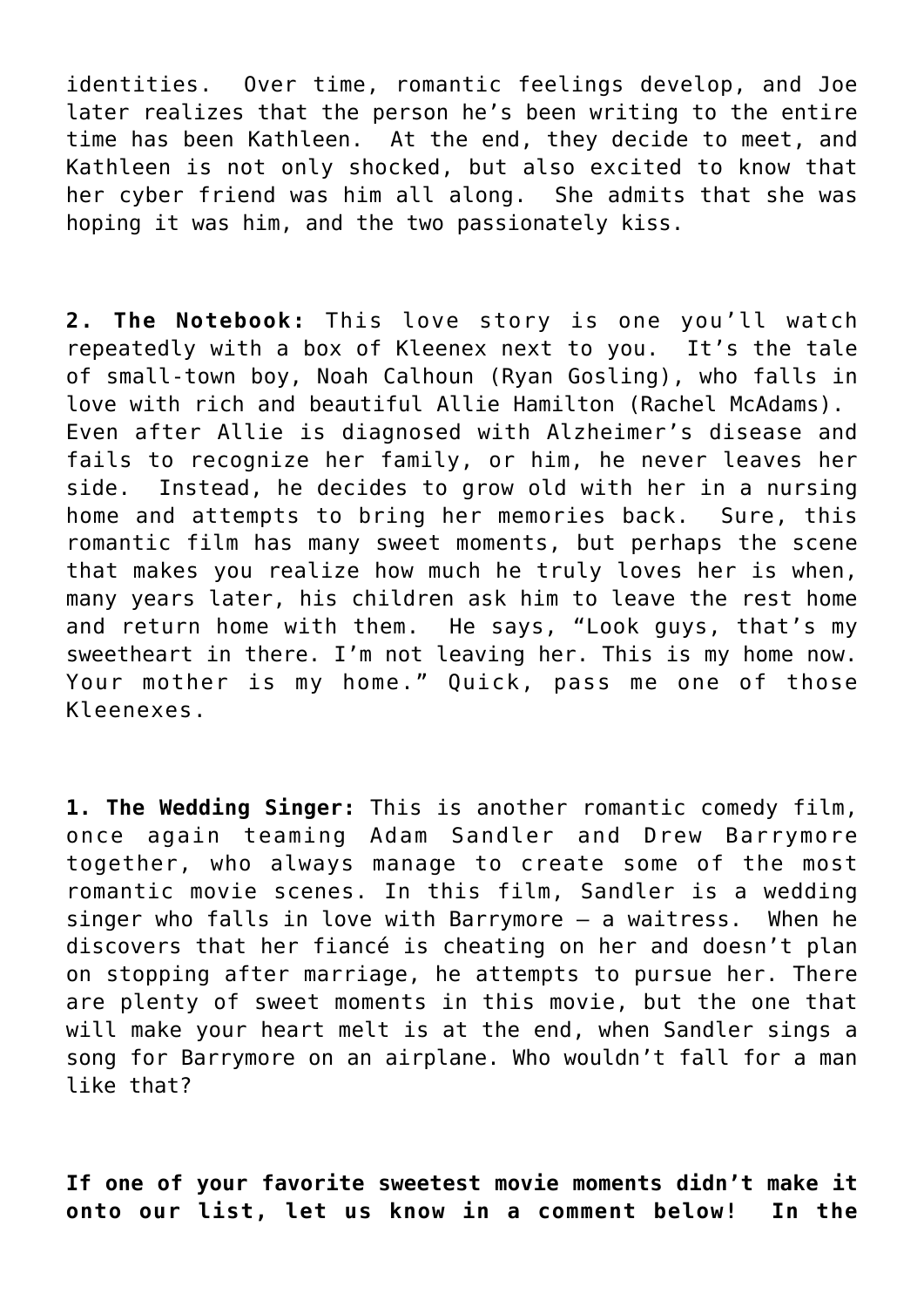**meantime, make sure to check out the movies mentioned above and let us know what you thought about them.**

### **[How Disney Messed Up Your](https://cupidspulse.com/21342/how-disney-messed-up-romance-cinderella-prince-charming-myth-singles/) [Romance](https://cupidspulse.com/21342/how-disney-messed-up-romance-cinderella-prince-charming-myth-singles/)**

 $\pmb{\times}$ 

 $\overline{B}$  By Tiffani Azani

**"There are over 100 million single adults over the age of 25 in our country, and for most of them, the thought of being single and dating is analogous to having a red hot poker jammed into their eye." – Dating coach, Jo Amoia**

Let's face it: 100 million is a lot of singles out there, and it makes us wonder why those people can't find mates. A new theory called the Disney Myth has recently been brought to light by Dr. Joe Amoia, D.O. and professional relationship coach. It turns out that Disney movies aren't quite as perfect as you had once imagined, because, according to the theory, when a woman goes out with a man and he doesn't treat her like Prince Charming treated Cinderella, she becomes disillusioned. She becomes bitter about the whole dating process, because it's not at all like she'd expected.

The thing is, most people tend to place all of the blame on women for having false expectations and vain imaginations about romance. But women aren't the only ones who are being affected by the Disney Myth. Men, too, are putting on a Prince Charming act in order to capture the attention of a girl. Dr. J.R. Burns, M.D., psychiatrist and author of The Tiger Woods Syndrome says, "It is unfair to blame women for "foolish choices" when even the kindest, most religious and moral young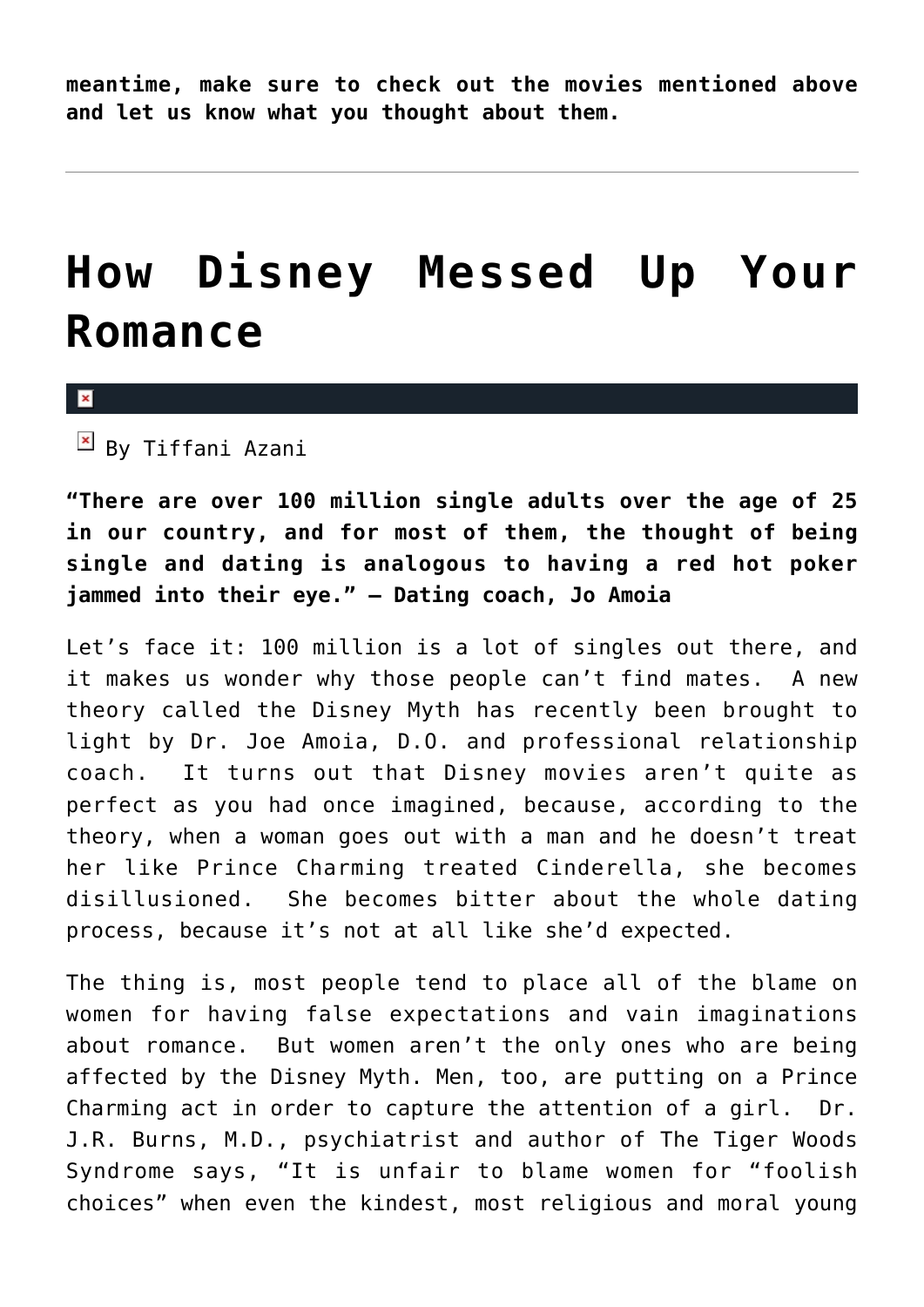men are using the same deceptive technique to woo and win women as the worst misogynist."

When it comes down to it, the best policy is to always be yourself. Don't expect fireworks on your first kiss or butterflies in your stomach each time your love interest walks into a room. If you do, you'll be disappointed and disillusioned every time. Sure, these things can happen on occasion under the right circumstances, but they're exceptions and not the norm. Surely every evening in Prince Charming and Cinderella's home wasn't as joyfully starlit and romantic as their first meeting at the ball. In fact, the sequel to Cinderella dealt with some of those very things. You'll have to watch it for yourself to find out how Cinderella had to learn to adjust to the day-to-day activities of a high-class lifestyle.

So maybe Disney can't be blamed for bad romances, after all.

*Tiffani Azani is a freelance writer for My Colleges and Careers. Mycollegesandcareers.com helps prospective students determine if an online education is right for them and helps them understand how they can find the best online colleges to fulfill their goals.*

### **[The Best Relationship Advice](https://cupidspulse.com/21161/apple-co-founder-steve-jobs-dies-at-56-pancreatic-cancer-gave-great-speech-at-stanfor/) [Came From Steve Jobs](https://cupidspulse.com/21161/apple-co-founder-steve-jobs-dies-at-56-pancreatic-cancer-gave-great-speech-at-stanfor/)**

 $\pmb{\times}$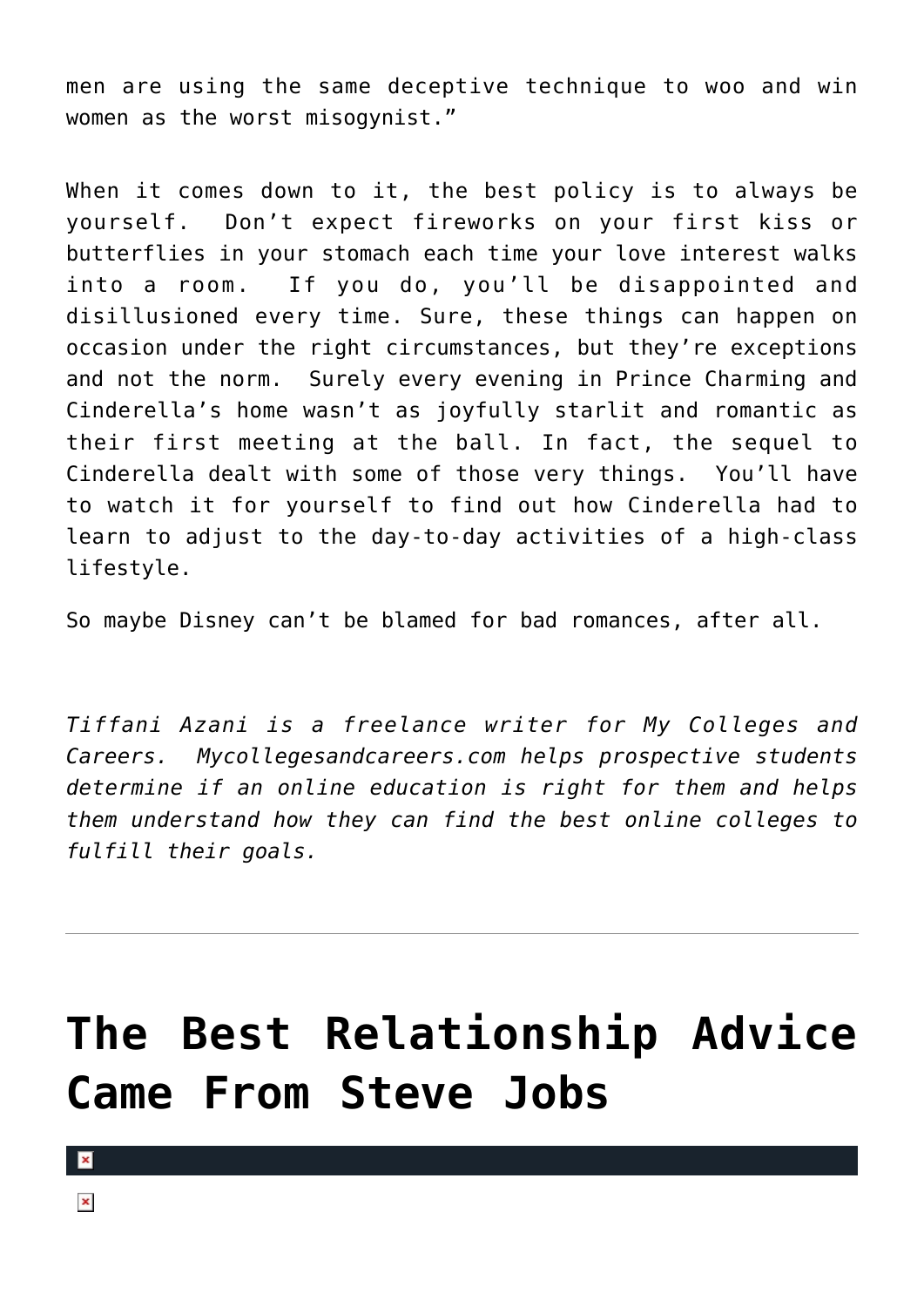"Your work is going to fill a large part of your life, and the only way to be truly satisfied is to do what you believe is great work. And the only way to do great work is to love what you do. If you haven't found it yet, keep looking. Don't settle. As with all matters of the heart, you'll know when you find it. And, like any great relationship, it just gets better and better as the years roll on. So keep looking until you find it. Don't settle."

–*Steve Jobs (1955 — 2011)*

### **[3 Ways to Become the Strong](https://cupidspulse.com/21130/3-ways-become-strong-man-women-love-want-jennifer-aniston-justin-theroux/) [Man Women Love](https://cupidspulse.com/21130/3-ways-become-strong-man-women-love-want-jennifer-aniston-justin-theroux/)**

#### $\mathbf{x}$

 $\overline{B}$  By Elliott Katz

It's official! Jennifer Aniston has finally found a man to make her happy, as she recently moved in with new beau, Justin Theroux. This begs the question, what makes him different from all of the others she's dated? I think it has something to do with the fact that he's a solid man who shows leadership and makes decisions in their relationship. These days, it's hard to find men who are powerful, which may be why it took so long for Jen to find her man.

Women universally love and respect men who are strong. While researching my book, *Being the Strong Man a Woman Wants*, one of the biggest complaints I heard from women is that today's men don't show initiative and lack grit. They say that men seem oblivious to problems and wait for women to tell them what to do. Even when they're asked for input about something, men will say, "you decide."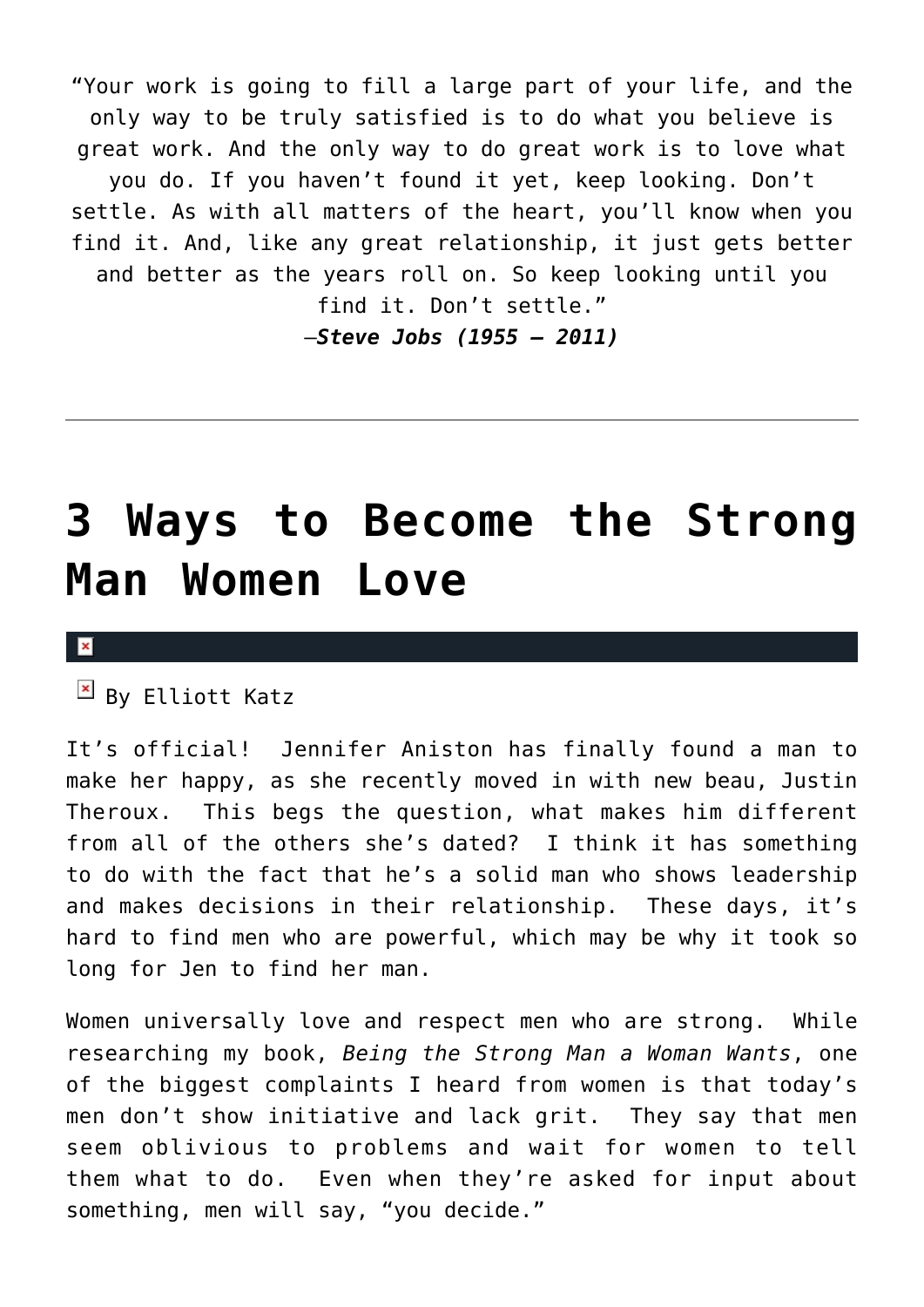Single women told me that when they go out for coffee with a man, instead of taking the lead and selecting the place to go, he wants her to choose. And when they finally get somewhere, he wants her to pick the table.

To avoid accusations of being controlling, many men have now gone to the opposite extreme by completely avoiding being assertive. They think they're showing that they're noncontrolling nice guys and can't understand why women are frustrated and lose respect for them.

Here are three key ways to become a self-assured man any woman would love:

#### **Show Leadership**

When a man sees a situation that needs to be dealt with, he should step forward and handle it. Women admire men who are willing to step up, instead of waiting for others to solve the problem.

#### **Make Decisions**

A man needs to make his share of decisions (like picking a restaurant and/or a table) and take ownership for the outcome, instead of blaming it on someone else. To many women, a man who avoids being decisive is shirking his responsibilities.

#### **Take Responsibility**

Refrain from attacking someone about a situation, and instead make an effort to improve it. There is little sympathy for a man who blames a woman for making a bad choice— even when he thinks she pushed him into it. As the man, it's your lot to skillfully manage and salvage unfortunate circumstances, as well as seek to attain ideal ones.

Despite these tips, it's important to get to know your mate in order to get a feel for what she wants. Ask specific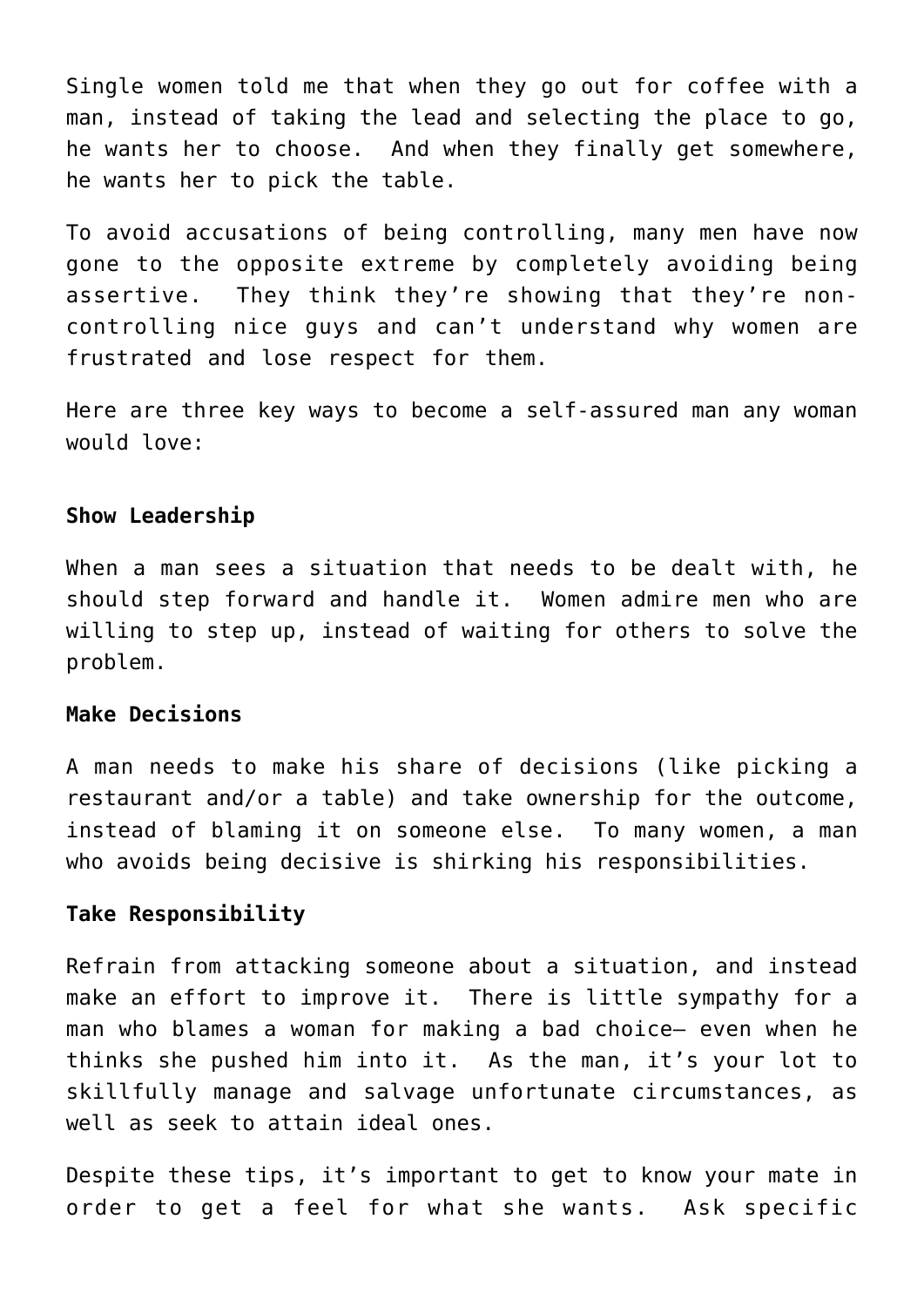questions based on the above suggestions. You may be surprised by her response. Remember that by being confident, Justin Theroux ended up dating one of America's sweethearts, Jennifer Aniston.

*Elliott Katz is the author of Being the Strong Man a Woman Wants: Timeless Wisdom on Being a Man, which is being translated into 21 languages in Europe, Asia and Latin America. Women give the book to husbands, boyfriends and sons. Divorced women say if their husbands had understood these insights, their marriages would not have disintegrated. It's available online from Amazon.com and bookstores.*

### **[8 Tips Smart Women Know about](https://cupidspulse.com/20651/new-york-times-best-selling-authoriris-krasnows-new-book-the-secret-lives-of-wives-8-tips-to-achieving-happily-ever-after/) [Living "Happily Ever After"](https://cupidspulse.com/20651/new-york-times-best-selling-authoriris-krasnows-new-book-the-secret-lives-of-wives-8-tips-to-achieving-happily-ever-after/)**

#### $\pmb{\times}$

 $\mathbb{E}$  By Amanda Martin

While most of us want to believe in the happily ever after ending, it sometimes takes a lot of work and effort to get there. With the news media feeding us frequent stories of celebrities who can't seem to make their relationships work, it's no wonder everyday couples who don't have an abundance of money or fame are struggling to keep their marriage alive. With the national statistic for divorce in the United States still holding at 50 percent, we don't have reason to believe that fairytale endings exist anymore. So, what do the couples who stay married know, and why are they hiding it from the rest of the world? Best-selling author Iris Krasnow shares the secret to staying married forever in her new book "The Secret Lives of Wives." Check out eight of her tips below for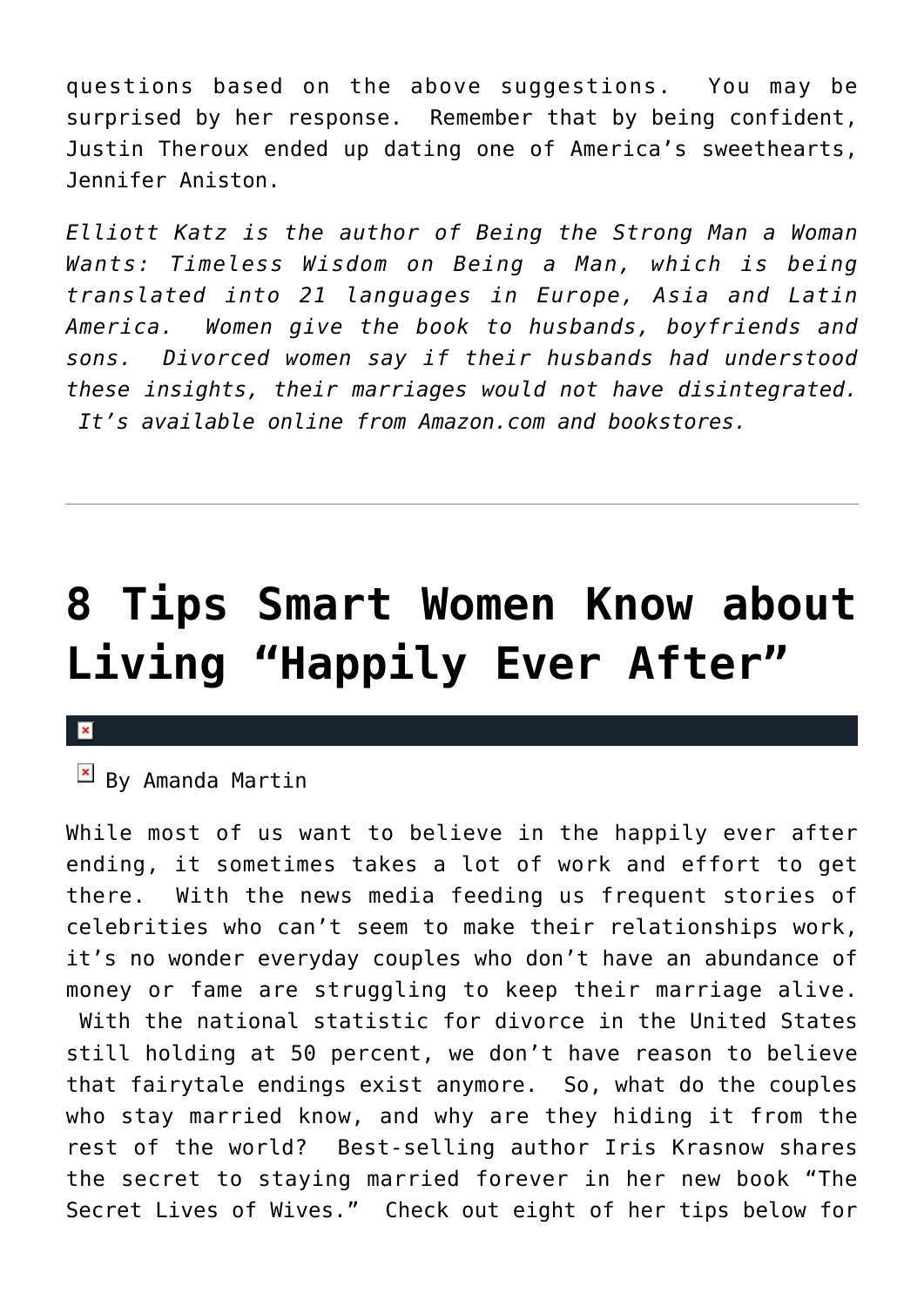achieving your happily ever after:

**1. It's okay, even healthy, to have secrets:** It's your relationship, not anyone else's, and there is no gold standard marriage. Everyone has issues, problems, and most importantly, their own secrets, so don't worry that your marriage isn't measuring up. No one knows what's really going on in a marriage except the two people in it. That gives each of us the freedom to write our own rules and keep our own secrets.

**2. You don't get it all in one place.** Staying married takes bold creativity, a variety of sideline adventures. If you depend on one person in a house to sustain you until death do you part, that's a ticket to divorce. A marriage that runs on multiple tracks makes for a happier wife who gets to have it both ways — a committed marriage and adventures in uncharted territory.

**3. Resurrect childhood passions**. Those hobbies and sports you loved to do, and excelled at, as a child bring raw primal energy and invigorated self-esteem. Take up surfing again, become a potter, get back on a horse, go back to school. Too often those hobbies of childhood get left behind as we sit on benches and watch our children race around playing fields and accrue academic kudos. Getting back out there yourself and reengaging with the best of the old brings on a re-birth of youthful optimism and vigor.

**4. Hang out with outrageous girlfriends:** The wives with the highest marital satisfaction have a tight circle of wild and warm women friends with whom to drink, travel and vent. With women in their early 90s comprising the fastest growing segment of the aging population, and many marriages lasting more than 50 years, we're going to need all the laughs and support we can get! Our girlfriends, ever-forgiving and always empathetic, provide the escape hatch from the inevitable storms and challenges that come with long marriages.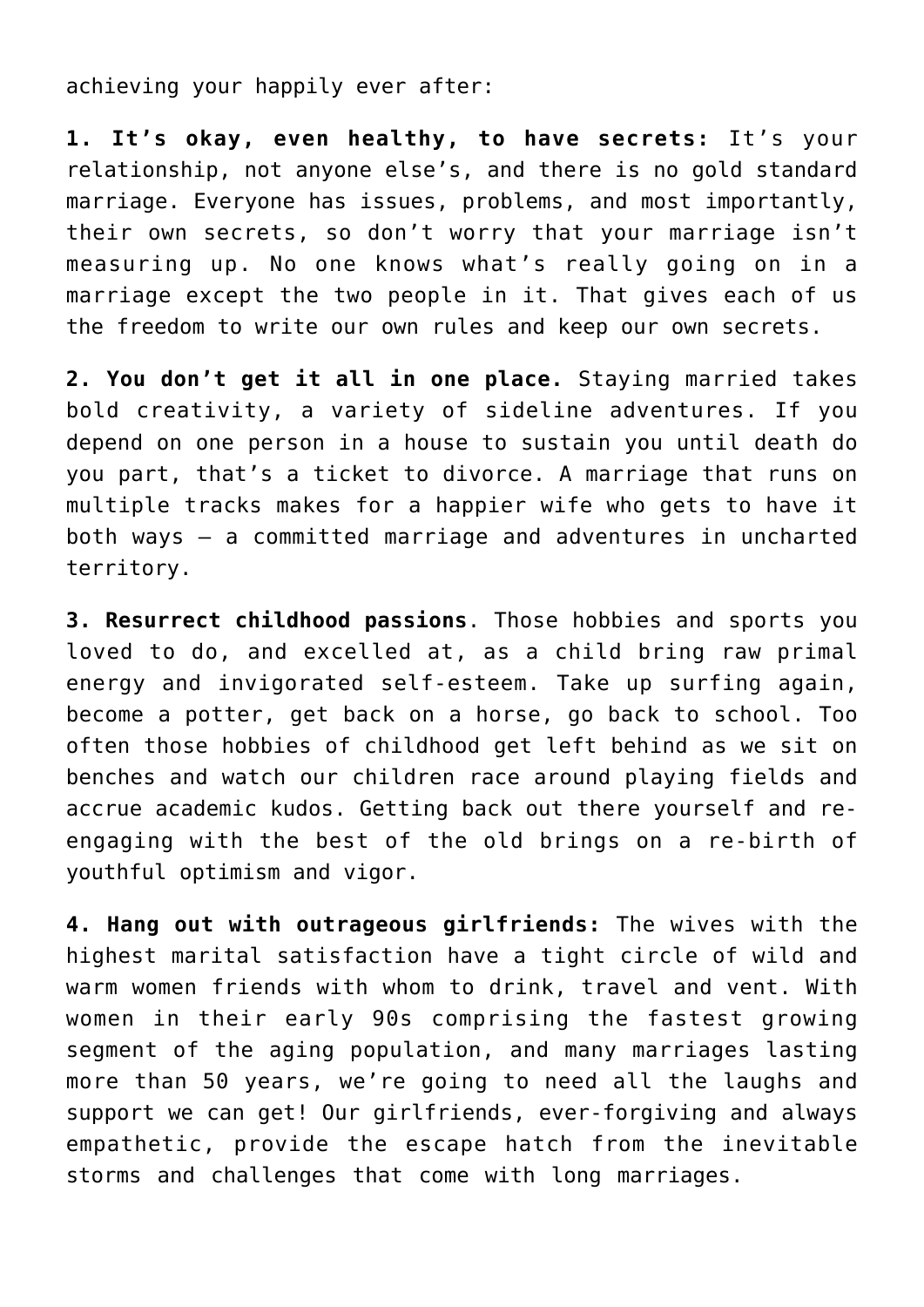**5.Take Separate Vacations — or Separate Summers:** You like to camp and your husband likes to golf? Spend a month in the Adirondacks while he goes with his buddies to Scottsdale or better yet, Scotland. After some weeks apart from each other, removed from the grind of ordinary life, marriage seems way hotter than the tepid state in which you left each other in. Couples who allow each other to grow separately are the ones with the best chance of growing together and staying together.

**6**. **Indulge in boy-best-friendships:** Platonic friendships are a sexy pick-me-up without the complications of adultery. Women who love the company of men shouldn't have to eliminate male friends from their lives; these extra-marital males who always think we're smart and beautiful (because they don't live with us) are actually a relief for any smart husband. Benign boyfriends that offer manly insights and advice means less work for the man you are married to.

**7. Lower your expectations:** It's a dangerous fantasy to think marriage really means happily ever after. Expecting perfection in a marriage or a mate is a fast ticket to divorce. This realization forces women in aging marriages to be urgent about creating their own purpose and passions outside of their relationships. Marital bliss is possible if each partner is blissful without the other.

**8. Be grateful:** In between wifely gallivants and selfexploration, remember to love the guy you're with — kiss him hello and goodbye, and make time for conversation and intimacy, no matter how crammed your schedules are. Remember to thank the confident and flexible husband that allows you to have an independent and fulfilling life beyond your marriage. Don't try to win every fight; give in, surrender and say "I'm sorry" (even if you're not sorry one bit) instead of holding onto snarly anger that forms toxic wedges over time. Demonstrating ongoing vulnerability and compassion definitely makes spouses behave better. And the ability to bounce back from strife and arguments is the real secret that makes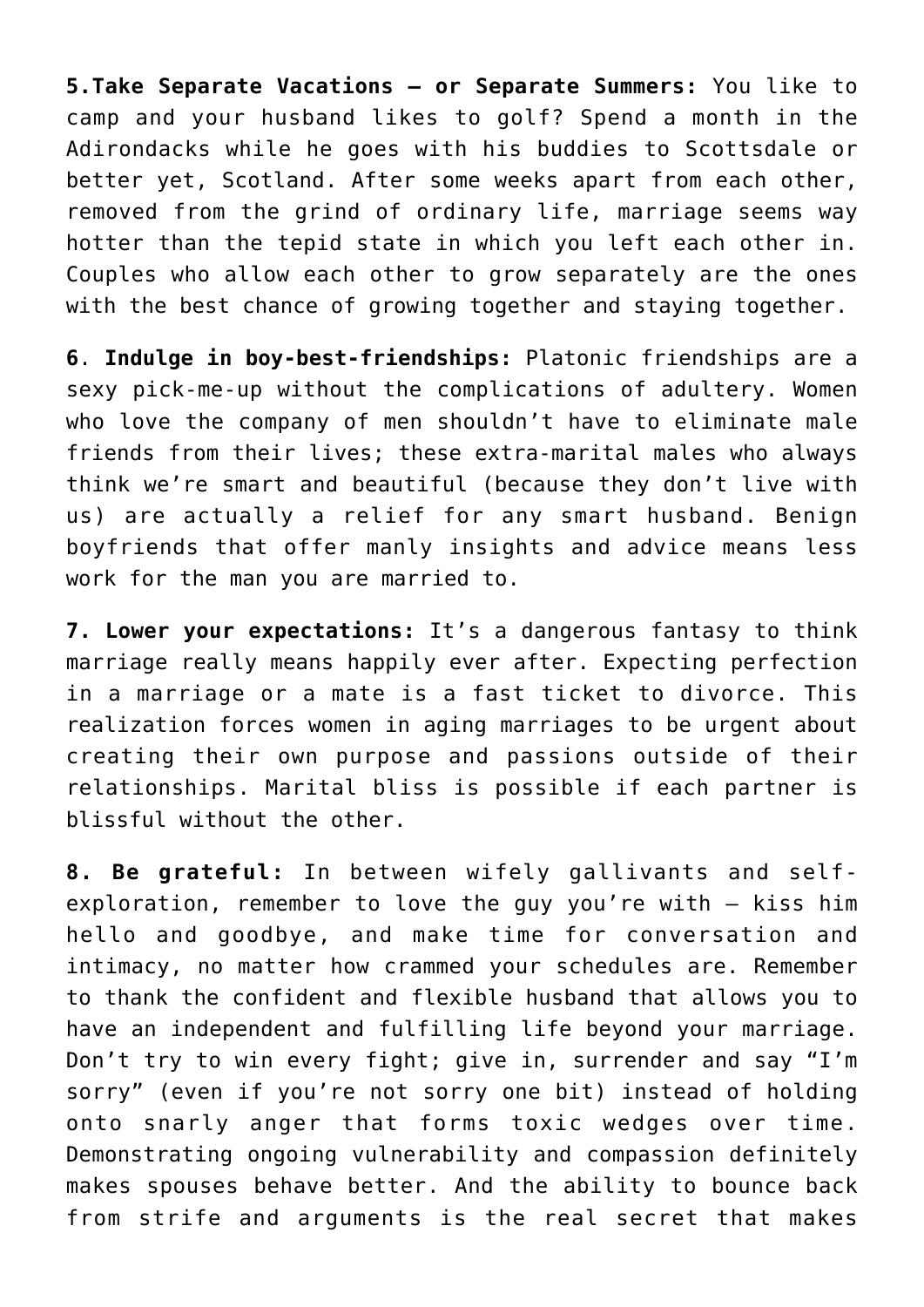marriages last forever.

For more tips on staying happily married, check out Iris Krasnow's new book "The Secret Lives of Wives" at Amazon.

# **[Why Amazing Confident Women](https://cupidspulse.com/20805/why-amazing-confident-women-remain-single-amber-soletti-onspeeddating-guest/) [Remain Single](https://cupidspulse.com/20805/why-amazing-confident-women-remain-single-amber-soletti-onspeeddating-guest/)**

#### $\pmb{\times}$

 $\frac{1}{2}$  By Amber Soletti

As a dating expert and resident NYC single gal who runs speed dating and singles events, I've always found it interesting that the majority of my super attractive, sexually confident and financially independent single girlfriends are those who seem to remain forever single.

I've always wondered why guys wouldn't want to be with these women, and after years of thinking about it, I think I've finally figured it out:

#### **The "Good Girl" Phenomenon**

Some common complaints from my guy friends are that they've "never dated a girl with money," or that "they never have sex because their girlfriend never wants to." When I ask why they're with their girlfriends, they almost always say she's "nice" or "a good girl."

Upon meeting these lovely females, they always strike me as your average, "girl next door" type chicks that are usually not working, or have a modest career at best. Personally speaking, they're pretty darn boring. I've never understood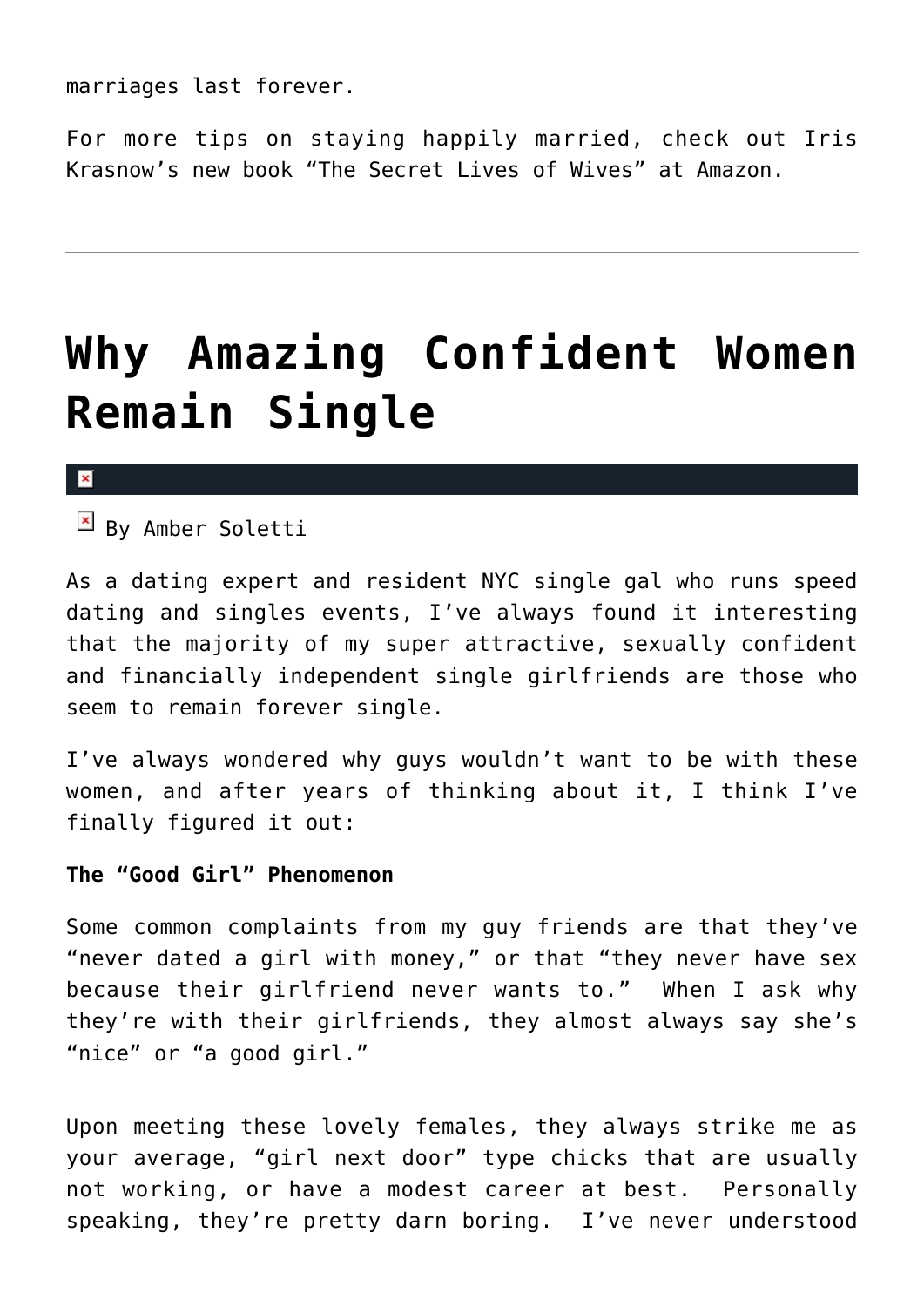why my friends would choose to be with these women, especially when they confide in me about what their relationships are really like.

#### **The Revelation**

It took a while to figure it out, but I have finally come to the conclusion that men by nature are often insecure, whether it's sparked by penis size, athletic/sexual prowess, finances or height. Many men are full of self-doubt, which I believe can drive them to cheat in relationships.

They constantly have to re-assure themselves that they've "still got it" and are desired by other women. They make the decision to be with "good girls," because they don't have to worry about being cheated on, but at the same time the women they're with won't satisfy their needs in the bedroom. It's messed up.

Due to their insecure nature, these men could NEVER be with what I call, the "crazy, sexy, cool" girls. Why? Because she doesn't "need them" for *anything.*

#### **The Dilemma**

Are we in high school or are we adults? If two adults get together and really enjoy each other's company, what does it matter if they hook-up on the first date or the fifth? It shouldn't, but for all of these insecure men out there, they rationalize, "If she slept with me on the first date, she's sleeping with everyone on the first date and I know this girl goes out with a lot of dudes."

These girls are instantly being deemed the CSC girls and NOT girlfriend material.

#### **The Answer**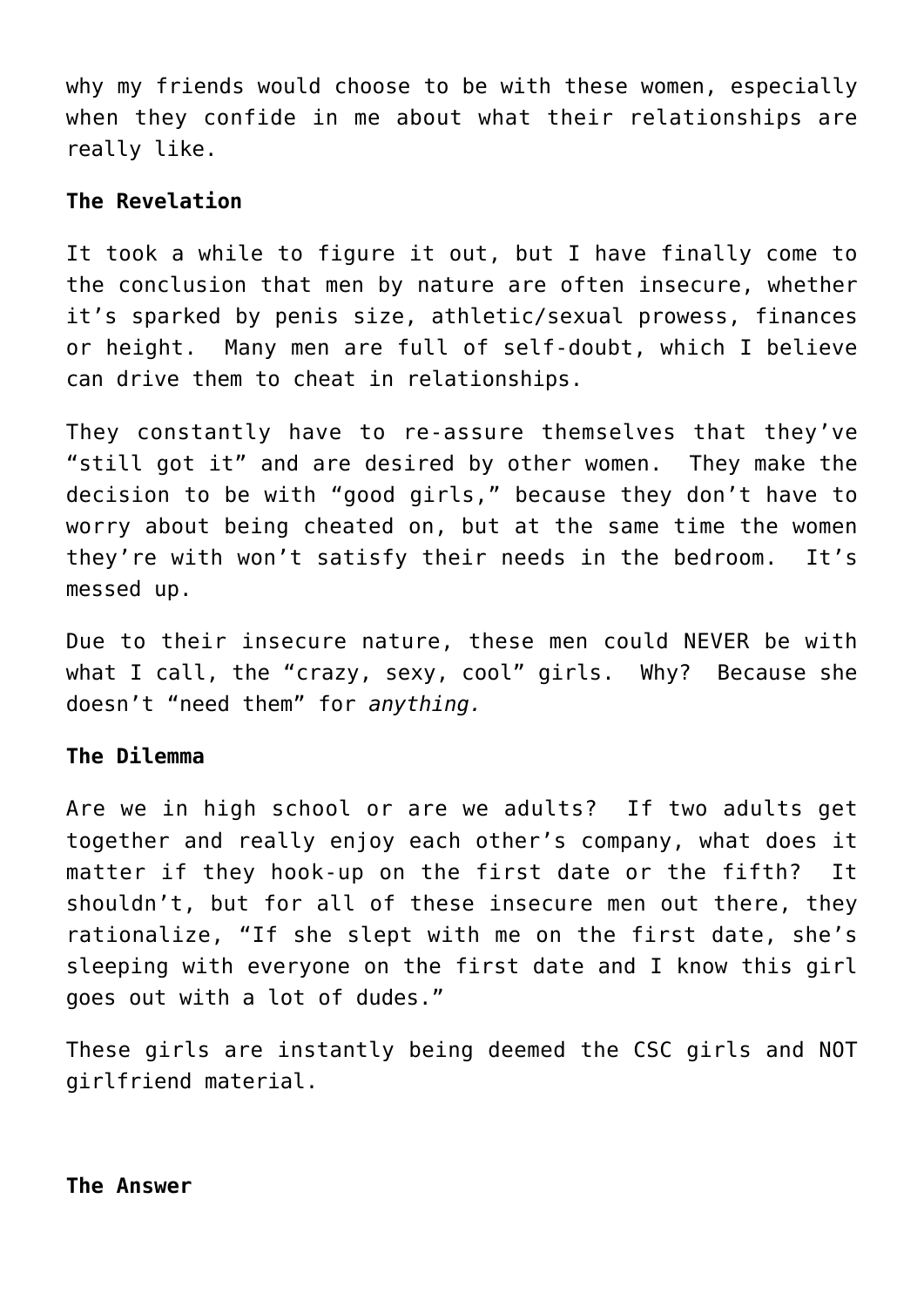Should you tone it down, dress more conservatively, play the nice girl role and avoid making out with a guy on the first date? Should you wait a few dates before you have sex?

Yes, ladies, that's exactly what you should do…if you're cool with being in a relationship with one of these "insecure" guys who will most likely end up cheating on you.

I don't have all of the answers, but at least I've realized the problem. And for the record, I do know of CSC girls that have eventually found love.

To wrap it up, here's my dating advice: with all of the 'smoke and mirrors' that men put out, it's hard to say if we're ever seeing things clearly, but at the end of the day I truly believe that knowing is half the battle. The quicker you can see things for what they are, the less likely you are to be disappointed, hurt or wasting valuable time. Be aware of your male surroundings at all times, always try to know where you stand and NEVER settle. The good news is that timing really is everything, and all it takes is one good guy!

# **[Celebrity Couples Who](https://cupidspulse.com/17786/celebrity-couples-reconciled-for-summer-lady-gaga-luc-carl-rachel-bilson-hayden-christensen-ronnie-ortiz-magro-sammie-giancola-miley-cyrus-liam-hemsworth-jamie-lynn-spears/) [Reconciled For the Summer](https://cupidspulse.com/17786/celebrity-couples-reconciled-for-summer-lady-gaga-luc-carl-rachel-bilson-hayden-christensen-ronnie-ortiz-magro-sammie-giancola-miley-cyrus-liam-hemsworth-jamie-lynn-spears/)**

 $\pmb{\times}$ 

 $\mathbb{E}$  By Tanni Deb

Celebrity couples are breaking up, getting back together, moving on, finding new love and embracing the single life on any given day. In fact, many of them are experts at being indecisive and unstable when it comes to relationships. It's not exactly a lifestyle to strive toward, but that doesn't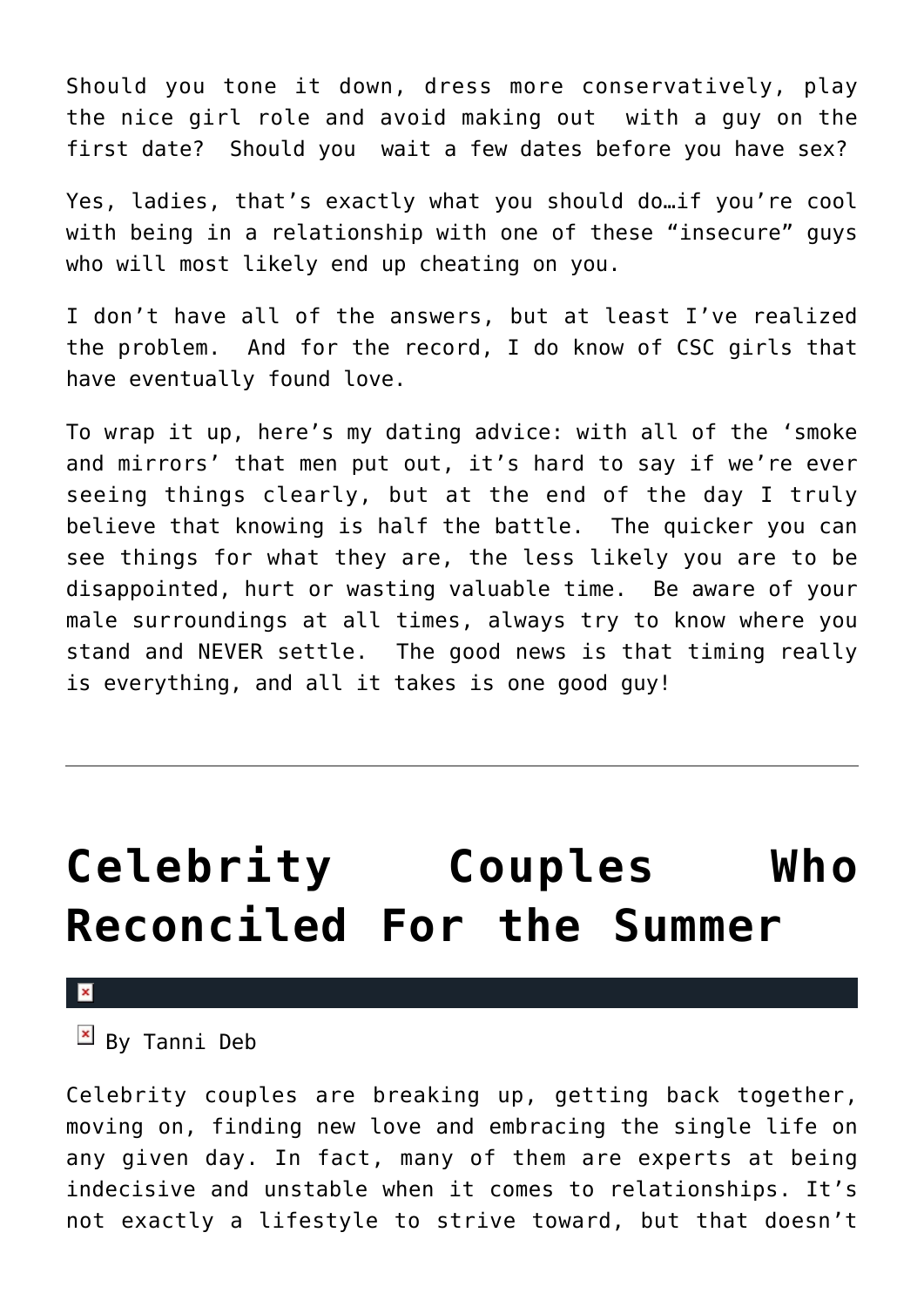mean it doesn't make us smile when a sweet pair of our favorite stars decides to get back together after previously calling it quits. Here are some notable duos that elected to give it another shot this summer:

**1. Lady Gaga and Luc Carl:** Gaga told *Rolling Stone* last year that she had never loved anyone like [Luc Carl] before. She was even quoted as saying, "That relationship really shaped me." Despite these words, it was reported in May that the *Bad Romance* singer ended their "few year relationship." It was short-lived because by June the couple appeared to be together again. A source told [UsMagazine.com](http://www.usmagazine.com/celebritynews/news/lady-gaga-splits-from-boyfriend-luc-carl-2011135), "They had a little fight. I think the break-up lasted a week or two. They are totally back together now." Sounds like this one may have been the shortest breakup in celebrity history.

**2. Rachel Bilson and Hayden Christensen:**The on-again off-again duo met on the set of *Jumper* in 2007 and was engaged a year later. They struggled through many ups and down and finally called things off, splitting for good, in March 2011. Following the breakup, a source close to Bilson said, "They're done this time. [The] engagement is over, relationship's over. She's really had it." I guess the source was wrong given that the *Hart of Dixie* star reunited with her ex about a month later. Most recently, the couple has been seen traveling and spending time together. Hopefully by the time we print this they'll still be together.

**3. Sammi (Sweetheart) Giancola and Ronnie Ortiz-Magro:** Remember back in January when the *Jersey Shore* couple split after dating at irregular intervals for three seasons? The excouple must have had time to reunite (again) this summer during their shooting in Florence, Italy. With Sammi and Ronnie, one can never tell if their on or off. Right now it seems like they are lovey-dovey, kissing, hugging and holding hands, but sometimes their fighting looks like that way, too.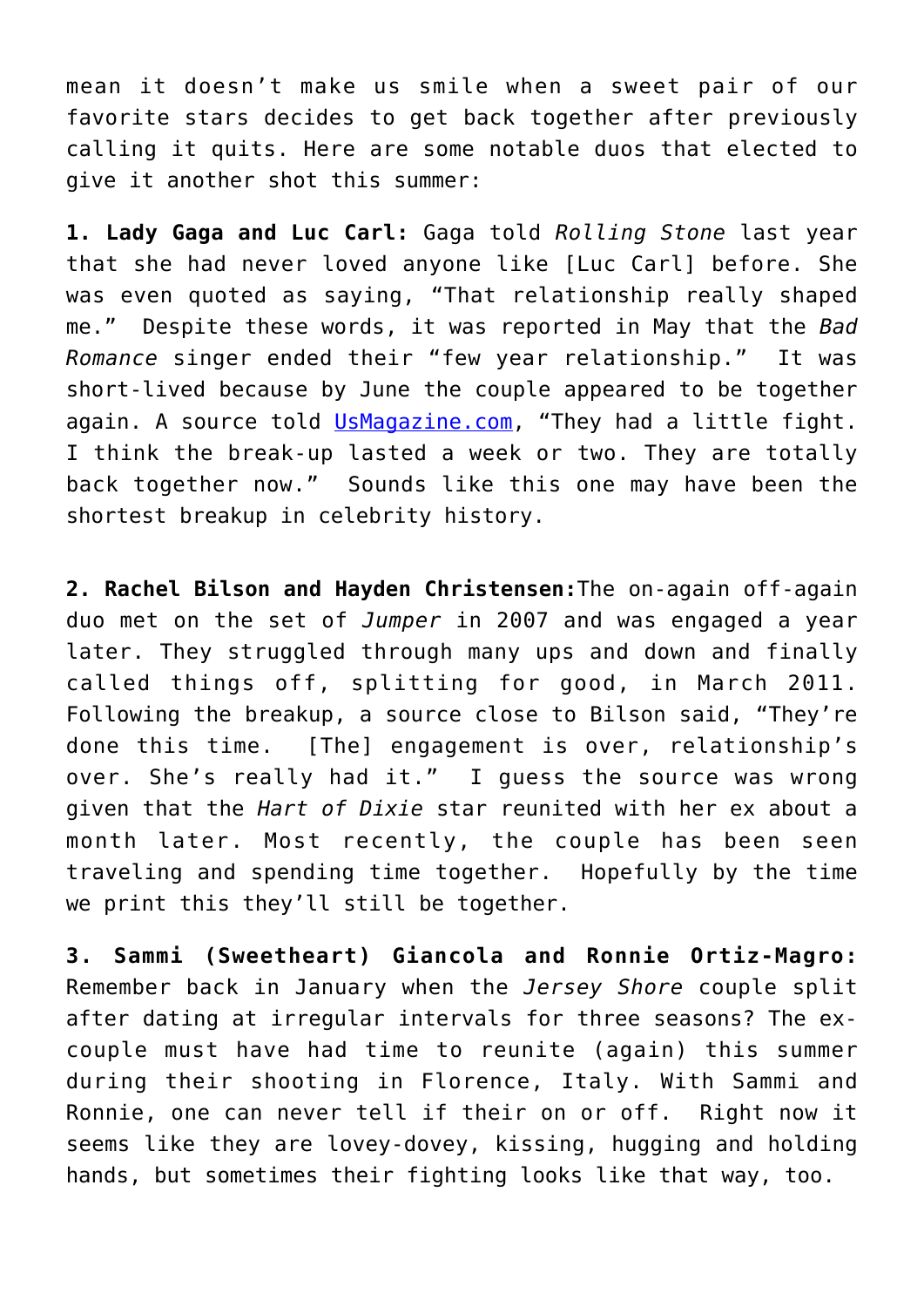**4. Jamie Lynn Spears and Casey Aldridge:** Spears was engaged to her boyfriend, Aldridge, when she announced at the age of sixteen that she was pregnant with his child. The couple ended things before deciding to tie the knot; a baby wasn't enough to keep this relationship together. Then, in August of last year, *[People](http://www.people.com/people/article/0,,20412946,00.html)* reported that the former Nickelodeon star and her beau were working things out and most recently, Spears tweeted that she and her daughter's father are back together.

**5. Miley Cyrus and Liam Hemsworth:** Looks like the *Hannah Montana* star and her ex-boyfriend didn't sing their last song. In June, Cyrus's brother Trace told *UsMagazine.com* that his sister and Hemsworth had rekindled their romance. The couple fell for each other in 2009 while filming *The Last Song*, but split the following August. When Milye's father, Billy Ray Cyrus was asked during an interview what he thought of the Australian hunk getting back together with his daughter, he said that he approved of their relationship. "He's a great guy. He's solid. He's got great character." Well, if it doesn't work out this time, Hemsworth can always hang out with Miley's dad.

**What do you think about all this on-again off-again dating? Tell us below.**

### **[Make Your Romance a Home Run](https://cupidspulse.com/17637/make-your-romance-home-run/)**

×

 $\mathbb{E}$  By Diamon Hall

Baseball season is winding down, but there's a lot couples can learn from the game to help keep their romance alive. In the beginning of a relationship, hardly anybody complains about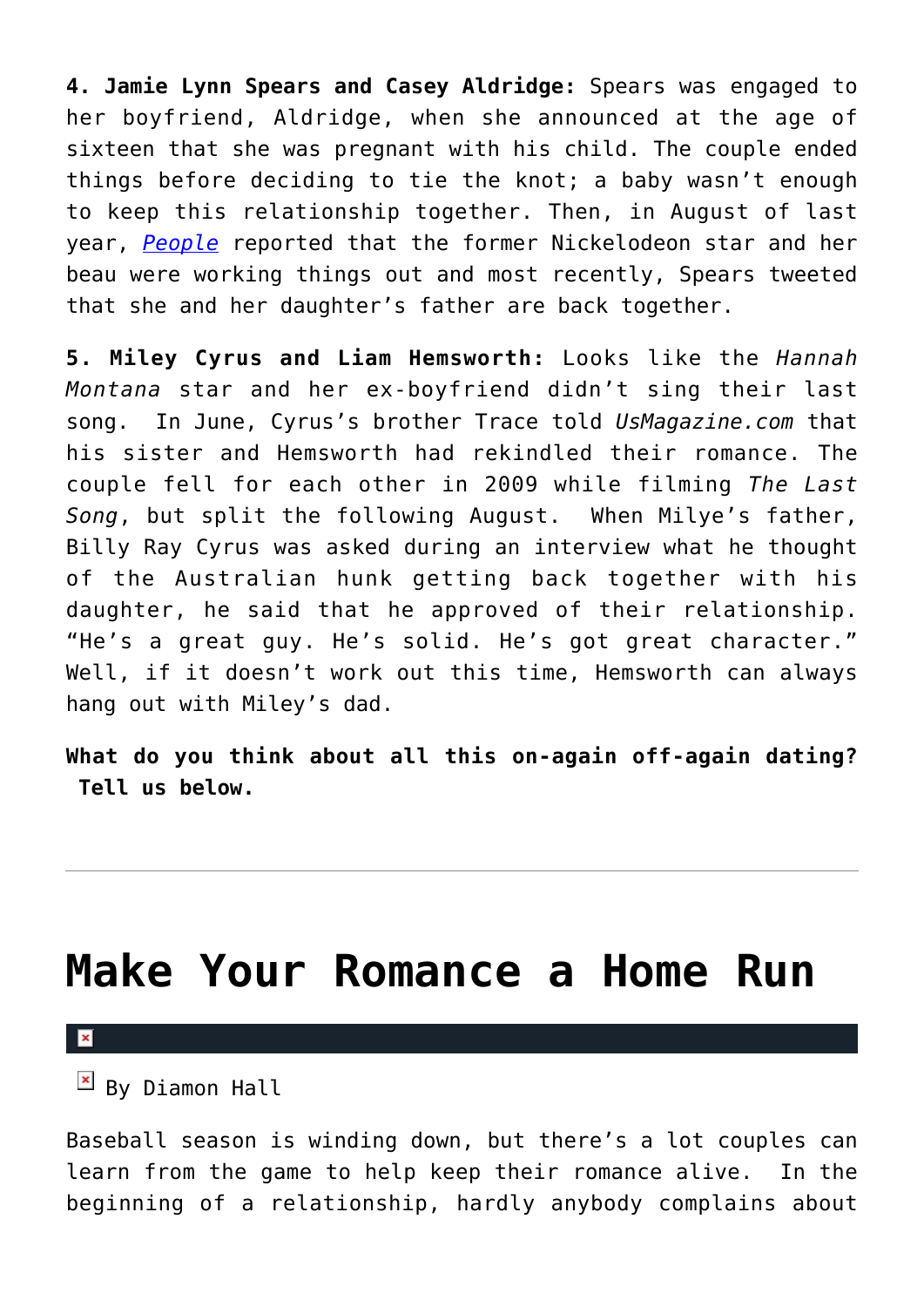romance, since you're still on Cloud 9. And if you don't know how to keep things flowing, it can eventually start to die down the longer you're together. Here are five tips to rejuvenate and enhance you and your honey's relationship and keep it as romantic as possible:

**1. Relive your first date:** Go back to where you started. Have dinner at the very spot you had your first date and relive that moment. Talk about the memories and the feelings you had at that point. This is always a sweet way to score a home run with your honey.

**2. Be your relationship's biggest fan:** You can never go wrong with pouring out your heart to the one you love. Your partner will fall for you all over again every single time if you just remind him or her how much they truly mean to you. Join your significant other's booster club and watch your relationship soar!

**3. Announce it on the Jumbotron:** Not only is it a good idea to let your partner know how you feel, but it's also a plus if you let everyone else know. People will have a brand new outlook on your relationship when you display your love to the world. Plus, if the world knows about it, then it's definitely true love.

**4. 7th Inning Stretch – Renew your vows:** Whether married or not, renewal of vows is a committment on both ends. You don't necessariy have to be married to do this. It can simply consist of a few words, letting him or her know that you are theirs and they are yours and nothing should be able to come between your bond.

**5. Show up to every game:**There is just no easier way to turn up the romance in a relationship than through three simple words. You guessed it: "I love you." Who doesn't want to hear those words everyday from his or her significant other? They are the "Grand Slam" of one-liners.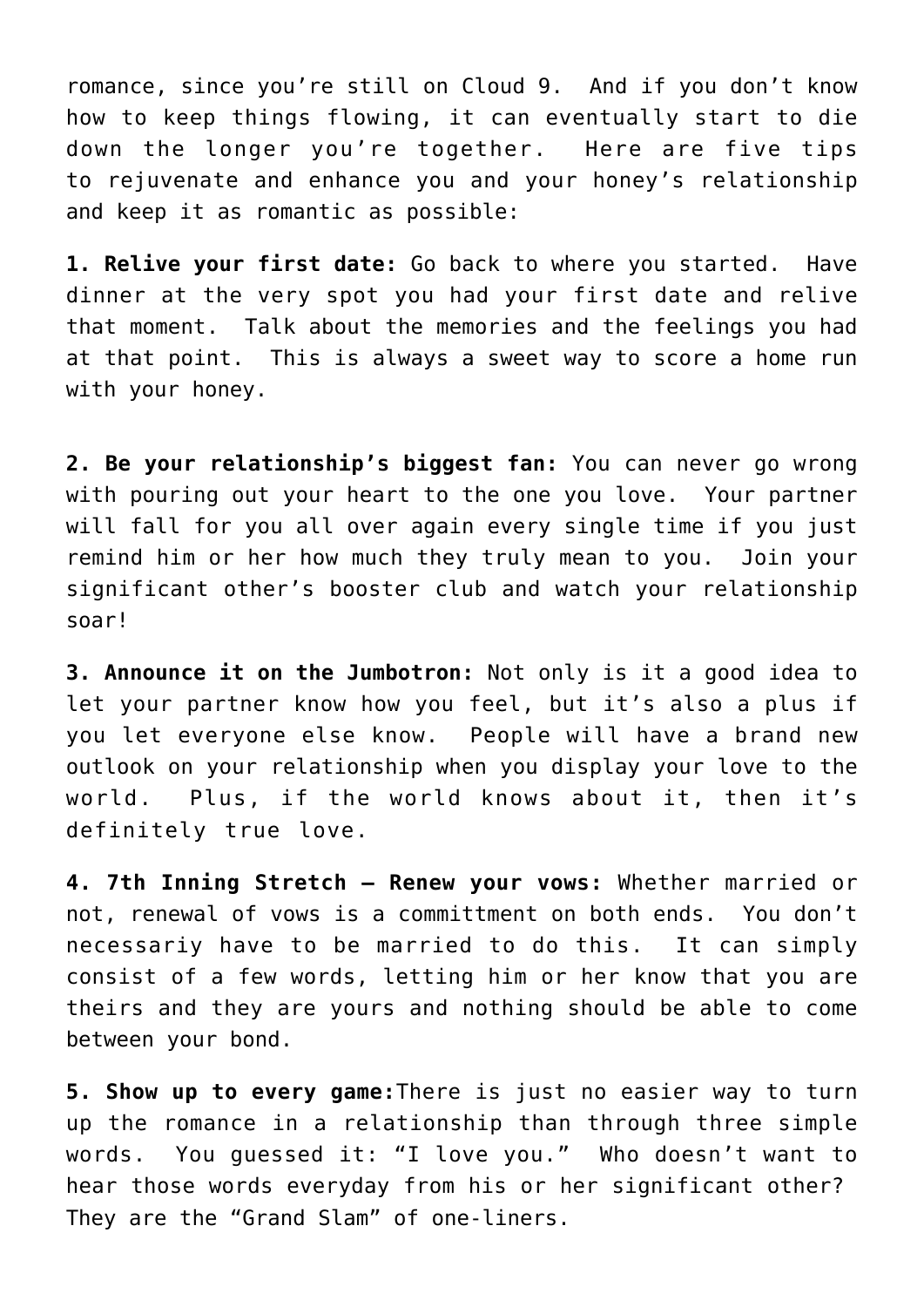**If you follow these tips, you and your lover can be sure to have one of the highest-scoring relationships ever. What tips do you have to keep your romance alive? Share your ideas below.**

### **[Find Out Why You're Single](https://cupidspulse.com/20411/find-out-why-youre-single-it-just-hasnt-happened-yet-author-karin-anderson/)**

#### $\pmb{\times}$

 $\overline{B}$  By Dr. Karin Anderson, Ph.D.

#### **The Question**

You're single. You'd like to be in a relationship. So, what's the problem?

#### **The Myth**

Well, if you ask around, you'll get plenty of input as to what you're doing wrong. Your friends insist you need to "get out there" more. Your mother complains that you're too picky. Your coworker swears that if you just get online, you'll meet "The One" in no time.

Or in some cases, your family and friends take it a step further. While conducting a little arm chair psychoanalysis, they determine that the core issue keeping you lonely on Saturday nights is YOU. You're flawed, damaged–a dating disaster zone. They say you're alone because you keep messing up your relationships. You're too controlling or too passive; too intimidating or too low-key. Too opinionated or too boring.

And even if your friends and family hold their tongues, the rest of society doesn't. Bookstores' self-help sections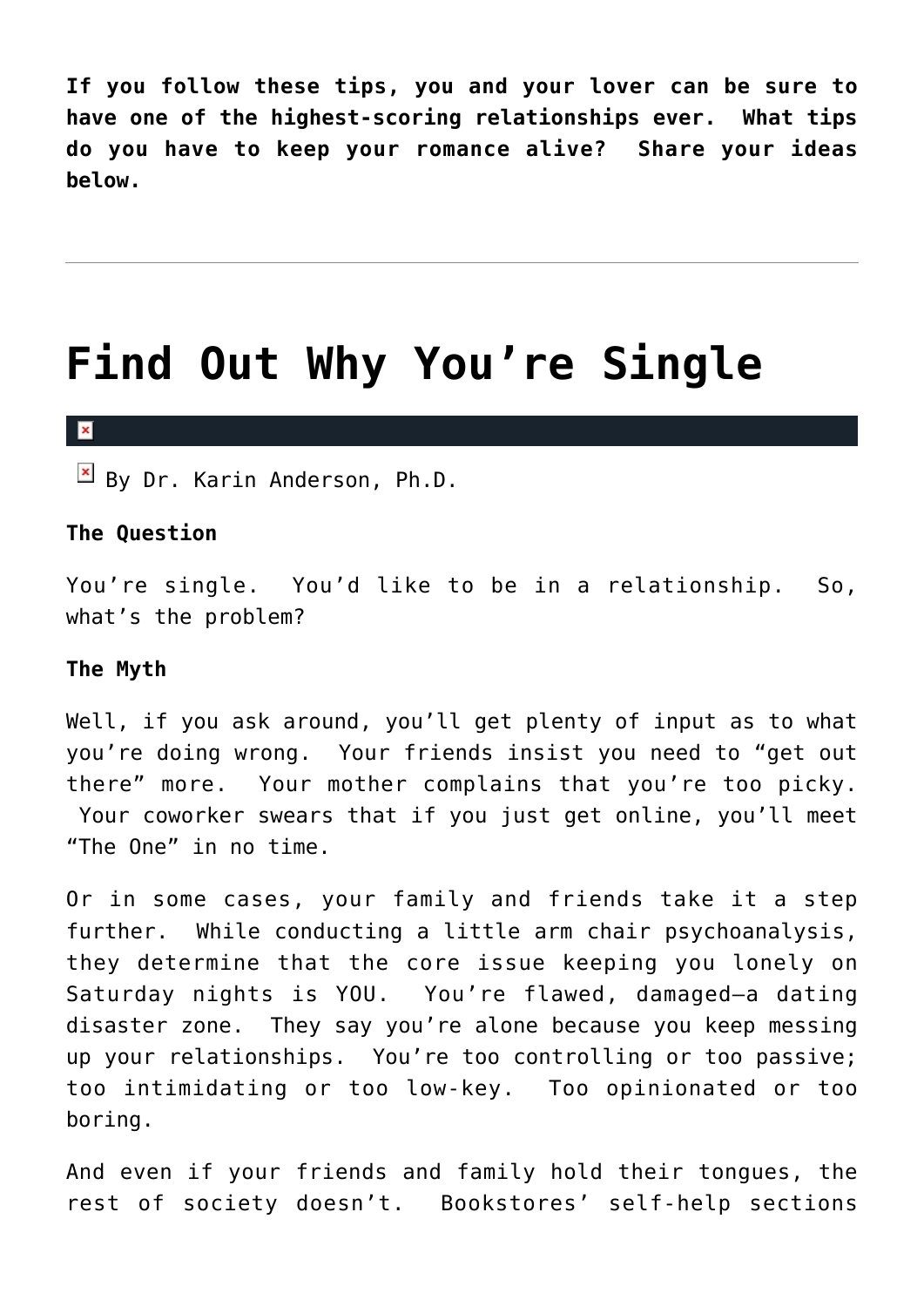preach the same rhetoric with titles like, *Getting Married After 30: You Won't Unless You Change* and *Ten Things to Fix Today to Meet "The One" Tomorrow*. Clearly, single people need to shape up or expect to live alone forever.

Really?

#### **The Break Down**

Let's dig deeper. If I'm single and un-datable due to annoying personality traits and relationship-destroying habits, then how is it that plenty of annoying people with relationship-destroying habits are happily coupled-up? Of course many single people have issues they need to address, too, and working through these concerns might help them cultivate healthier, more functional connections. But what about married people? Just because they've got a partner doesn't mean they have it all together. In fact, the very reason they got married in the first place may reveal their dysfunction. Where's the self-help for them? Books with titles like, *Why Did You Settle for That Loser?* and *You Were Too Much of a Wimp to Live Solo so You Married the First Person Who Came Your Way* are potential titles.

#### **The Reality**

Here's how it works. Despite what most self-help authors claim, there is no formula for the perfect match. Every happy couple consists of two flawed individuals with a unique union that works for them. All guys aren't out there looking for the same type of woman and all women aren't searching for the exact same kind of guys. Forget all of the nonsense about figuring out what you need to change about yourself, because somebody out there wants exactly what you have to offer.

#### **It Just Hasn't Happened Yet**

So, if you're too "controlling", then great. Someone wants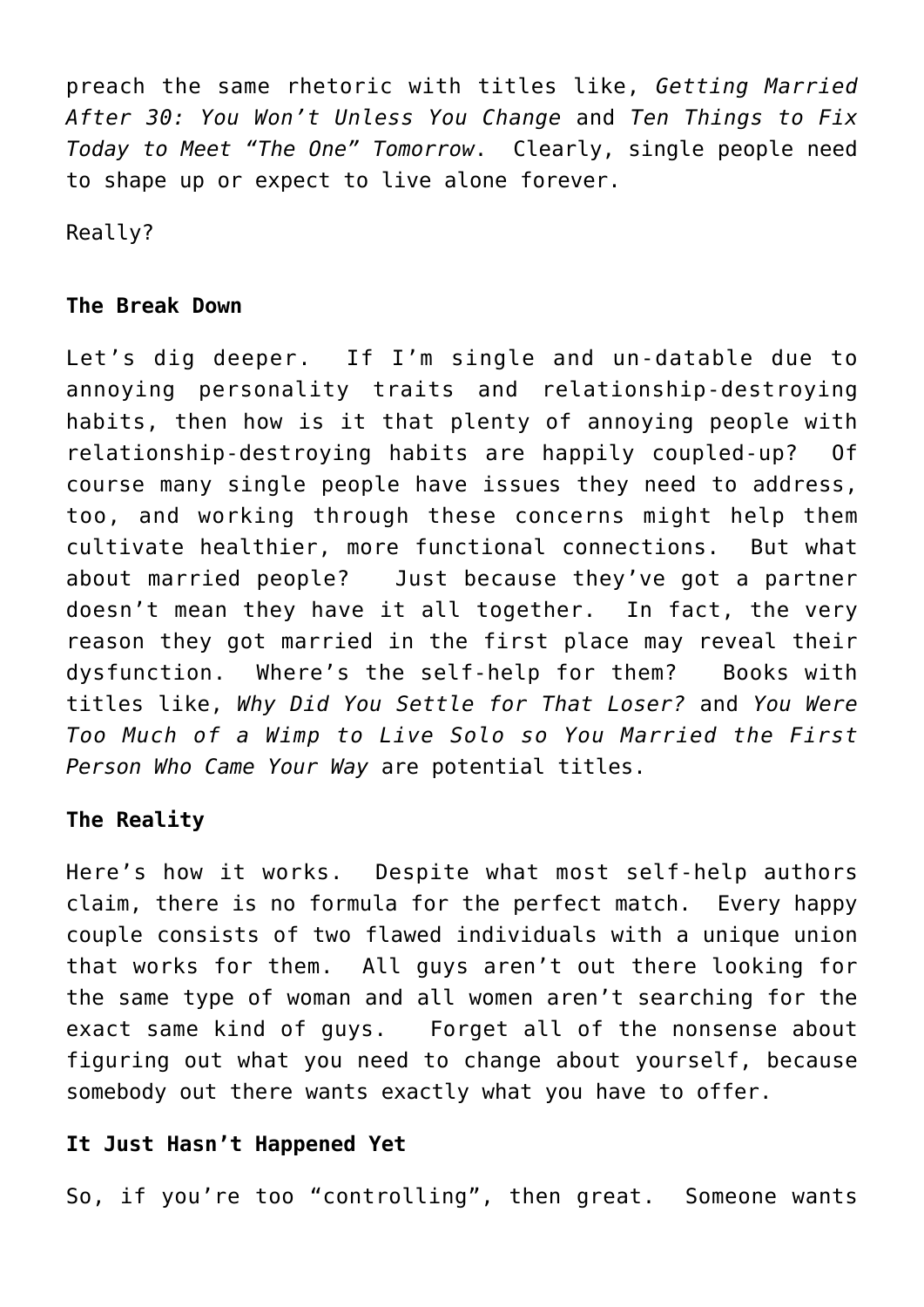you to tell them what needs to be done so they can do it. If you're too "boring", then fantastic. Your perfect match has just sworn off drama queens and is praying for a low key partner. If you're too "opinionated", then wonderful. You'll find someone who can't take a stance on anything and is happy to have someone else make decisions about where to eat and where to go on vacation. It's really as simple as that. Hang in there. Be yourself. It just hasn't happened yet!

*Dr. Karin Anderson is an associate professor of psychology and counselor education at Concordia University Chicago. She has a doctorate in developmental psychology, a track record of well-received presentations at national and international psychology conferences, and a speaking platform focusing on women's identity construction and cultivation. She's also the author of the book,* It Just Hasn't Happened Yet*.*

# **[Celebrity Couples You Just](https://cupidspulse.com/17611/celebrity-couples-athletes-sporting-game/) [Might See at a Sporting Game](https://cupidspulse.com/17611/celebrity-couples-athletes-sporting-game/)**

#### $\mathbf x$

 $\mathbb{E}$  By Whitney Baker

Spending a lazy afternoon at a ball game can be the perfect casual date — and celebrity couples seem to think so, too. Sometimes, celeb sightings at a sporting event can be as entertaining at the game itself. There may even be as much action off the court as there is on it.

So the next time you attend a sporting event  $-$  whether it be hockey, basketball or baseball — keep your eyes open for the famous duos below: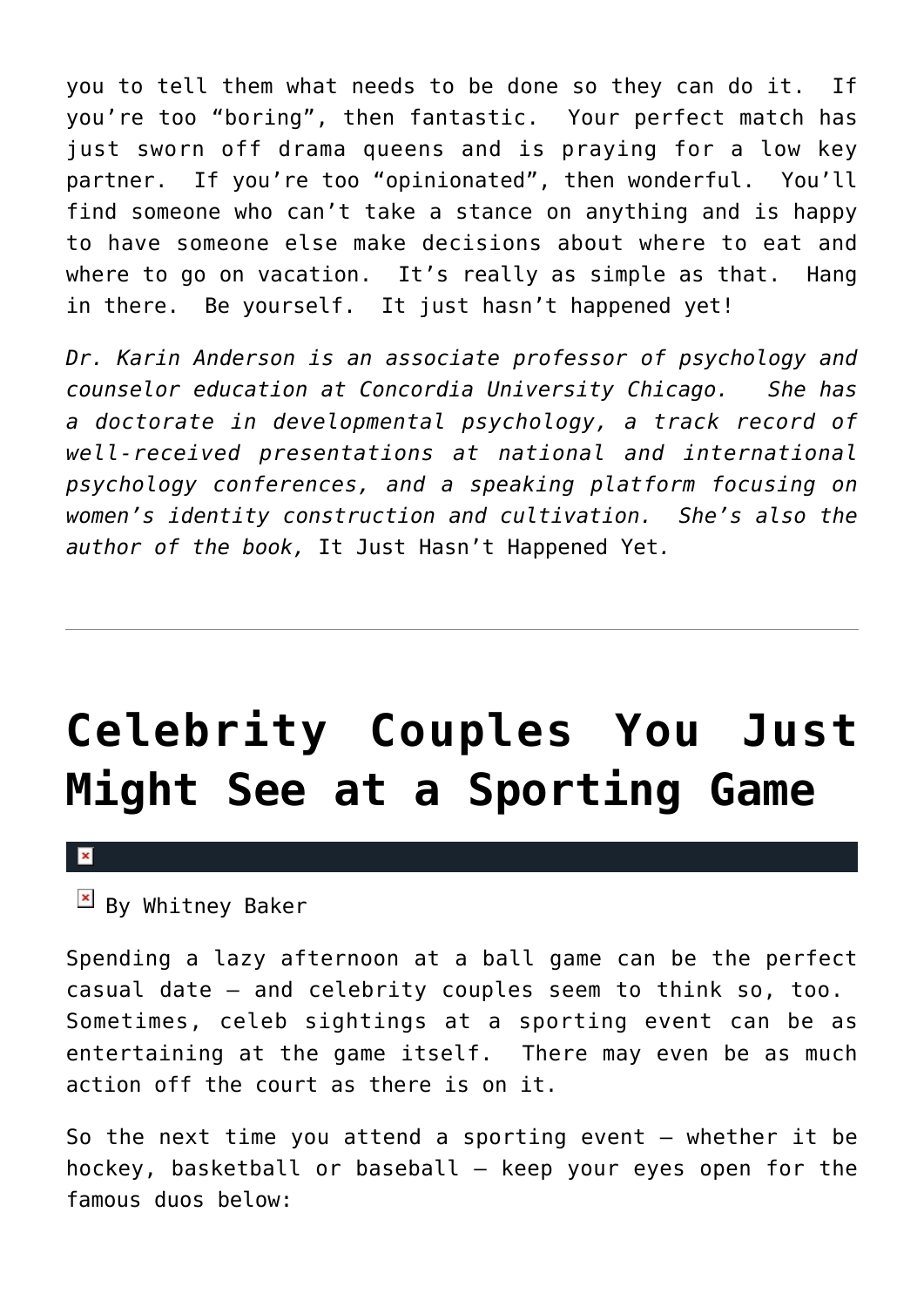**1. Carrie Underwood and Mike Fisher**: In February, Underwood's hockey-playing hubby was traded from the Ottawa Senators to the Nashville Predators. Shortly after, Fisher moved into his wife's Brentwood, CA, home (and into her closet), and for the first time during their marriage, the newlyweds settled in the same city. Fans can rest assured that, once the hockey season starts up again in October, Underwood will be at as many home games as her hectic schedule allows.

**2. Beyoncé and Jay-Z**: This musical duo share more than just their choice of career: they also share a love of basketball. The glamorous couple — with Beyoncé wearing heels, no less is often on hand to cheer for the New Jersey Nets. Spotted at home and away games in cities such as Newark, Dallas, and Los Angeles, their frequent sightings make perfect sense; after all, Jay-Z is a part-owner of the team.

**3. Minka Kelly and Derek Jeter**: Kelly is a fixture at Yankee Stadium, cheering on her boyfriend of three years from a luxury box, along with his family and friends. Recently, she was on-hand to celebrate Jeter's 3,000<sup>th</sup> career hit. Beyond attending his games, Kelly and her New York Yankees captainbeau often work out together, proving that the couple that stays fit together, stays together.

**4. Hilary Duff and Mike Comrie**: Duff has followed Comrie's hockey career as he has been transferred from the New York Islanders to the Edmonton Oilers to the Ottawa Senators. Comrie is now playing for the Pittsburgh Penguins, and the couple has settled into a newlywed life filled with a lot of cross-country traveling between their homes in Pittsburgh and Los Angeles. With her husband in the rink, she may bring along another celebrity couple to keep her company: sister Haylie Duff and her longtime beau, Nick Zano.

**5. Kim Kardashian and Kris Humphries**: This reality star can often be found sitting courtside as she roots for her love,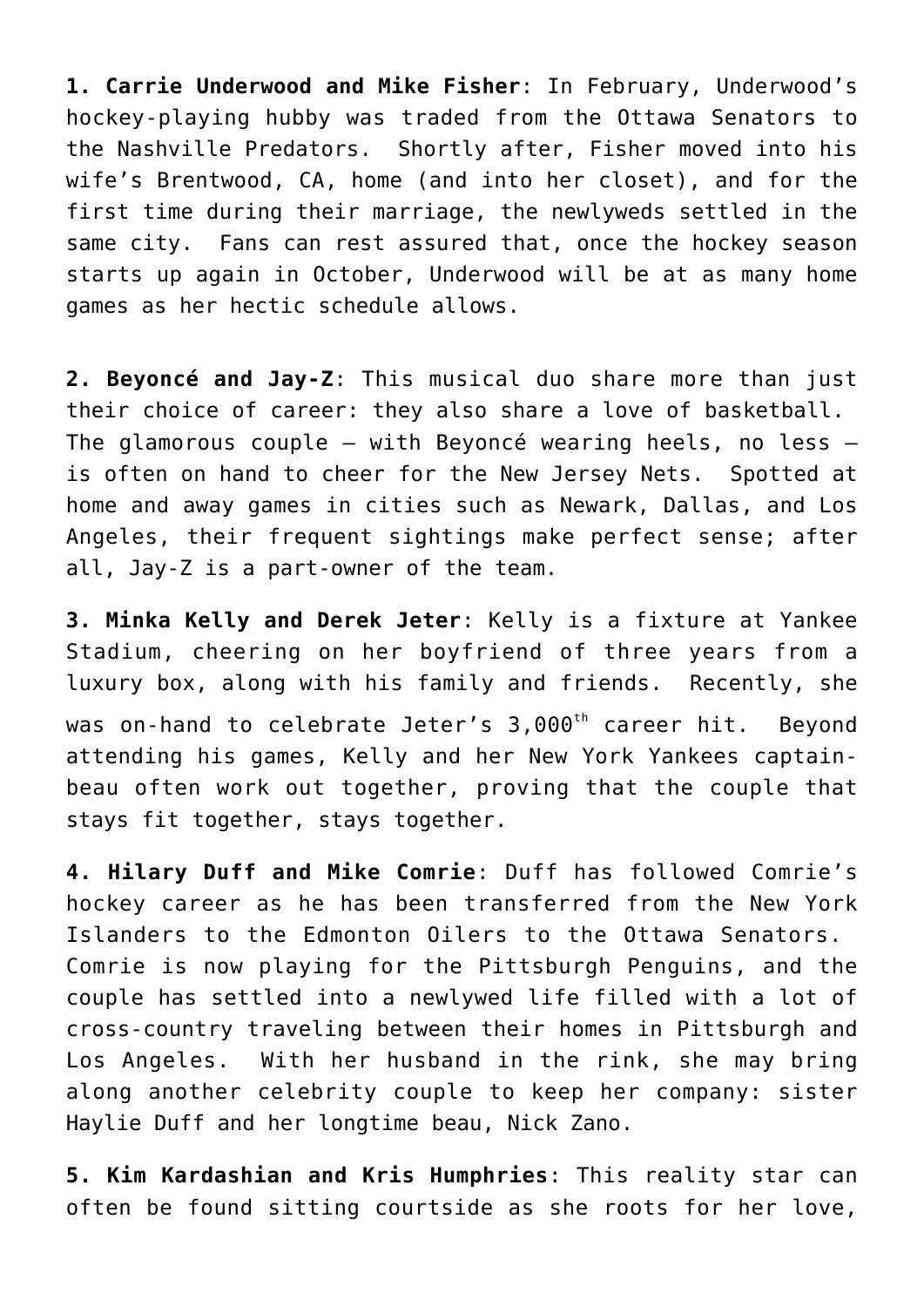New Jersey Nets forward, Kris Humphries. With the couple house-hunting in New Jersey and New York, chances are high that Kardashian will be making her mark as one of the team's celebrity fans. Kardashian is following in her younger sister's footsteps in more ways than one: after Khloé Kardashian's own whirlwind romance, she wed Los Angeles Lakers forward, Lamar Odom, in 2009.

**Who is your favorite sporty celebrity couple? Share your thoughts below!**

# **[Are Women Only Into Good](https://cupidspulse.com/18886/are-women-only-into-good-looking-guys/) [Looking Guys?](https://cupidspulse.com/18886/are-women-only-into-good-looking-guys/)**

#### $\pmb{\times}$

 $\mathbb{E}$  By Danielle Devorah of GalTime.com

When it comes to looks, women are typically more forgiving than men. I tend to believe that the first thing that attracts a man to a woman is her looks. On the other hand, a woman wants a man who comes off as intelligent, powerful, and strong. That does not necessarily equate to "good looking". I remember dating a guy several years ago who was a very well known male model. On a scale of 1-10 this guy was an 11, for sure! He was tall, had a chiseled facial structure, strong arms. I remember taking him to parties with me and even my male friends said, "Wow, he's a good looking dude". But, he was, well, dumb as a rock. After a couple dates and many ridiculous conversations with him, I dumped him. I no longer saw how gorgeous he was and just imagined him as an immature 15-year-old boy. Years later, he actually married a very famous actress and ironically she's very smart. I guess she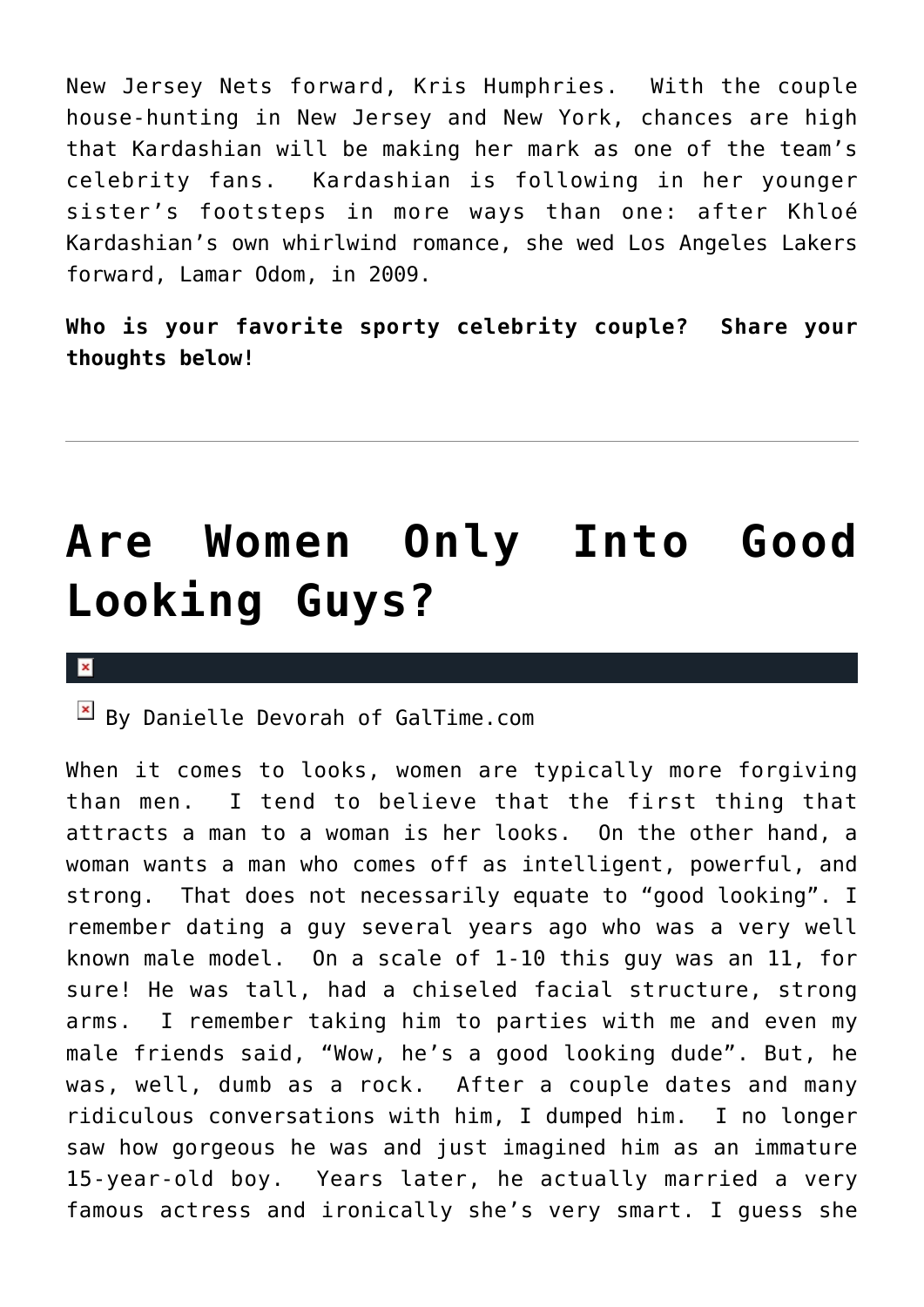didn't need someone on her level and enjoyed the arm candy.

As for me, I began gravitating to more intelligent guys that had charisma. I actually found their minds to be sexy over their appearance. One guy I dated was an inch shorter and even bald (but I'm 6′ 2″ with heels so I need to be fair). I cried over this one and totally fell for his personality. Bottom line: you don't need to look like a movie star or male model to land a quality girl. In fact, most of the men I was crazy about were not so great looking at all. But they were always in shape and well put together, and most importantly– confident.

I look at a couple of things when I meet a guy for the first time. Does he appear confident, what does his posture say, how is he dressed, does he have too much gel in his hair, is he overweight? If his shirt is open, I don't want to see chest hair! I also notice his watch and shoes, believe it or not. And trust me I'm not the only woman who pays attention to that stuff.

I know all of these things can come across as shallow, but at the end of the day these small details can make a difference in whether or not the guy gets the girl to say "yes" to the first date.

Learn about Jcoach Image Consultant Danielle Devorah and set up an appointment to get your special Jcoach discounted rate.

### **[What Does Your Date's Drink](https://cupidspulse.com/18282/what-does-dates-drink-say-about-him-bartender-love-beer-wine-liquor/)**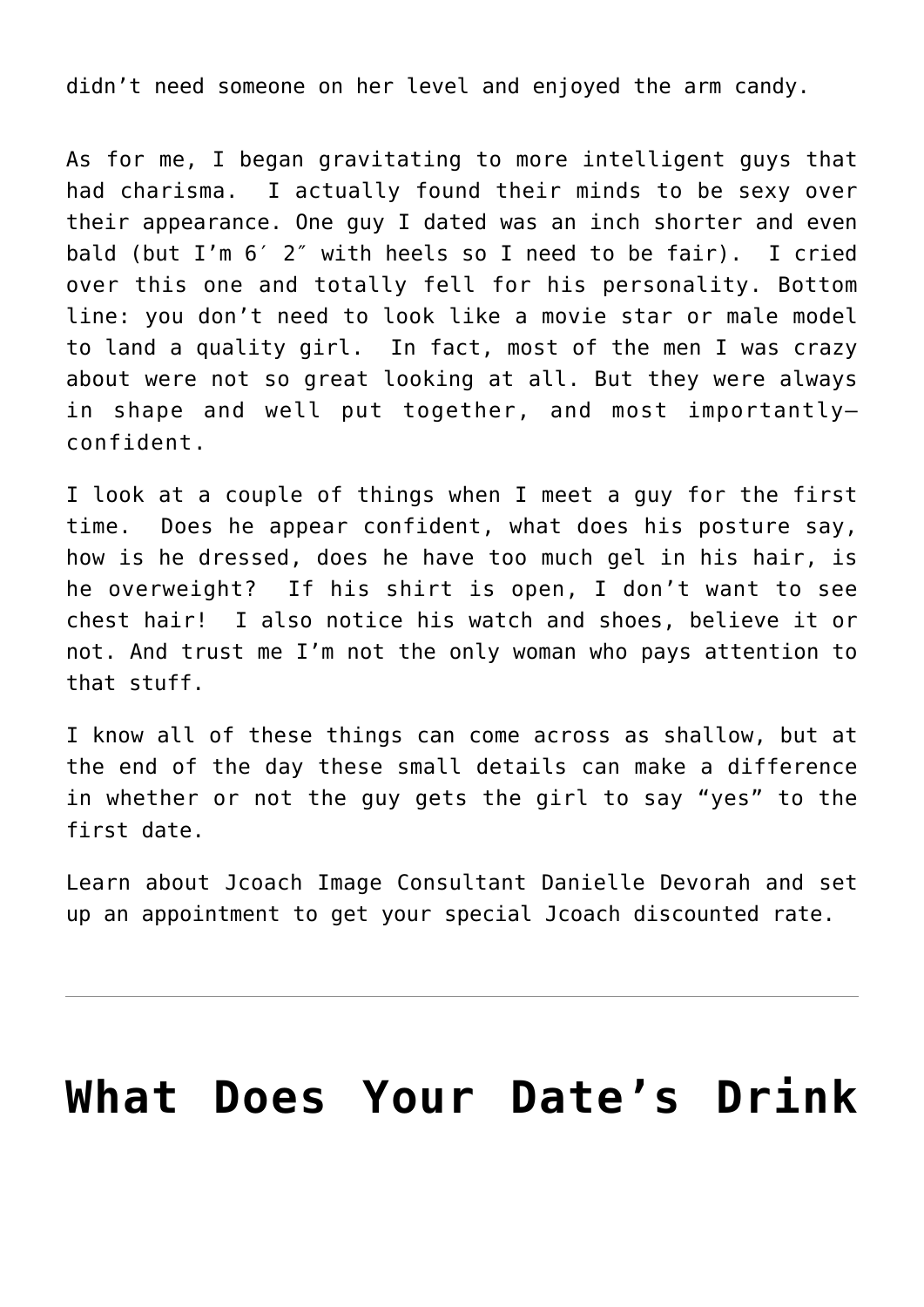### **[Say About Him?](https://cupidspulse.com/18282/what-does-dates-drink-say-about-him-bartender-love-beer-wine-liquor/)**

#### $\overline{\mathbf{x}}$

 $\overline{\mathbf{B}}$  By Deana Meccariello

Whether you're out at a bar for the night or on a date, a man's drink can tell you a great deal about him. Whether he orders an ice-cold brewski, a glass of fine wine, or a shot of hard liquor, we pulled together some interesting theories on what his drink just may say about his current mood and intentions. So, next time your date takes a sip of one of these libations, keep our tell-tale clues in mind:

**Beer:** When a man orders a beer, it can mean many different things. It really depends on the type of beer he orders. Generally, however, a man who orders a beer is out to loosen up and have a good time with friends.

**Wine.** A man drinking wine exudes class. Details are probably very important to him. If he takes his time selecting the perfect wine, he will take the time and care to impress you as well.

**Hard Liquor (Bourbon, Whiskey, Scotch, etc.).** A man who prefers hard liquor wants everyone to know he's classy (whether he actually is or not is another story). In any case, this is a high-maintenance man.

**Cocktails (Tequila, Vodka, Rum, Gin, etc.).** It is said that men who order cocktails may be a little feminine. This stereotype came about due to the playful garnishes that are served with these drinks, such as limes, cherries, and miniature onions. However, in a group setting, it is acceptable for a man to indulge in a few cocktails to have a good time.

**Shots.** A man knocking back the shots at the bar is out for one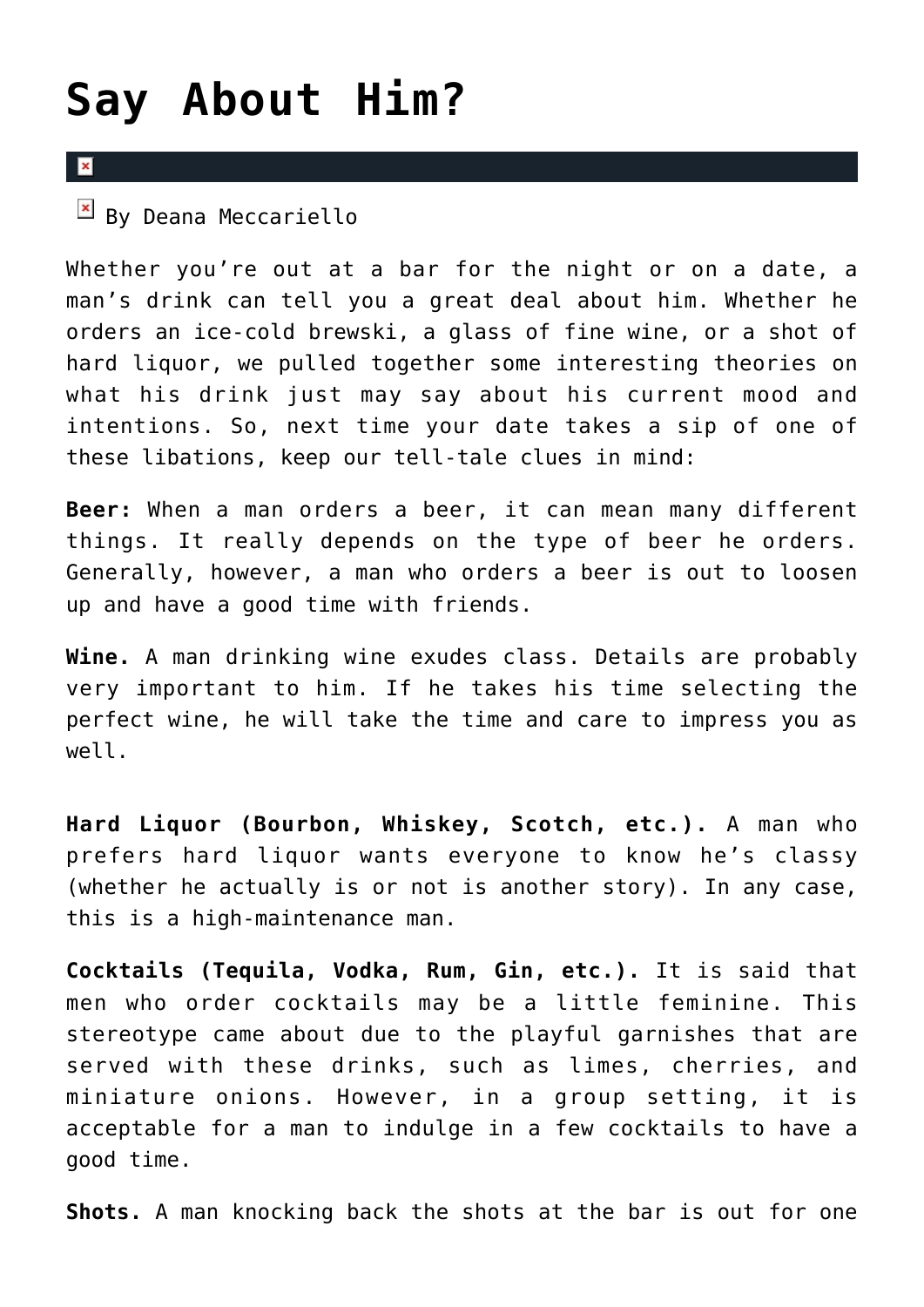of two things: Either he is extremely emotional and trying to forget something bad that has happened to him, like a break-up or a losing a job; or he is out to party. Shots are a red flag. It means he is not taking anything seriously and is looking to alter his state of mind considerably. According to a professional in the field of mental health, and a qualified Counselor with certificates in Neuro-Linguistic-Programming, Bridget Webber states, "When indulging in shots, it is so he can get drunk quickly and obliterate any worries and problems. A man drinking [shots] on his own, then, is to be avoided, unless you want to hear about how his wife doesn't understand him." So there you have it! Steer clear of a man throwing back one too many Jamesons.

**Frozen Drinks (Margarita, Pina Colada, etc.).** Another major red flag, a little colorful umbrella is a warning to stay away. The man who consistently orders these tropical drinks is someone who wants to seem like he is forever on vacation. He will try to impress you in many ridiculous ways, but being a smart woman, you will see right through him.

Some people believe that regardless of the beverage he chooses for himself, it is the drink he orders for you that really makes a statement. Head instructor at New York Bartending School, Ryan Yonskie, believes just that. "When someone is looking for physical intimacy, they order stereotypical drinks for the opposite sex. Men always send sweet, colorful drinks to women, such as a Cosmo, and women always send men shots."

**Tell us what you think. What is more telling of a man's behavior and intentions: What he drinks himself, or what he orders for you?**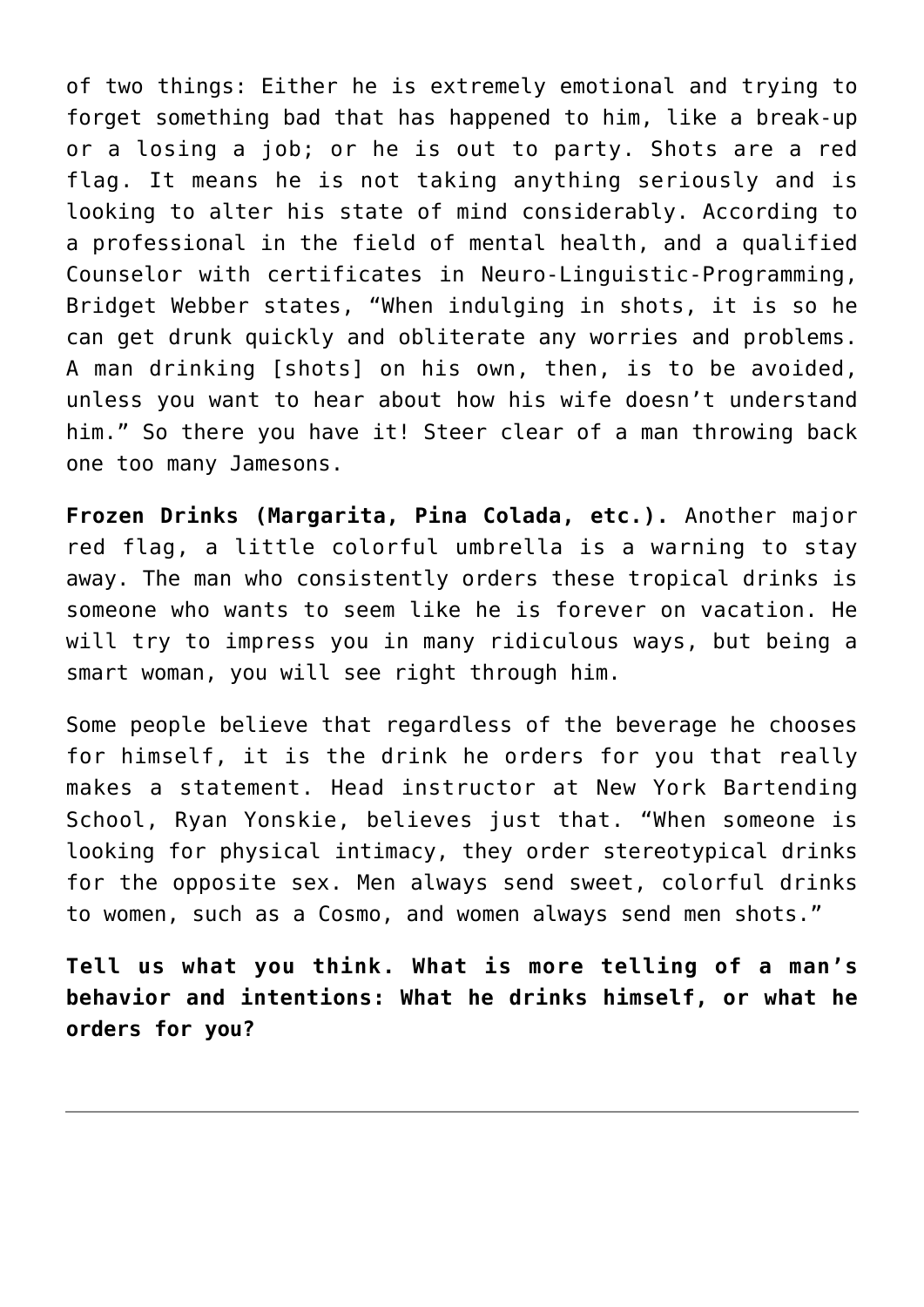### **[Three Ways to Find Love in](https://cupidspulse.com/20074/three-ways-find-love-school-campus-classroom-college-dating/) [School](https://cupidspulse.com/20074/three-ways-find-love-school-campus-classroom-college-dating/)**

 $\pmb{\times}$ 

 $\boxed{\times}$  By Lindsey P.

As challenging as the college-dating scene may seem, many people do meet and enter into a long-term relationship during their college years. We all know the story of how Kate Middleton lucked out when she met her future husband, Prince William, in college. Their relationship stayed strong throughout school and resulted in one of the most talked about weddings of the decade.

Of course, not everyone finds their Prince Charming on campus, but there are plenty of ways to leverage your chances of meeting the right guy while you're busy shuffling off to class, eating a bowl of cereal in the cafeteria or watching the school's basketball team take it to the finals.

Here are a few tips to study up on:

#### **Discovering Non-Intimidating Techniques**

If there's someone in your class or on your campus that you're interested in, find natural ways to let them know. There's more to introducing yourself than a simple "hello." Strike up a conversation about your class assignment or homework, and once the discussion gets rolling, ask if they want to get together for a study session. Be specific about making plans; don't just say it rhetorically. Ask them to get together that night or the following night. For young women who aren't used to being assertive in dating situations, this technique is a non-intimidating way to get to know someone.

#### **Sending Clear Messages**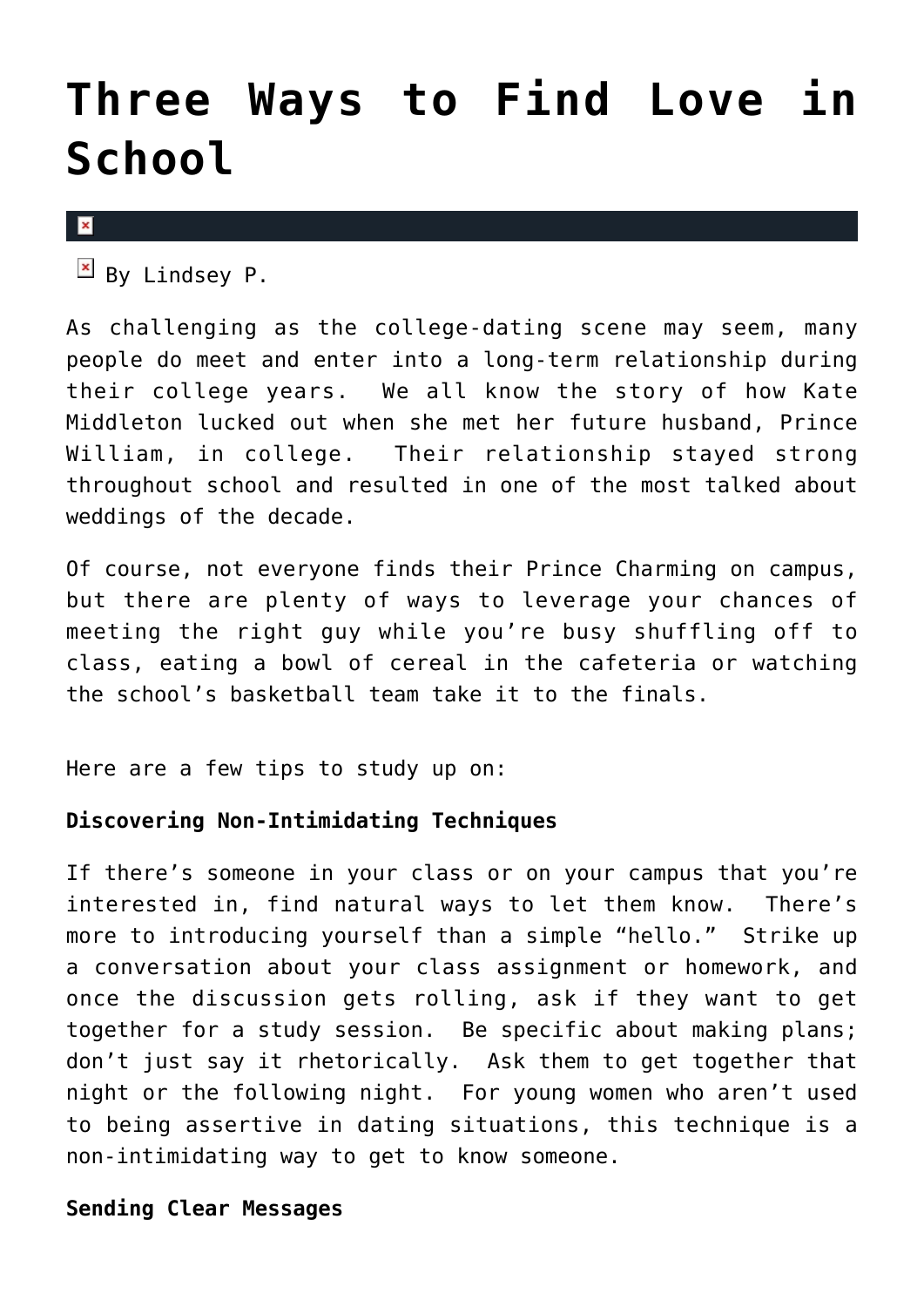Many college students date more than one person at a time. In fact, it's a part of the college experience for many young people. When you're dating a guy at school, make sure there's open communication about what he wants, what you want and where the relationship is headed. Many women tend to avoid "the talk" out of fear that the relationship will end if they say anything. But a person's intentions are usually staring us in the face; it's just a matter of whether or not we choose to accept them. By being clear with the person you're dating, it can save a lot of wasted time with the wrong person and open the door for someone new and serious to come into your life. If you're not sure what you want, that's okay. Just know that if you're open and honest with the guy that you're dating, it'll save you headaches and maybe a broken heart later.

#### **Setting Priorities**

Of course, you're in college to earn your degree, so that should be your first priority. However, learning to balance a relationship with your school work can actually make you better at work/life balance once you leave college. For now, concentrating on your classes should be at the top of your list, so if you're in a situation where your relationship or dating life is monopolizing your time, it's probably best to step back a bit and reassess things.

Dating while you're in school can be a lot of fun and can be a chance to meet new people and decide what you want in a longterm relationship for the future.

*Lindsey P. is a freelance writer and editor from the Midwest. She writes on behalf of Colorado Technical University.*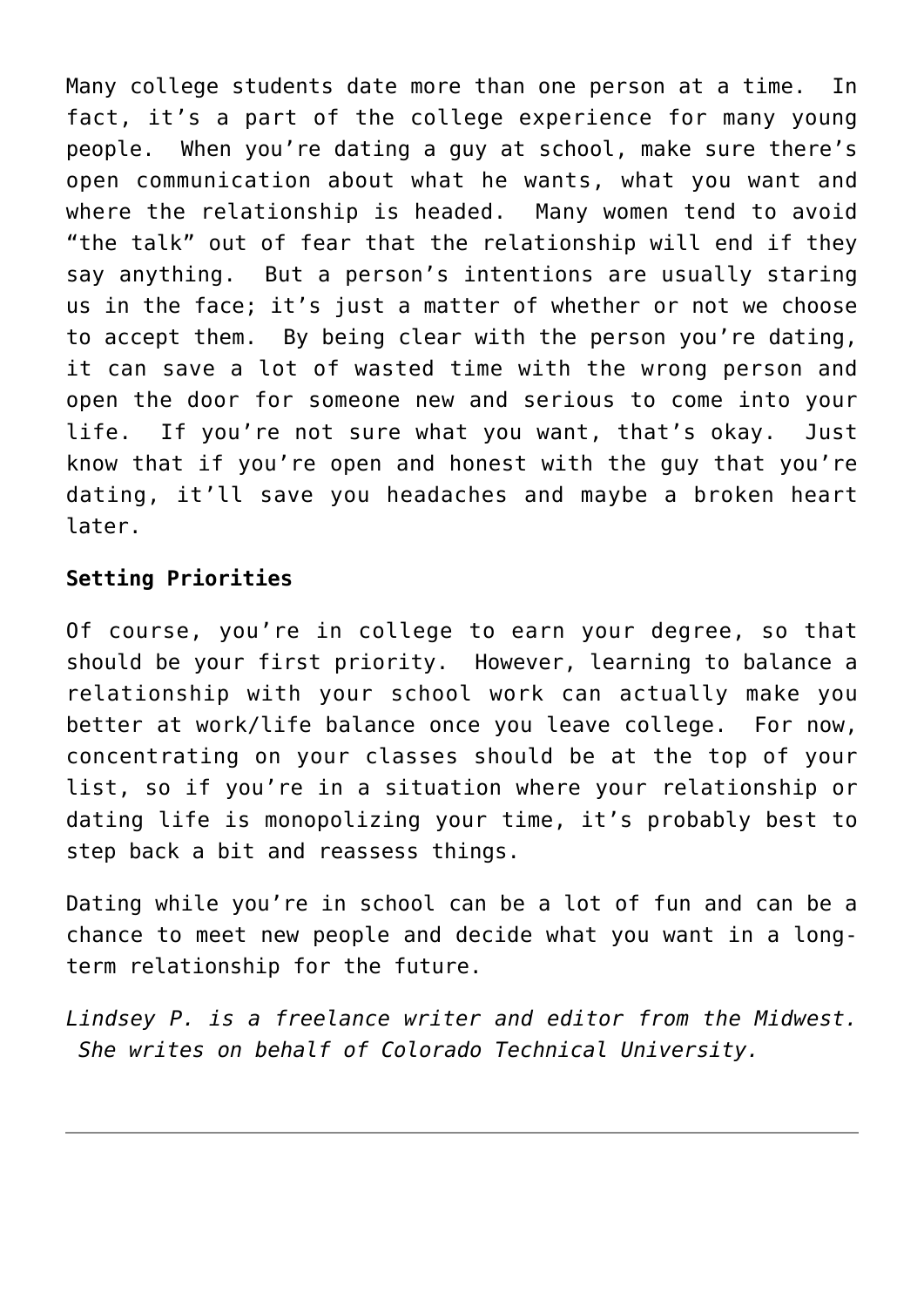### **[5 Ways Technology is Ruining](https://cupidspulse.com/17689/5-ways-technology-ruining-your-dating-life/) [Your Dating Life](https://cupidspulse.com/17689/5-ways-technology-ruining-your-dating-life/)**

 $\pmb{\times}$ 

 $\mathbb{F}$  By Melissa Tierney

There's no denying we are a society addicted to technology. While this fact may not necessarily be a bad thing when it comes to your day-to-day life, our technological habits may be making it impossible to form 'real' relationships with the targets of our affection. It seems that the days of in-person or over-the-phone conversations are gone, and instead we are left with e-mail, texting, or social networking sites as the normal way of communicating, normally in 140 characters or less. So although technology may make it easier to meet someone, does it really help nurture a relationship?

**1. Tuning Out the World Around You:** It's become a part of life to have our Blackberry stuck to our ear whether we are at work, running errands or even out with friends, but what does this say about us? Experts agree, when people are glued to their phones it's a sign that they aren't open to meeting new people. This is the complete opposite message you want to be sending if you are indeed "on the market." If you seem preoccupied and uninterested, no one is going to approach you in order to get to know you, let alone ask you out. Whether you're out alone or with your friends, take some helpful advice and put the phone down – you never know who may be watching you, waiting to make his or her move.

**2. More Likely to Cheat:**Studies have proven that people who are addicted to technology and social networking are more likely to cheat. Since they are constantly 'meeting' new people every day, and communicating with them via the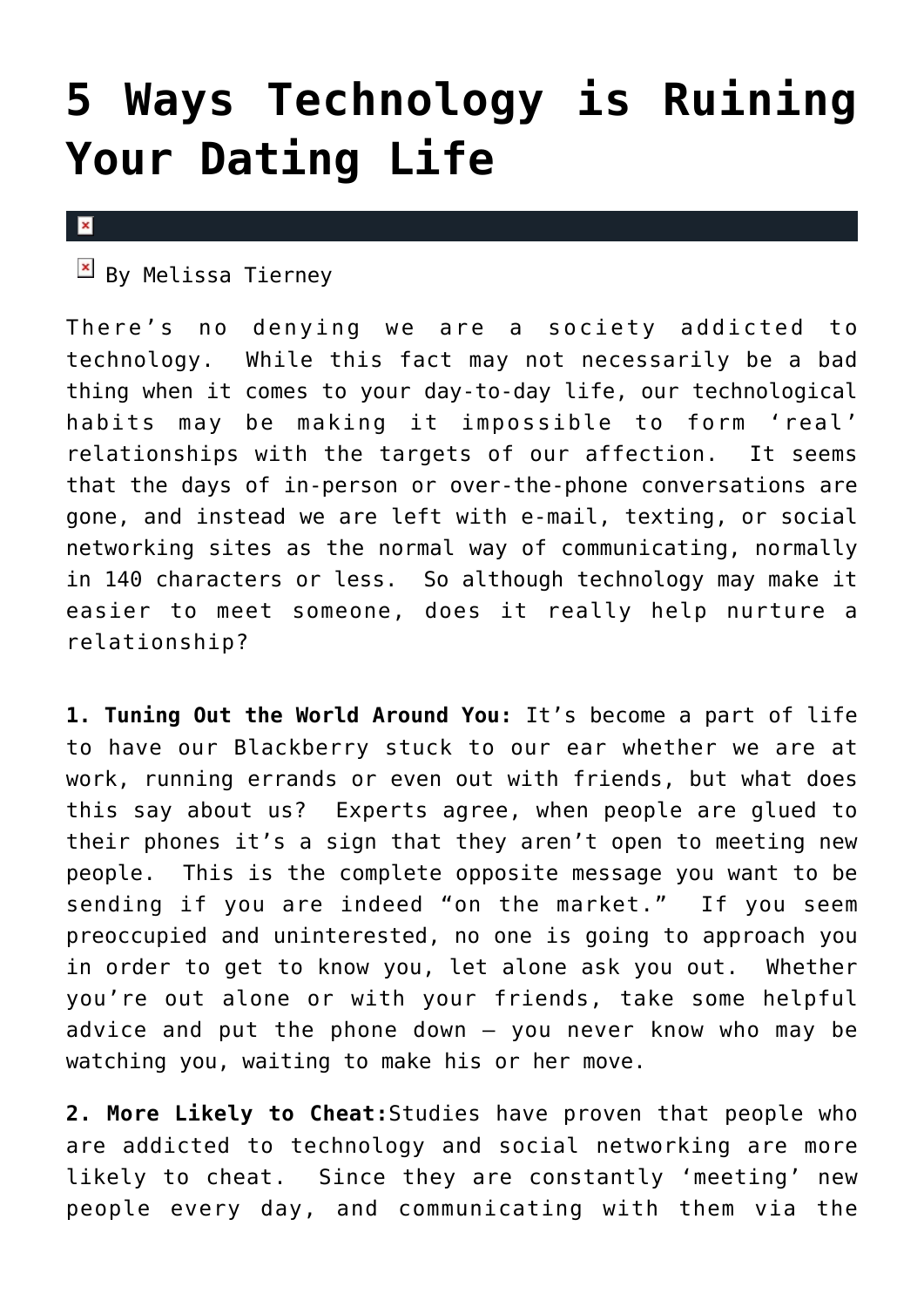Internet, it is more likely to turn a friendly conversation into flirting. The worst part of this is that others don't even consider what they are doing as 'cheating' or 'flirting'. By being able to meet someone with the click of a mouse, it makes people appreciate less what they already have.

**3. Cyberstalking:** With sites like Facebook, Twitter and Four Square, people are now able to track down their partner's whereabouts without being caught. By engaging in this kind of behavior, you can ruin an existing or new relationship. When you cyber-stalk your honey, you're going to over-analyze everything they do: who they are talking to; who they have pictures with; and where they are going. This may indicate a trust issue in the relationship. While you may be tempted to cyber-stalk your beau, don't do it  $-$  it will cause nothing, but problems.

**4. Not Paying Attention:** How annoying is it to go on a date with someone who won't turn their phone off and focus his attention on you? Just because you have your phone with you, that doesn't mean you should be responding to a text, e-mail, or call. When you're on a date, you should be focusing your attention on the other person and what he or she is saying. How are you supposed to get to know someone who you might possibly have a future with if you can't even focus and pay attention in the present?

**5. It's Not Official Until It's On the Internet:** Apparently relationships are no longer 'official' until they're spread all over the internet, which makes many people feel uncomfortable. So it begs the question – is it necessary to plaster your relationship status all over Facebook? On the one hand, some believe that unless you have something to hide, you and your beau should both change your relationship status on Facebook as well as indicate who you are in a relationship with to show you are both 'off limits'. Conversely, others believe that your 'status' shouldn't be broadcast on a website and that it isn't anyone else's business. Either way, 5 years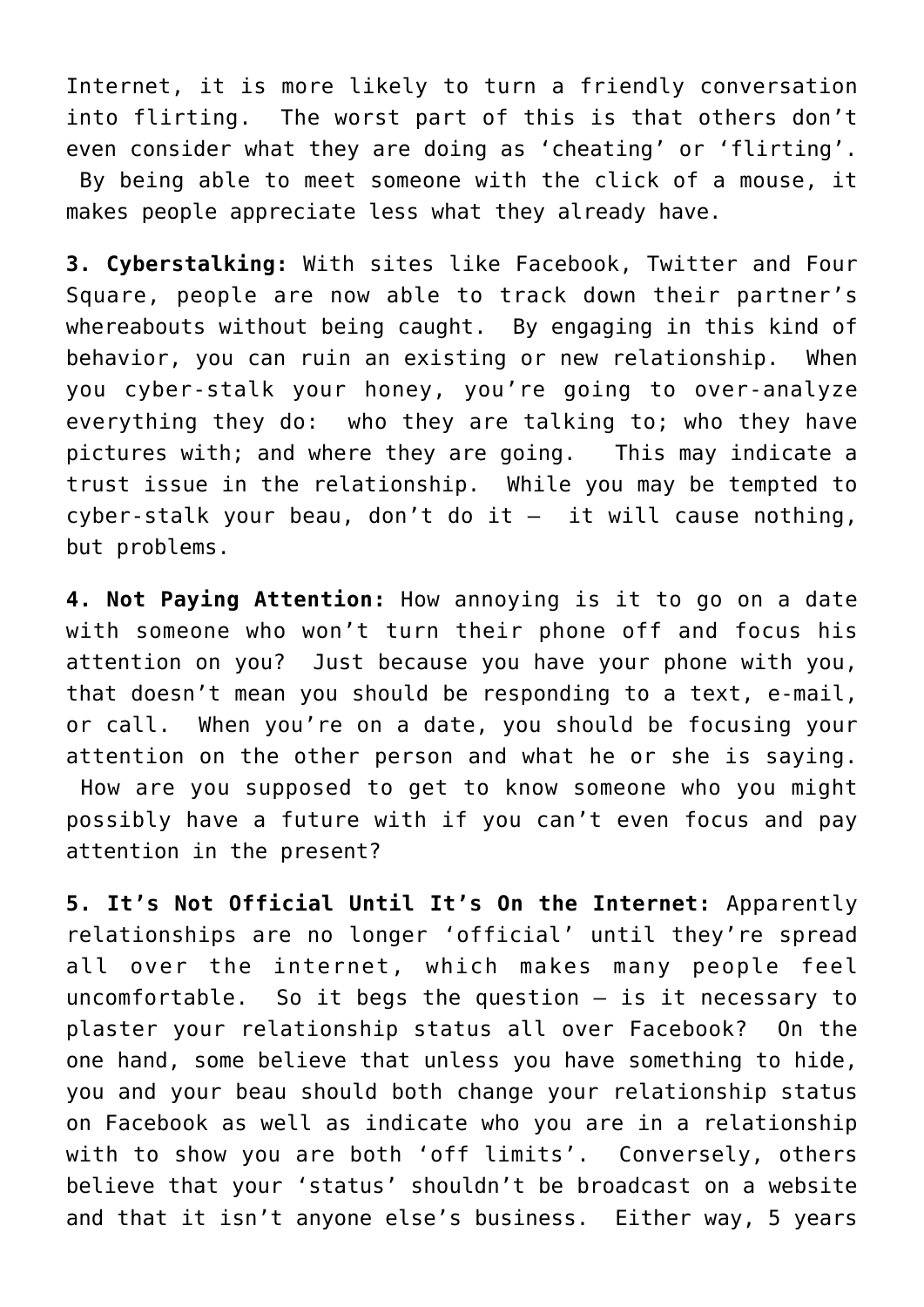ago this situation wasn't something we had to deal with and it's another reason why technology may be ruining your dating life.

**What other examples can you think of that demonstrate technology is taking a toll on your dating life? Share your thoughts below!**

### **[What to Wear on a First Date](https://cupidspulse.com/18199/what-to-wear-first-date-lunch-dinner-formal-fashion/)**

#### $\mathbf{x}$

 $\boxed{\times}$  By Maggie T.

First dates can be stressful enough without having to worry about what to wear and how to accessorize for the occasion. By sticking with classic fashion that never goes out of style and wearing clothes that are comfortable, you can keep your anxiety level to a minimum. Here are a few stylish yet comfortable clothing suggestions to fit three of the most common first date experiences:

#### **Lunch Date**

A lunch date is a bit more casual if it happens during the weekday, as you will both be dressed in business casual or work attire. There's not much you can do there. However, if your lunch date takes place on the weekend, then you will have a few more options. Whether it's a picnic in the park, dining on an outdoor restaurant deck or at a local coffee house, lunch dates can be an invigorating way to start the day.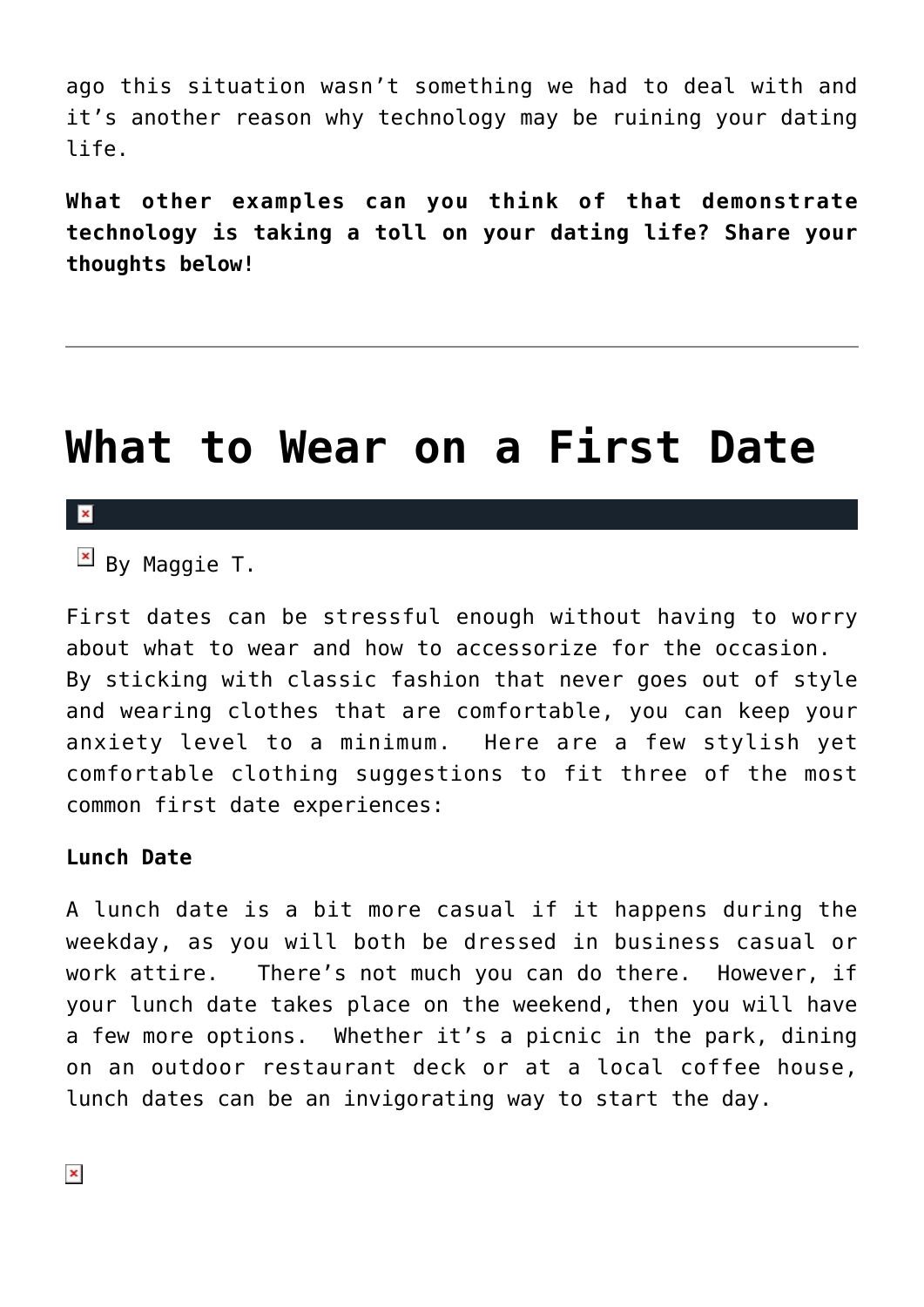### 1. printed scarf 2. cuffed shorts 3. woven top 4.sandals 5. mini messenger bag 6. aviator sunglasses

The key to this type of date is to keep it casual. A lightcolored, button down shirt and a pair of cuffed shorts looks clean and classic when paired with strappy sandals. You can accessorize the look with a scarf to make it a bit trendy as well. It comes in handy if you get chilly, and it's an easy way to spice up an outfit. If the date is outside, a great pair of sunglasses is a must. You'll also need a go-to purse. This cross-the-body messenger bag isn't too small, and it will keep your hands free. Neutral and earth-toned jewelry and make-up will complete this polished-looking ensemble.

#### **Casual Dinner Date**

Are you going to dinner and a movie on your first date? Movies typically aren't a great first date experience because not much talking can be done while you are watching the screen in silence among hundreds of other film-goers. However, if your date tops it off with dinner, then a movie can be a great icebreaker because it gives you something to discuss later on. You may even get bonus points if you bring a large purse and fill it with your favorite candy to share. If a movie isn't on the agenda but a casual meal is, try not to pick a place that's too loud; it can be hard to keep the flow of conversation going if you're yelling back and forth.

 $\pmb{\times}$ 

1. printed scarf 2. green handbag 3. black heels 4. green flats 5. skinny jeans 6. grey sweater

Skinny jeans and a cute top make are a great look for a dinner date. You can dress this outfit up or down in a number of ways. For example, you can pair it with heels for a sophisticated look or flats if you want to keep it casual.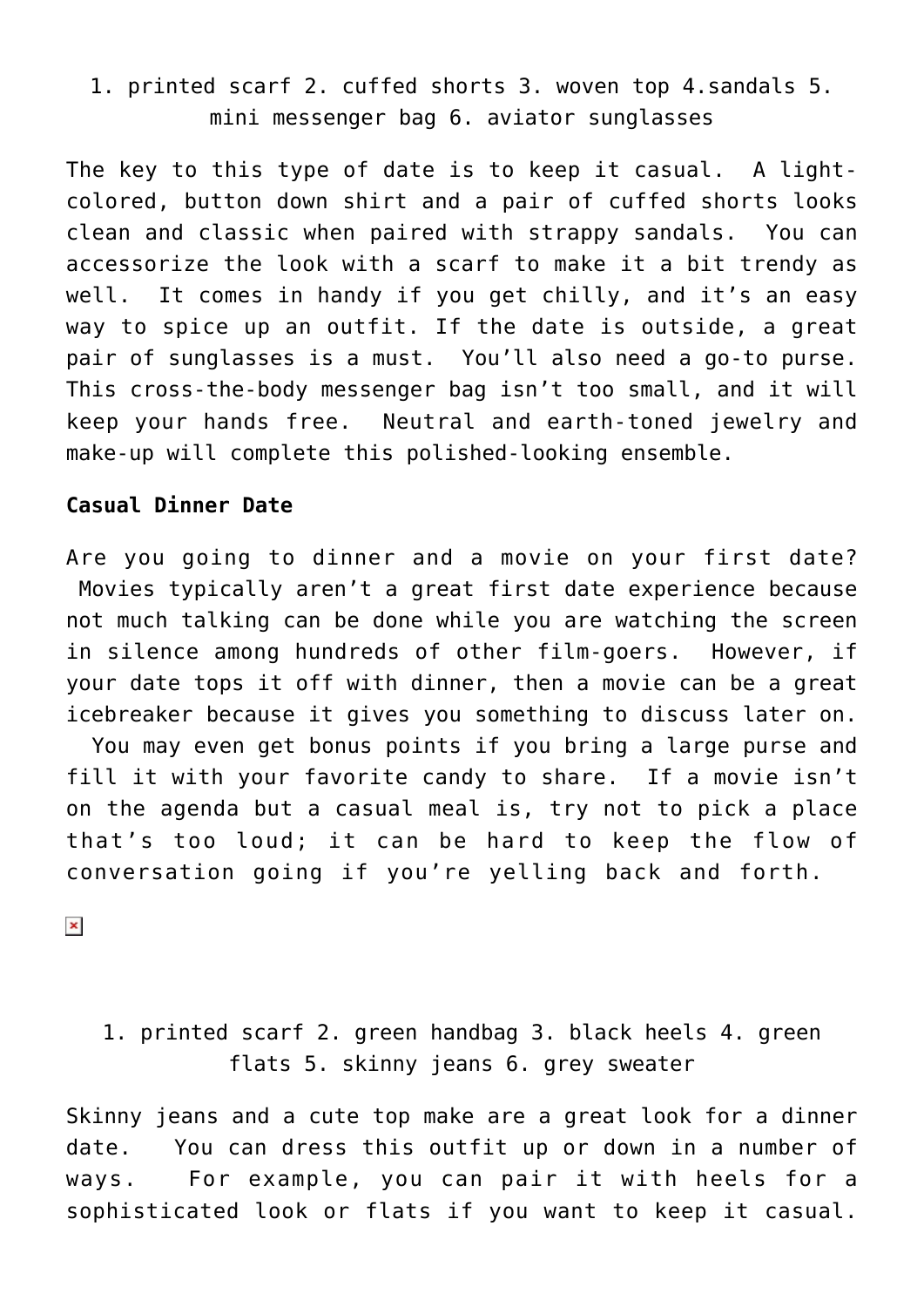Either way, it works. Similar to the above suggestion, bring along a scarf to tie the outfit together. It's always colder indoors, and scarves are much less bulky than jackets. When you warm up, you can just stash the scarf in your purse.

#### **Formal Date**

The guy you've been admiring for weeks finally asks you out on a date. He mentions a restaurant that you know is extremely formal. What do you wear? Whether it's a fancy restaurant, a special event or the theater, there are only two words to describe this date: lucky you! Don't sweat because now is your time to shine and look fabulous. Play up your best qualities and embrace your feminine side. If you're heading somewhere classy, you should absolutely wear a dress. Don't wear anything too short or too low-cut. You don't need to give away all the goods on the first date. Play with fabrics and patterns, and create a look that leaves him imagining more and begging for a second date.

 $\pmb{\times}$ 

1. sleeveless dress 2. evening scarf 3. teardrop earrings 4. dark nail polish 5. black strappy heels 6. heart pendant 7. lace clutch

A pretty dress is an essential wardrobe piece in any woman's closet — it can be dressed up or down, and it can be used for many different occasions. This cr me dress from H&M can be worn on a date, at work, or anywhere you need to look nice.

 I've paired it with a black sequined scarf, but you could just as easily pair it with a black blazer or cardigan. Keeping with the theme of dark accessories, break out a pair of black heels and a black lace clutch. Don't be afraid of dark nail polish either (it's not goth!). Dark colors work really well if the manicure is fresh.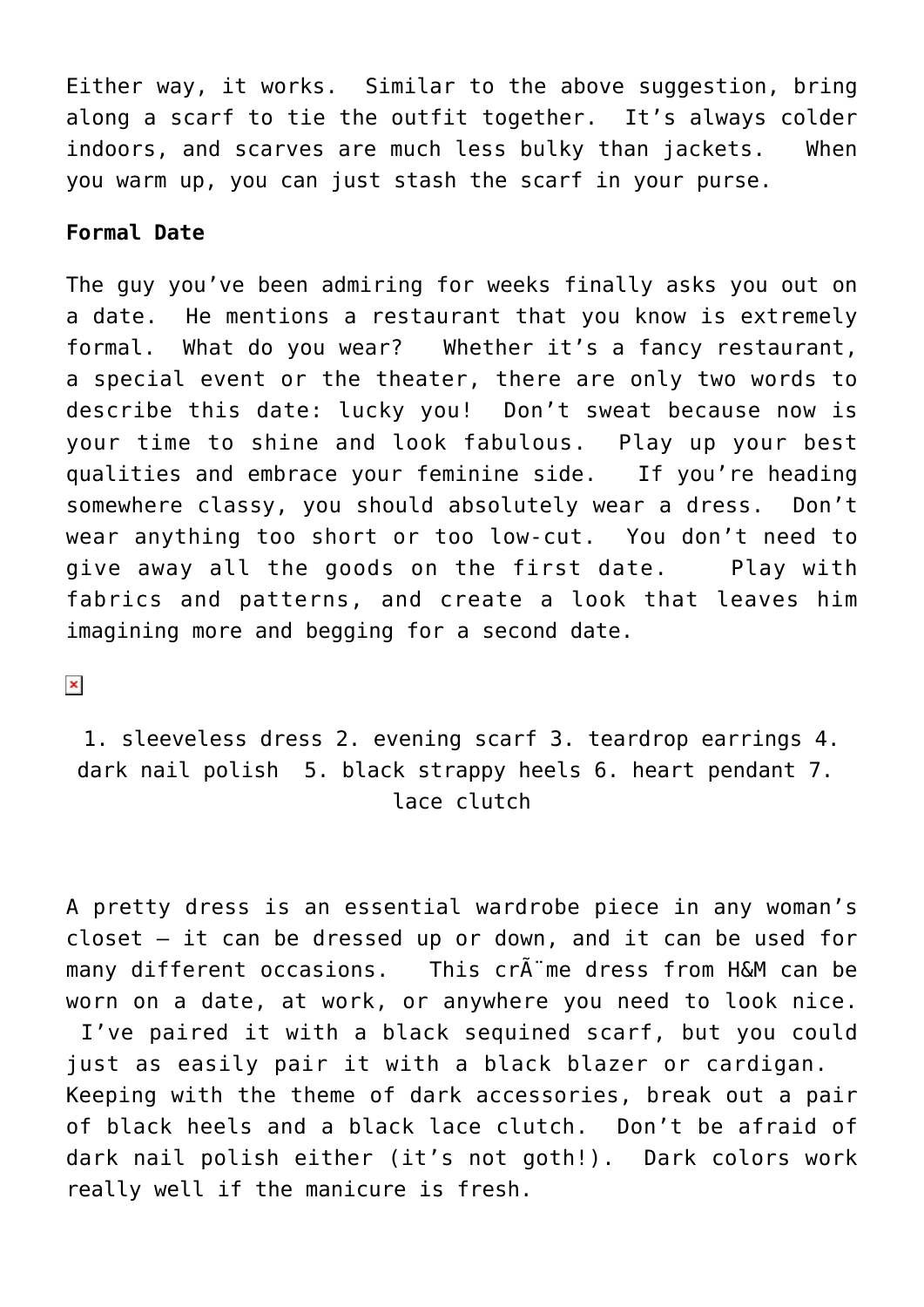Whether you choose to keep it casual on your first date or your special someone wants to make it fancy and special, it's important that you feel comfortable with what you're wearing. The more relaxed you feel about your outfit, the more you can focus on the handsome suitor by your side. Using these tips, your date will have no choice but to ask you out again.

*Author Bio: During the day, Maggie works for ReadingGlassesShopper.com, where she makes wearing reading glasses fashionable. On her down time, she enjoys listening to music, trying new recipes, and traveling.*

# **[The Big Merge: 3 Tips for](https://cupidspulse.com/17833/tips-moving-in-together/) [Moving In Together](https://cupidspulse.com/17833/tips-moving-in-together/)**

 $\mathbb{F}$  By GalTime Dating Diva Jennifer Oikle, Ph.D.

It's time for the big MERGE! You finally found The One and you are moving in together or getting married. Exciting, thrilling and… bumpy? When two adults decide to come together to create one life, there can be a few bumps along the way.

Even the most compatible partners will still have differences when it comes to habits, interests, and yes, even decorating taste. Now that you share a bathroom, how do you negotiate those small and sometimes ugly discrepancies while keeping your bond strong? It's easy when you keep in mind your UNIFYING VISION.

Here's a secret. Most couples create damage to their union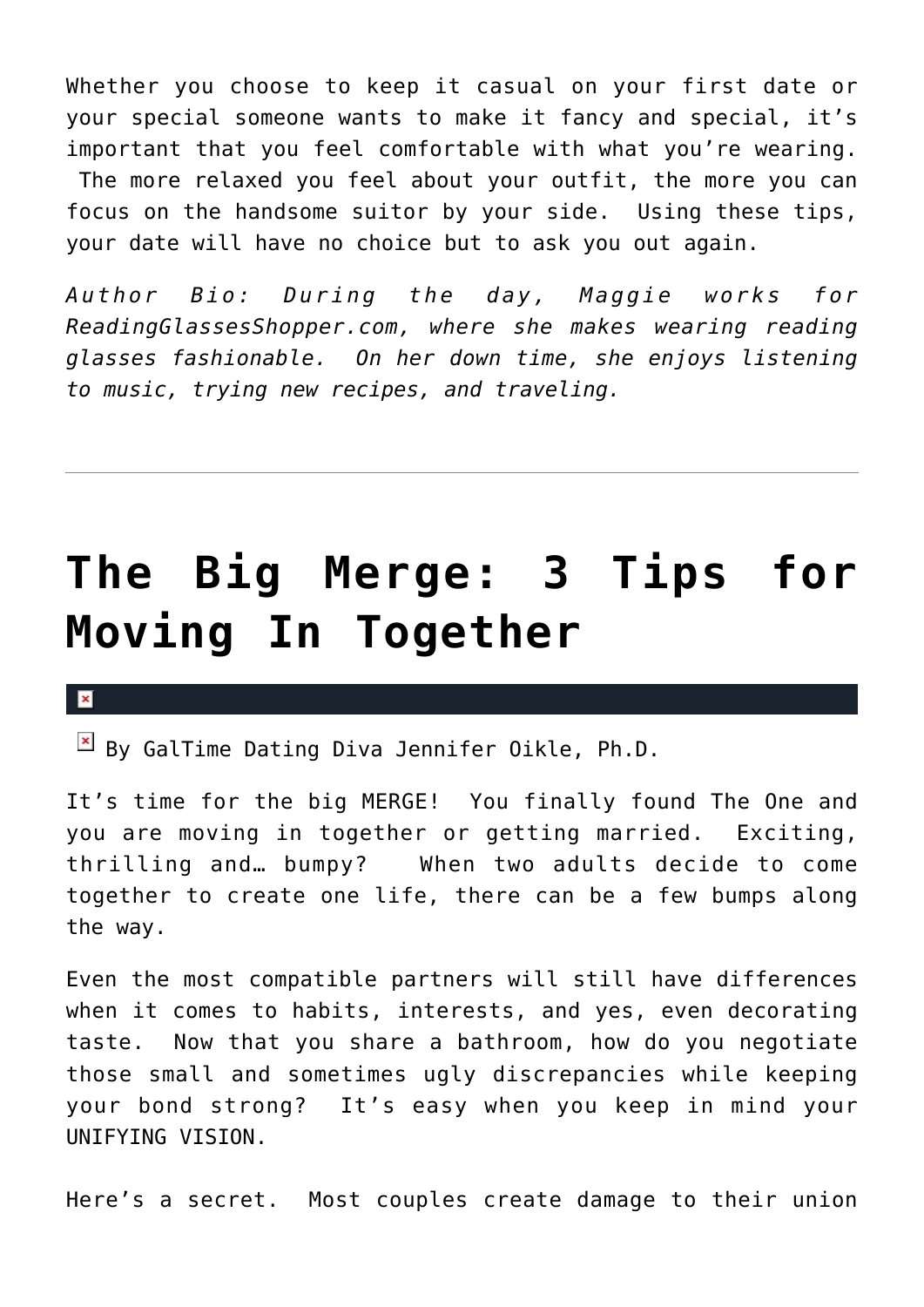when they forget the big picture and, instead, focus on nittygritty details. Before long, you can ruin an entire weekend shouting about who takes out the garbage, whether his ugly old lamp gets to stay, and if you can read in bed while the other person tries to go to sleep.

So, how do you find the right compromise on all of the little differences that threaten to weaken your love? Remember, it's never really about the little things. When we argue about the small things, it's really the big hidden issues that we are playing tug of war over, such as feeling loved, trusted or respected.

The solution: Identify the underlying issue and bring your focus back to your Unifying Vision for your relationship.

Let's take a peek into how to make this happen.

### **Step 1: Create Your Unifying Vision**

When you set up house together it's the perfect time to explicitly commit to the vision you have for your lives together. Sit down and take some notes on the biggest question of all: What do we really want our life together to look like?

Brainstorm on such topics as:

– What are the 5 top values or attributes that guide the way we want to interact with each other? For example: loving, trustworthy, respectful, honest, reliable…

– What are the 3 most important qualities we want our free time together/activities to embody? For example: novelty, adventure, relaxation, intellectual stimulation…

– What characteristics do we want our home/living space and routines to embody to support our bond? For example: organized, cozy, bright, romantic…